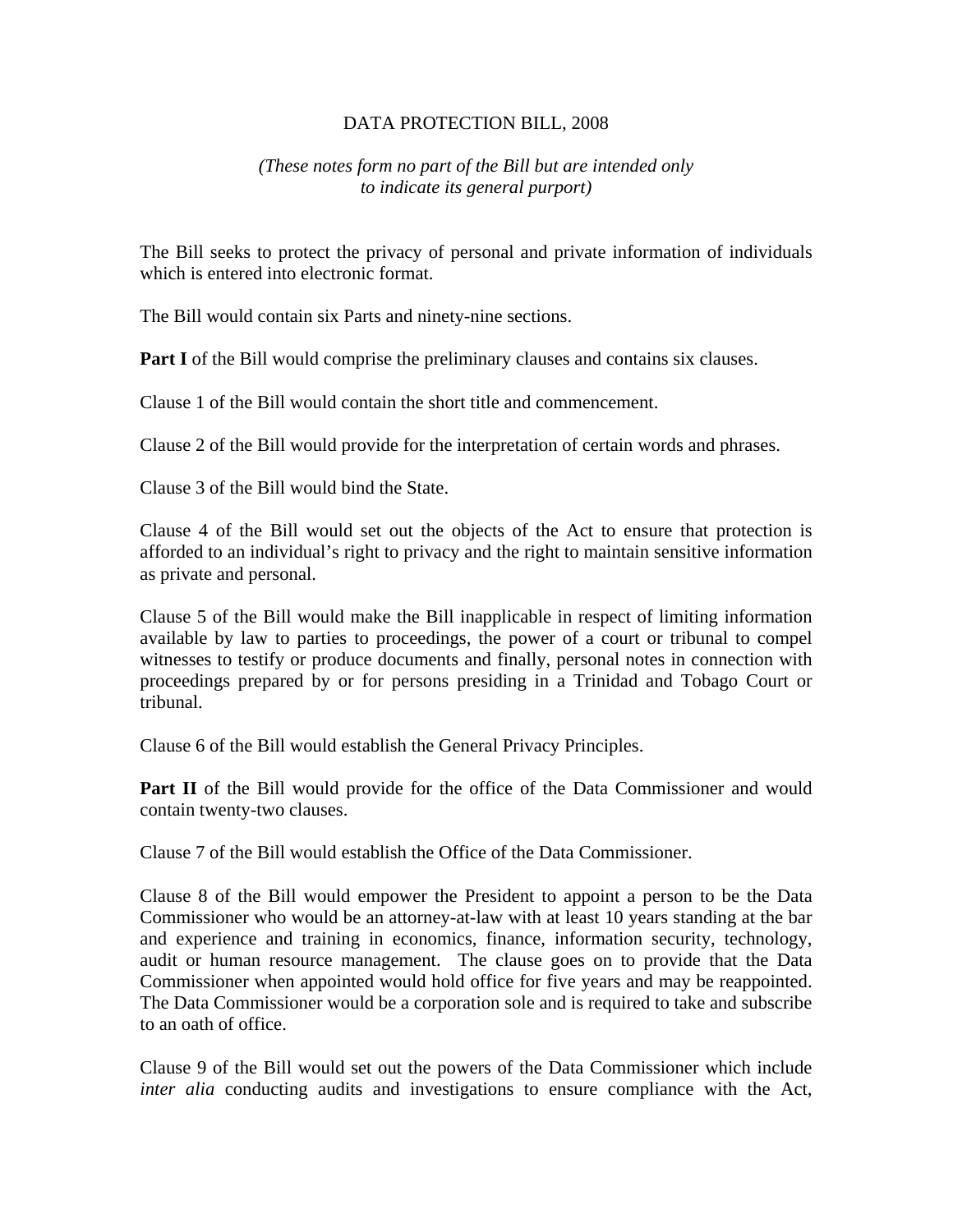ordering a public authority to cease collection practices or destroy collections of personal information that contravenes the Act and authorizing data matching by public authorities.

Clause 10 of the Bill would set out the functions of the Data Commissioner which include *inter alia* promoting the development of codes of conduct, promoting the adherence to good practices, disseminating information about the Act and monitoring compliance with the Act.

Clause 11 of the Bill would empower the President to also appoint a Deputy Data Commissioner to act in the absence of the Data Commissioner who would hold office for five years and have the same qualifications and experience as the Data Commissioner. The clause also empowers the President to appoint an acting Deputy Data Commissioner in the absence of the Deputy Data Commissioner.

Clause 12 of the Bill would provide for the removal, or resignation of the Data Commissioner and Deputy Data Commissioner for cause including misconduct in relation to his duties or physical or mental inability to perform the responsibilities of the office of Data Commissioner. The clause also provides that the Data Commissioner may resign by letter addressed to the President.

Clause 13 of the Bill would provide that both the Corporation and the Deputy Data Commissioner would enjoy the terms and conditions of a High Court Judge.

Clause 14 would provide for the seal of the Data Commissioner and the use of the seal.

Clause 15 of the Bill would provide for the location of the Office of the Data Commissioner for the service of documents.

Clause 16 of the Bill would provide for the execution of documents by the Data Commissioner.

Clause 17 of the Bill would provide for staff of the Office of the Data Commissioner to be public officers or persons employed by the Data Commissioner as consultants, mediators or such other persons necessary to enable him to perform the duties of the Office of Data Commissioner. The clause provides for the preservation of rights of public officers who are seconded and the period of such secondment. Public officers may also be transferred to the office of the Data Commissioner. The clause would also set out provisions for pensions for employees.

Clause 18 of the Bill would empower the Data Commissioner to delegate to any person any of his powers, duties or functions subject to limitations or restrictions which he determines necessary, but only permits the Data Commissioner to delegate his responsibilities in respect of disclosures under sections 24 to 26 of the Freedom of Information Act to the Deputy Data Commissioner.

Clause 19 of the Bill would provide for the designation and powers of inspectors.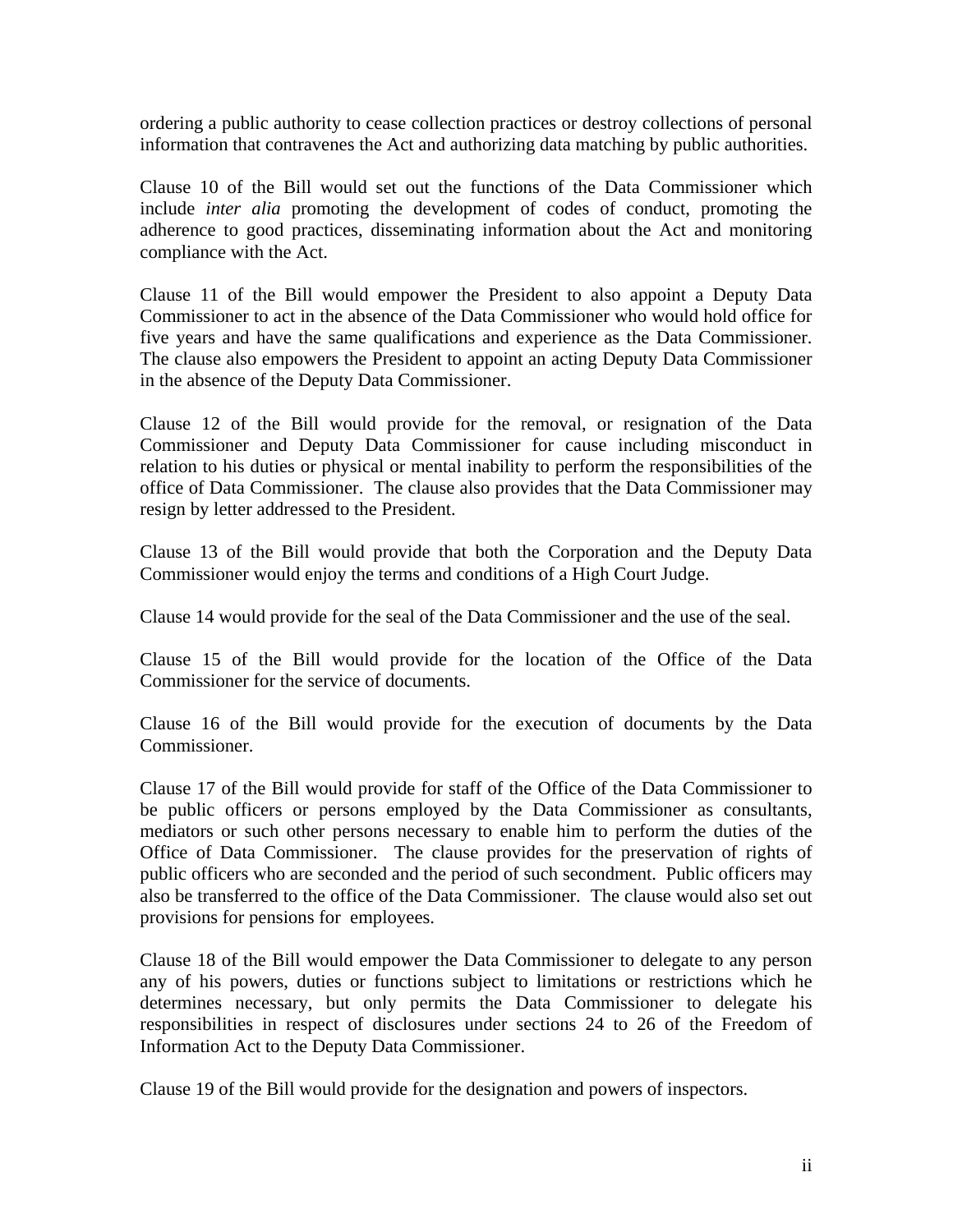Clause 20 of the Bill would set out the powers of the Data Commissioner when he is conducting an audit or inquiry into the practices of a public authority or where he is determining an appeal pursuant to the principles set out in Part III. The clause goes on to prohibit the retention of any information obtained from data under this clause. The clause also requires the Data Commissioner to notify the head of a public authority before entering the premises of his purpose for so entering. The clause goes on to set out the circumstances under which the Data Commissioner is required to exercise his powers under this clause.

Clause 21 of the Bill would set out the powers of the Data Commissioner where he is conducting an audit or inquiry pursuant to Part IV. These include the power to require the production of documents, enter and inspect premises and summon and examine persons under oath. The clause however prohibits the Data Commissioner from retaining any information obtained from data received under this clause.

Clause 22 of the Bill would provide for the accounts and expenses of the office of the Data Commissioner.

Clause 23 of the Bill would provide that statements which are made to the Data Commissioner are not admissible as evidence in court or any other proceedings except where it is in a prosecution for perjury in respect of sworn testimony or for an offence under this Act or where in an application for judicial review or an appeal, for a decision in respect of that application.

Clause 24 of the Bill would provide that any thing said in information supplied or any data produced during an investigation by the Data Commissioner is privileged.

Clause 25 of the Bill would restrict the Data Commissioner in respect of the disclosure of information which he receives during the performance of his duties.

Clause 26 of the Bill would give the Data Commissioner or any person acting for or under his direction immunity from suit for anything done, reported or said in good faith during the performance of their duties.

Clause 27 of the Bill would require the Data Commissioner to submit a report yearly to Parliament on the activities of his office and may be required to submit special reports to Parliament periodically where such reports are required.

Clause 28 of the Bill would require the Data Commissioner to publish by Order, a list of countries which have comparable safeguards as provided by this Act, for personal data.

Part III of the Bill would provide for the protection of personal data by Pubic Authorities and would contain thirty-nine clauses.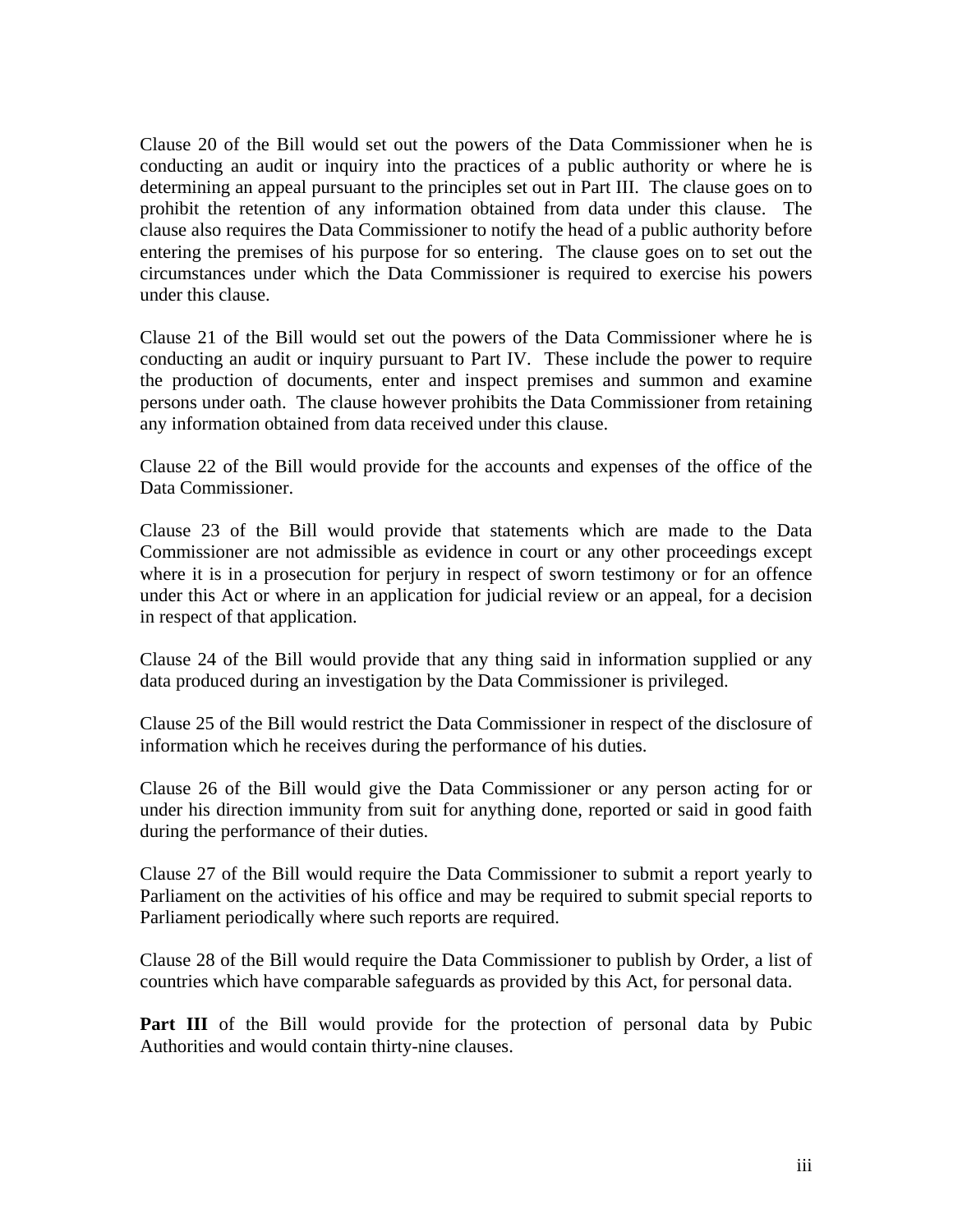Clause 29 of the Bill would provide for the interpretation of personal information as it is used in the Act.

Clause 30 of the Bill would limit a public authority's collection of personal information to that which is authorized by law, law enforcement and where the information is directly related to an operating programme or activity of the public authority.

Clause 31 of the Bill would require that personal information be collected directly from the individual except in certain circumstances.

Clause 32 of the Bill would require a public authority to inform a person from whom it collects personal information as to why it is being collected, the legal authority for collecting it, and the title, business address and business phone number of an official who can answer questions about the collection. The clause goes on to provide, in certain circumstances, an exception to this requirement to provide information.

Clause 33 of the Bill would require a public authority to retain personal information it has used for a period of time as is prescribed by the Minister by Order.

Clause 34 of the Bill requires a public authority where it intends to use personal information to make a decision that would affect the individual to ensure that the information is correct and complete.

Clause 35 of the Bill would require a public authority to keep all personal information secure, arrangements against unauthorized access, collection, use, alteration, disclosure or disposal of personal information.

Clause 36 of the Bill would require personal information held by a public authority be stored and accessed only in Trinidad and Tobago except where the consent is given by the individual to whom the information relates, to it being stored or accessed outside of Trinidad and Tobago or where it is stored or accessed outside of Trinidad and Tobago from a jurisdiction that has comparable safeguards as provided by this Act.

Clause 37 of the Bill would require a public authority to dispose of all personal information in its control or custody in accordance with regulations made by the Minister under this Act.

Clause 38 of the Bill would prohibit a public authority which has custody and control of personal information from use of such information except for the purposes for which it was obtained unless it has the consent of the individual.

Clause 39 of the Bill would provide for what is meant by information being used consistent with the purpose for which it was obtained or compiled.

Clause 40 of the Bill would limit the processing of sensitive personal information in the possession of a public authority.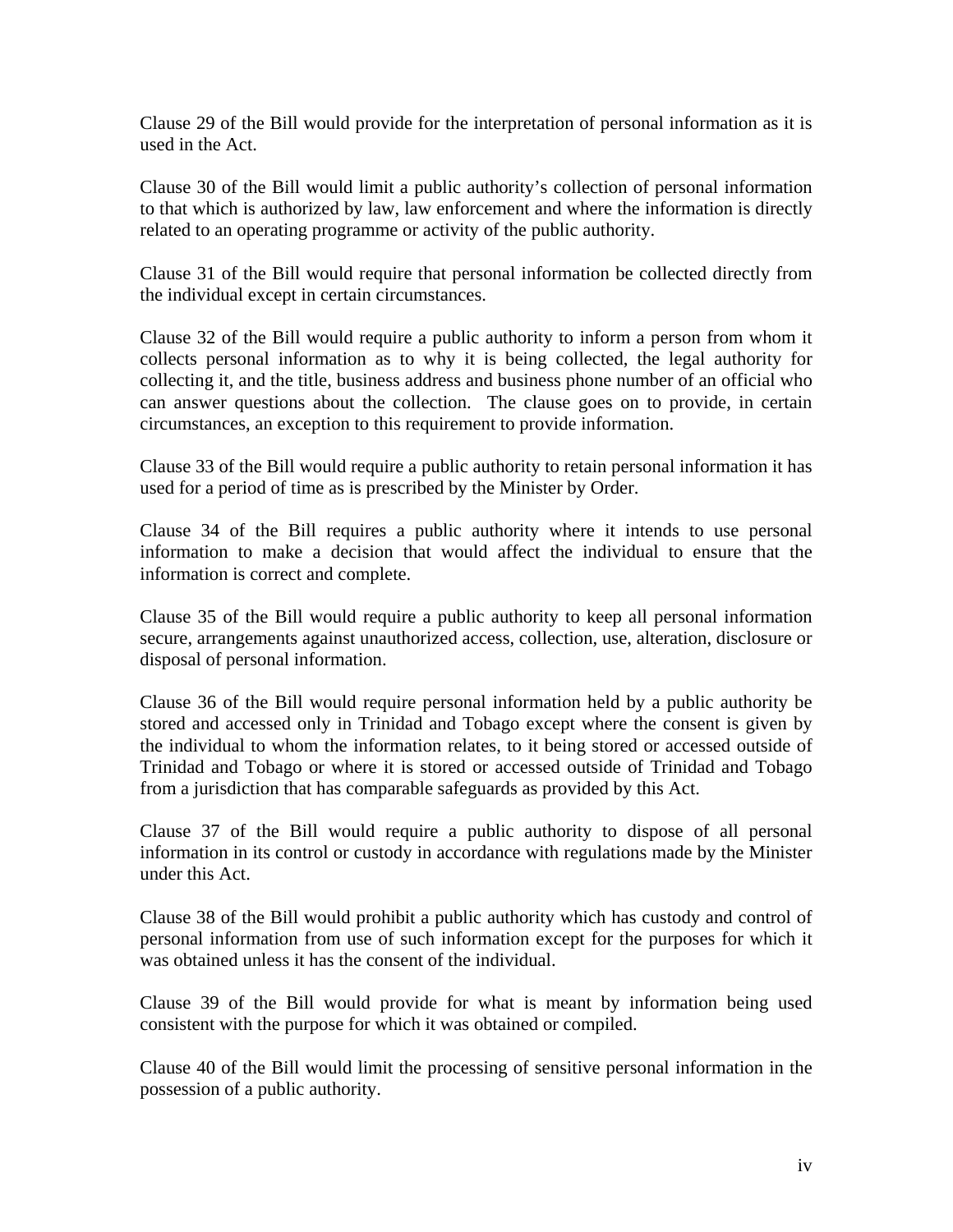Clause 41 of the Bill would prohibit the disclosure of personal information in Trinidad and Tobago by a public authority without the consent of the individual in respect of whom the information relates except in certain circumstances. The clause goes on to require that the public authority must, before divulging information of a party residing in another jurisdiction, inform the individual to whom the information relates of the identity of the relevant statutory authority in the other jurisdiction.

Clause 42 of the Bill would set out the circumstances under which personal information may be disclosed.

Clause 43 of the Bill would empower a public authority to disclose personal information for statistical and research purposes in certain circumstances.

Clause 44 of the Bill would empower a public authority to disclose personal information for archival or historical purposes in certain circumstances.

Clause 45 would restrict the disclosure of medical information.

Clause 46 of the Bill would provide for the disclosure of personal information outside of Trinidad and Tobago.

Clause 47 of the Bill would require Government Ministries to prepare a privacy impact assessment in respect of any new enactment, system, project, programme or activity and would set out the consequential requirements on each Ministry thereafter.

Clause 48 of the Bill would require the head of a public authority to place all personal information in its custody and control in personal information banks. Personal information in the custody and control of the Archives of Trinidad and Tobago are exempt from this clause.

Clause 49 of the Bill would require a public authority where it intends to share information with other public authorities to do so in a form approved by the Data Commissioner.

Clause 50 of the Bill would require a public authority to obtain the written authorization of the Data Commissioner before matching personal information with other data. The clause goes on to empower the Data Commissioner to give covering authorization where a system of practice has developed.

Clause 51 of the Bill would require the Minister to publish an index of personal information that is held by public authorities and sets out what such index should contain.

Clause 52 of the Bill would give every resident or citizen of Trinidad and Tobago the right to access his personal information that is contained in a personal information bank and any other personal information which is in the custody or control of a public authority.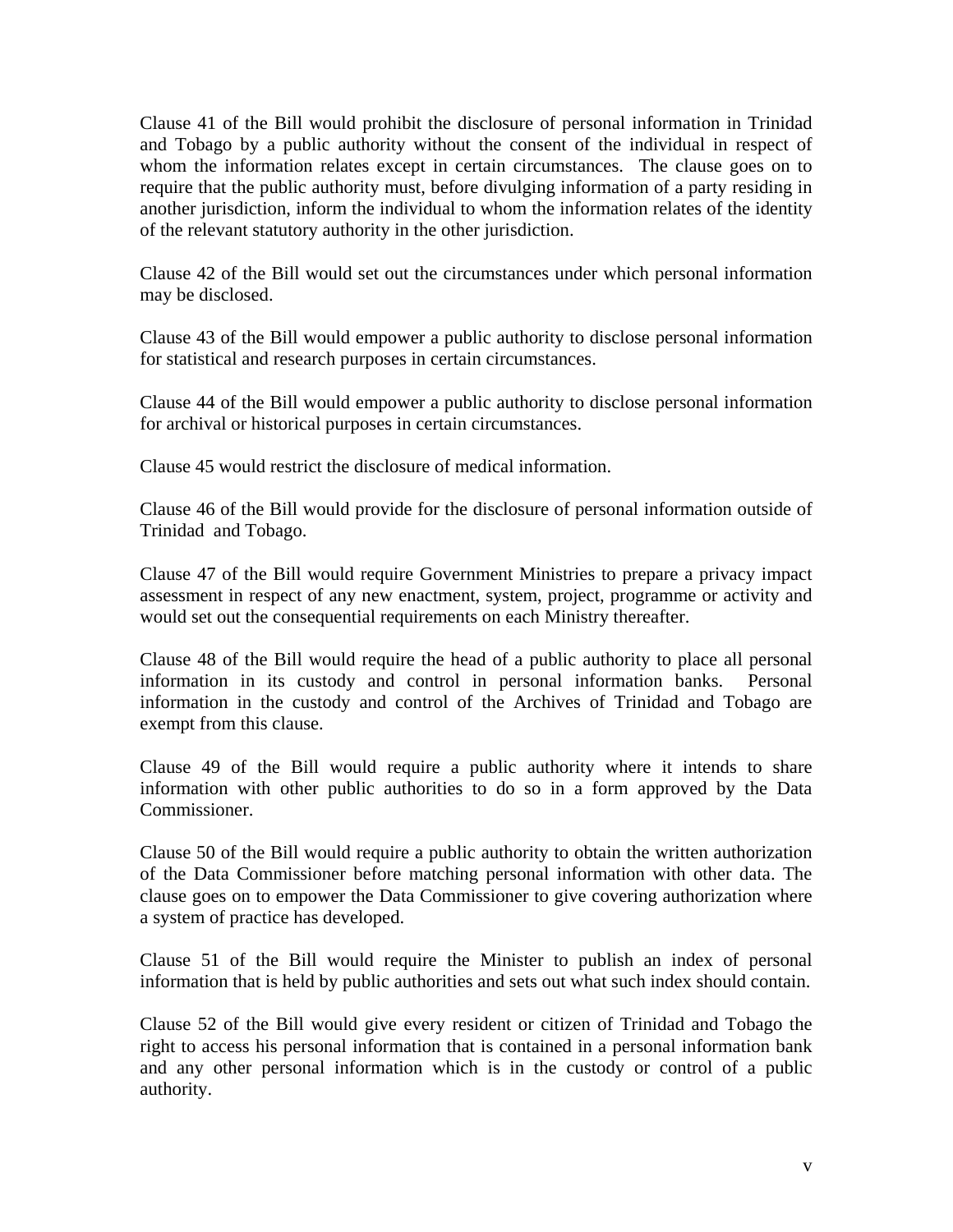Clause 53 of the Bill would empower a public authority to refuse to disclose personal information to the individual to whom the information relates in certain circumstances

Clause 54 of the Bill would empower the head of a public authority to which a request has been made for personal information under section 52 to sever the information which is exempt from disclosure under section 53 and furnish the remaining information. The head of the public authority may, where the disclosure about the existence of exempt information reveal the contents of such exempt information, refuse to disclose the existence of such exempt information.

Clause 55 of the Bill would provide for the manner by which the personal information of deceased persons is to be treated.

Clause 56 of the Bill would set out the responsibilities of public authorities where a request is made for personal information.

Clause 57 of the Bill would entitle an individual in respect of whom personal information is held by a public authority and which the individual believes to be incorrect, to request the correction of such personal information. The obligations on the public authority thereafter are also set out.

Clause 58 of the Bill would entitle an individual who has been refused access to personal information, who makes a request under the Freedom of Information Act or who has requested personal information be corrected to appeal from the decision of the public authority to the Data Commissioner.

Clause 59 of the Bill would provide that an appeal to the Data Commissioner is to be made within six weeks of the date on which the notice was given of the decision.

Clause 60 of the Bill would empower the Data Commissioner to dismiss an appeal immediately where the notice of appeal does not present a reasonable basis for concluding that the personal information exist.

Clause 61 of the Bill requires the Data Commissioner to inform the head of the public authority concerned and any other affected person of the notice of appeal.

Clause 62 of the Bill empowers the Commissioner to authorize a mediator to investigate the circumstances of the appeal with the intention of settling the matter.

Clause 63 of the Bill would empower the Data Commissioner to conduct an enquiry to review the decision of the head of a public authority where the Data Commissioner had not authorized a mediator to conduct an investigation or where he has so authorized but there is no settlement.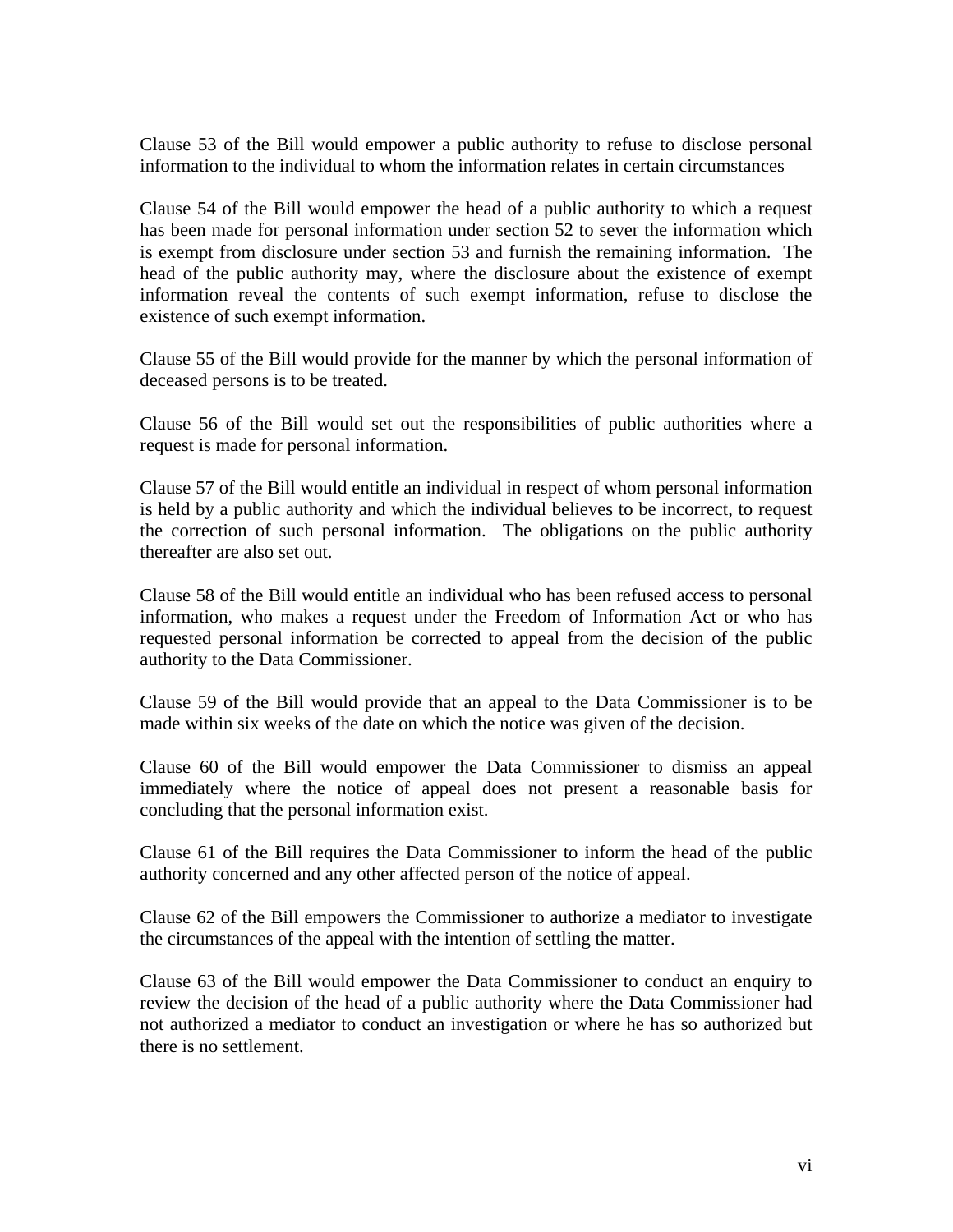Clause 64 of the Bill would provide for the enquiry by the Data Commissioner or the mediator to be conducted in private.

Clause 65 of the Bill would entitle the person who requested access to personal information, the head of the public authority and any affected party to make representations to the Data Commissioner but does not entitle such person to be present during the presentations of other persons before the Data Commissioner.

Clause 66 of the Bill would entitle the person who requested access to personal information, the head of the public authority and any affected party to be represented by counsel or an agent.

Clause 67 of the Bill shifts the burden of proof on the balance of probabilities that the information lies within one of the specified exemptions of the Act to the public authority where it refuses access to personal information.

**Part IV** of the Bill would provide for the protection of personal information by the private sector and contains seventeen clauses.

Clause 68 of the Bill requires persons who collect and store personal information to follow the General Privacy Principles in section 6.

Clause 69 of the Bill would require the Data Commissioner to consult with industry for the development of codes of practice.

Clause 70 of the Bill would empower the Data Commissioner where in his opinion, the public interest so warrants, to require the development of mandatory codes of conduct for particular industries, sectors or activities.

Clause 71 would provide for cross-border disclosure of personal information.

Clause 72 would empower the Data Commissioner to approve a code of conduct developed by an industry sector, an industry organization, a professional body, or any other person who applies to the Data Commissioner for such approval.

Clause 73 would empower the Minister where the Data Commissioner approves a code of conduct to make the code legally enforceable by Order or Regulations.

Clause 74 of the Bill would limit the processing of sensitive personal information in the possession of a corporation.

Clause 75 of the Bill would provide for the refusal of a request for access to personal information and the notification of such refusal.

Clause 76 of the Bill would allow an individual aggrieved by the actions of an organization, which is subject to a mandatory code in respect of his personal information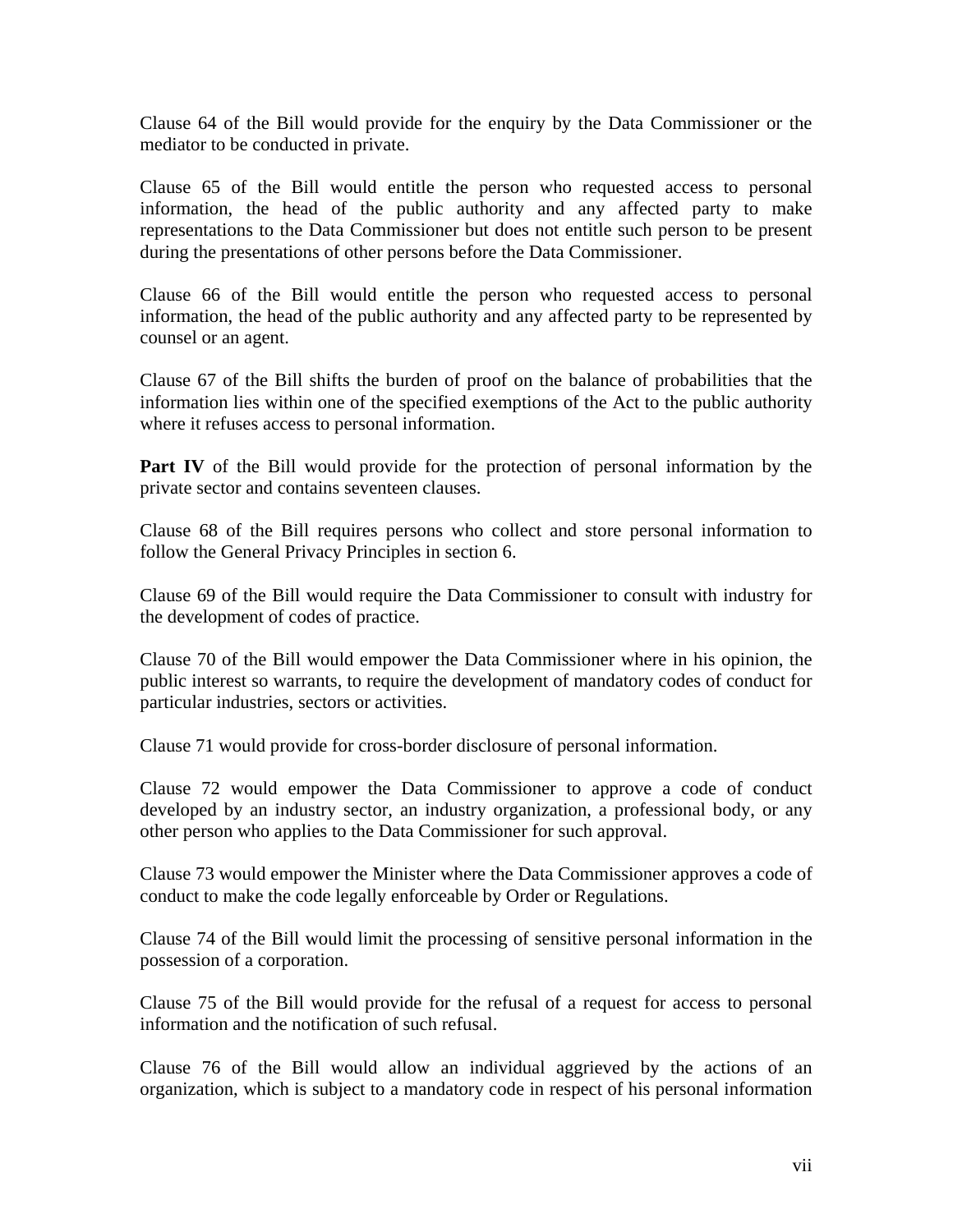and which is in the custody and control of the organization to request the Data Commissioner to conduct a review of the decision, act or failure to act of the organization or make a complaint to the Data Commissioner in respect of the organisation's failure to comply with the mandatory code of conduct.

Clause 77 of the Bill would set out the timeframe for an application for a review or a complaint.

Clause 78 would empower the Data Commissioner to dismiss a request for a review or a complaint in certain circumstances.

Clause 79 would require the Data Commissioner to notify the head of an organization where a request has been made for a review of a decision of the organization or where a complaint has been made against such organization.

Clause 80 would empower the Commissioner to conduct an enquiry into a request or complaint.

Clause 81 would empower the Commissioner to authorize a mediator to investigate the circumstances of the request.

Clause 82 would provide that where the inquiry is held by the Commissioner or mediator or any meetings are to be held in respect of a request the inquiry or the meeting should be conducted in private.

Clause 83 would provide that a person requesting access to personal information or the head of the organization concerned may make representation to the Commissioner.

Clause 84 of the Bill would impose duties on directors and officers of a corporation.

**Part V** of the Bill would set out the offences under this Act and contains ten clauses.

Clause 85 of the Bill makes it an offence if a person wilfully obstructs the Data Commissioner or any other person acting for or under his direction while carrying out an audit or an investigation. The clause goes further to provide that if a director of officer is found guilty of such offence he is liable to a fine of five hundred thousand dollars.

Clause 86 of the Bill makes it an offence for a person to make a request for information under false pretences. The clause also makes it an offence where a person wilfully makes a false statement to mislead or attempts to mislead the Data Commissioner in the performance of his functions.

Clause 87 of the Bill makes it an offence for a person to fail to comply with an order of the Commissioner.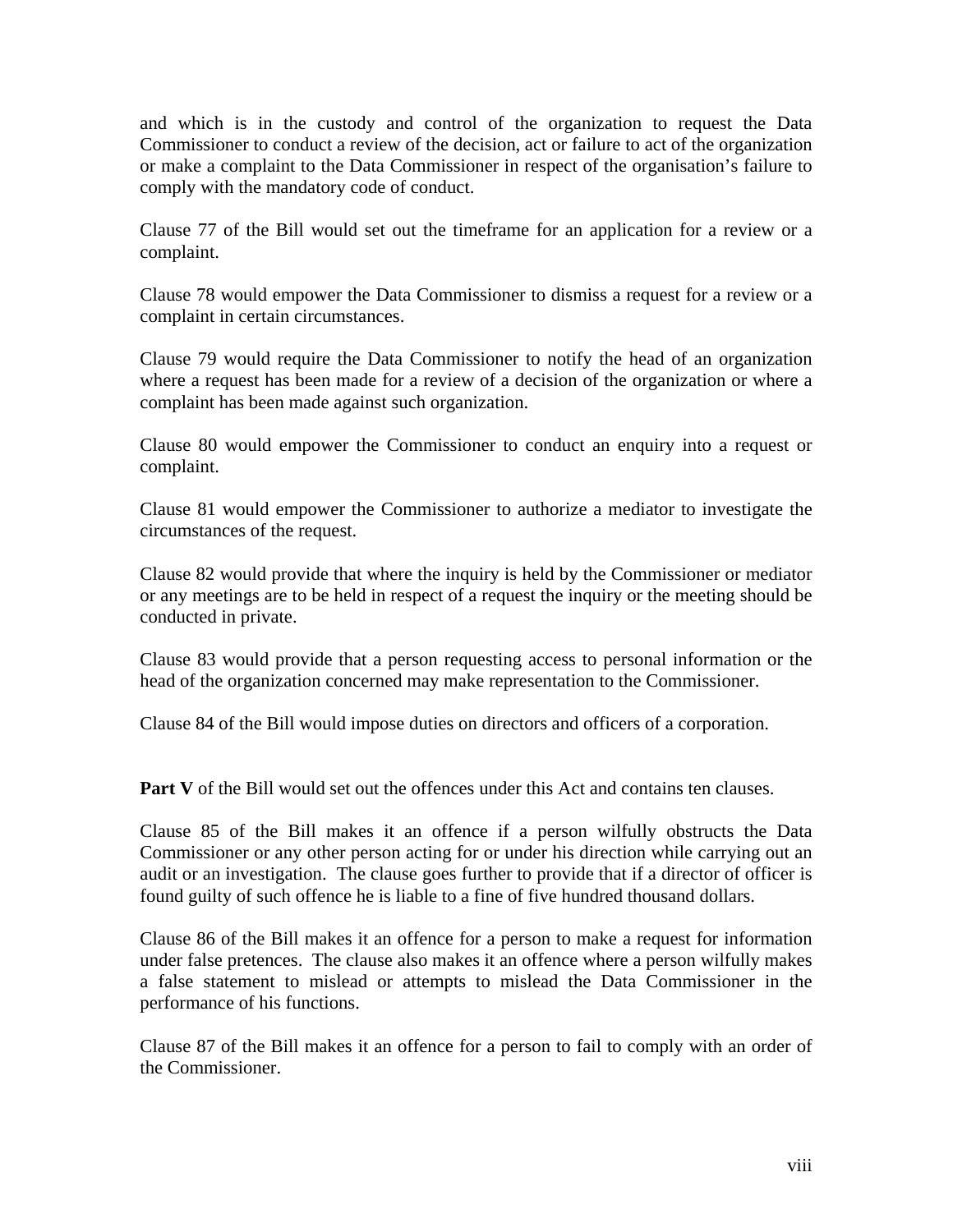Clause 88 of the Bill makes it an offence for any person who contravenes section 98 which deals with whistle-blowers.

Clause 89 would make it an offence for non-compliance with a mandatory code under section 73.

Clause 90 of the Bill makes it an offence for a person to wilfully disclose information or maintain a personal information bank in contravention of this Act.

Clause 91 of the Bill would make it an offence for a person to breach the confidentiality obligations under section 25.

Clause 92 of the Bill would provide that where a corporation commits an offence under this Act, its officers, directors or agents who directed, authorized, assented to, acquiesced in or participated in the commission of the offence is party to and commits an offence and would be liable to the punishment provided for the offence whether or not the corporation has been prosecuted or convicted.

Clause 93 of the Bill would set out the penalties for offences under this Act ranging from fifty thousand dollars to five hundred thousand dollars.

Clause 94 would set out the penalties for corporations.

**Part VI** of the Bill would set out miscellaneous provisions and contain five clauses.

Clause 95 of the Bill would provide for the payment of the cost of an audit performed under sections 20 and 21.

Clause 96 of the Bill would set out the jurisdiction of the court under this Act.

Clause 97 would grant protection for persons who divulge information about breaches of this Act in their organization. An employer would therefore be prohibited from dismissing, suspending, demoting, disciplining, harassing or otherwise disadvantaging an employee or denying the employee of any benefit.

Clause 98 of the Bill would empower the Minister to make regulations for the purpose of giving effect to the requirements of this Act. The regulations will be subject to negative resolution of Parliament.

Clause 99 would make consequential amendments to the Freedom of Information Act, Chap. 22:02.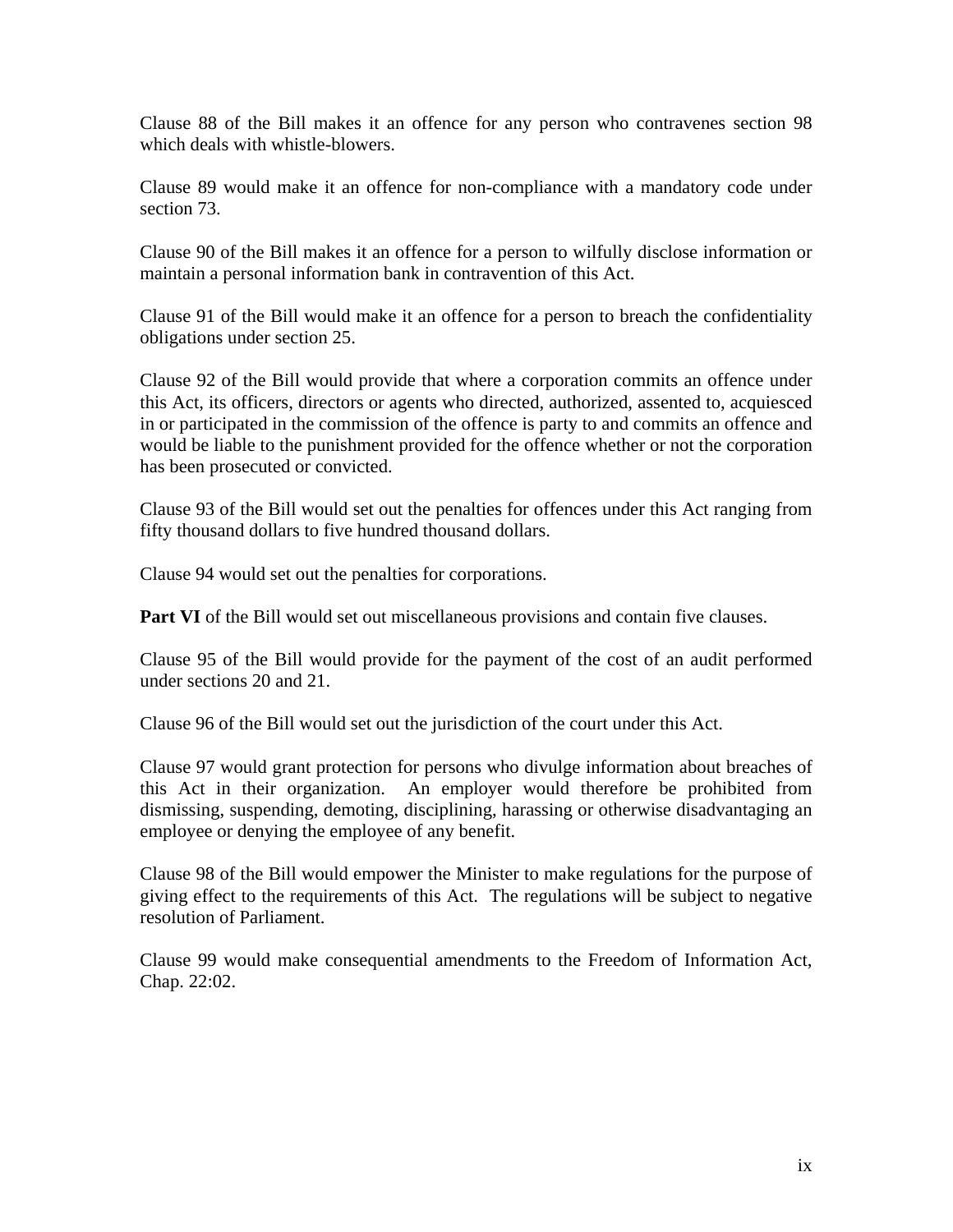# **THE DATA PROTECTION BILL, 2008**

## *Arrangement of Clauses*

#### **Clause**

# **PART I PRELIMINARY**

- 1. Short title and commencement.
- 2. Interpretation.
- 3. Act binds the State.
- 4. Object of Act.
- 5. Inapplicability of Act.
- 6. General Privacy Principles.

# **PART II OFFICE OF THE DATA COMMISSIONER**

- 7. Office of the Data Commissioner.
- 8 Appointment of Data Commissioner.
- 9. Powers of Data Commissioner.
- 10. Functions of Data Commissioner.
- 11. Deputy Data Commissioner.
- 12. Resignation, removal and suspension of Data Commissioner and Deputy Data Commissioner.
- 13. Remuneration of Data Commissioner and Deputy Data Commissioner.
- 14. Seal of Corporation.
- 15. Location of Office of Data Commissioner and service of documents.
- 16. Execution of documents.
- 17 Staff of the Office of Data Commissioner.
- 18. Delegation.
- 19 Designation and powers of inspectors.
- 20. Power of Commissioner to conduct an audit or enquiry of a public authority pursuant to Part III.
- 21. Power of Commissioner to conduct an audit or enquiry pursuant to Part IV.
- 22. Expenses and accounts of the Office of the Data Commissioner.
- 23. Statements made to Commissioner not admissible.
- 24. Privileged information.
- 25. Restrictions on disclosure of information by Commissioner and staff.
- 26. Protection of Commissioner and staff.
- 27 Annual report of Commissioner.
- 28. Commissioner to publish list of equivalent jurisdiction.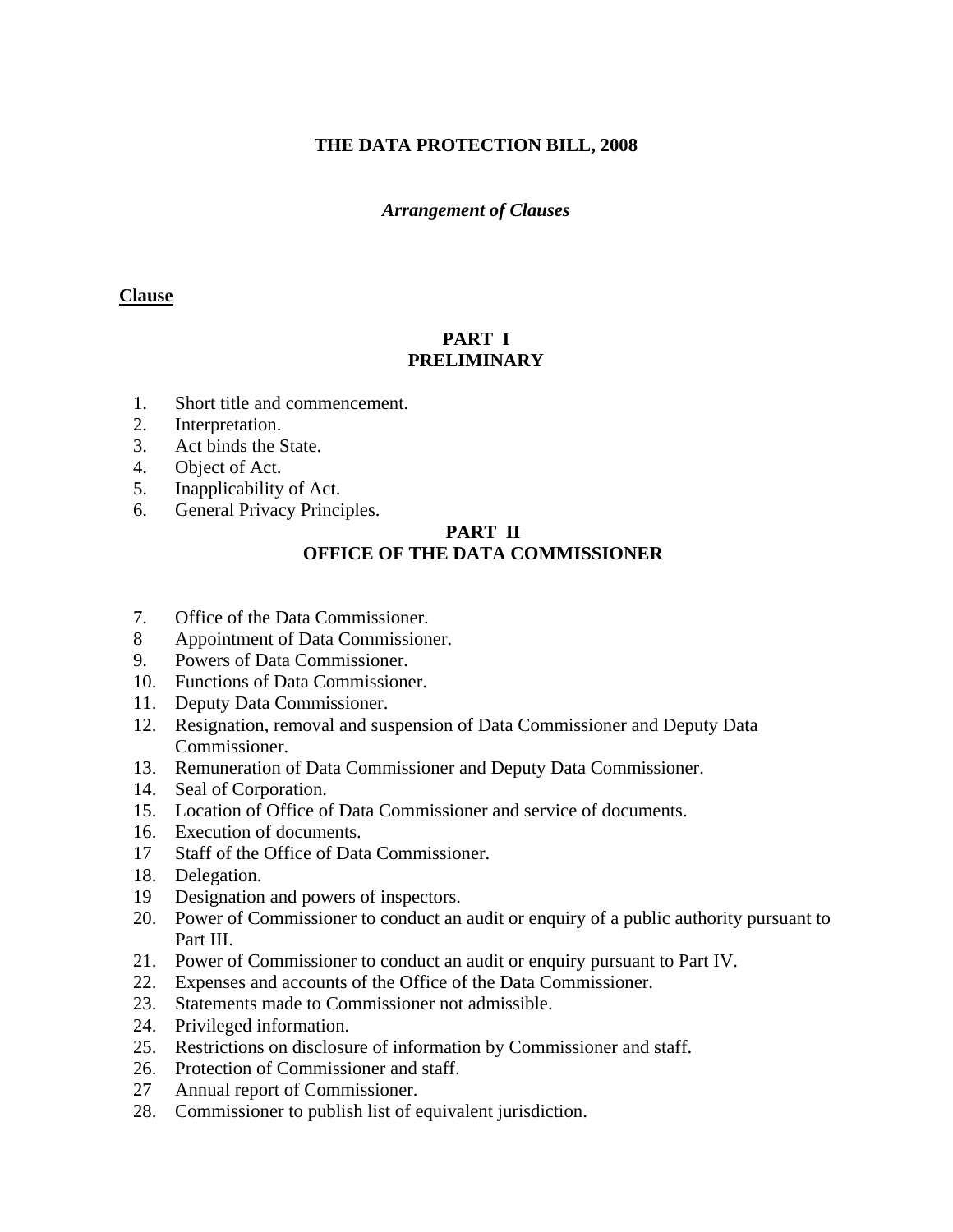# **PART III PROTECTION OF PERSONAL DATA BY PUBLIC AUTHORITIES**

- 29. Personal information.
- 30. Collection of personal information.
- 31. Personal information to be collected directly.
- 32. Individual to be informed of purpose.
- 33. Retention of personal information used for an administrative purpose.
- 34. Accuracy of personal information.
- 35. Protection of personal information.
- 36. Storage and access of personal information in Trinidad and Tobago.
- 37. Disposal of personal information.
- 38. Use of personal information.
- 39. Consistent purpose.
- 40. Limitation on processing of sensitive personal information in possession of public authority.
- 41. Disclosure of personal information in Trinidad and Tobago.
- 42. When personal information may be disclosed.
- 43. Disclosure for research and statistical purposes.
- 44. Disclosure for archival or historical purposes.
- 45. Disclosure of medical information to be restricted.
- 46. Disclosure of personal information outside of Trinidad and Tobago.
- 47. Privacy impact assessment and mitigation.
- 48. Personal information banks.
- 49. Information sharing.
- 50. Data matching shall be approved by Commissioner.
- 51. Personal information index.
- 52. Right of access to personal information.
- 53. Refusal of access to personal information.
- 54. Severance and refusal to disclose existence of information.
- 55. Exercise of rights of deceased, etc. persons.
- 56. Responsibilities of public authorities.
- 57. Right to request correction of personal information.
- 58. Appeal to Data Commissioner.
- 59. Time for application.
- 60. Immediate dismissal.
- 61. Informing of notice of appeal.
- 62. Mediation.
- 63. Enquiry by Commissioner.
- 64. Enquiry in private.
- 65. Representations.
- 66. Right to counsel or an agent.
- 67. Burden of proof.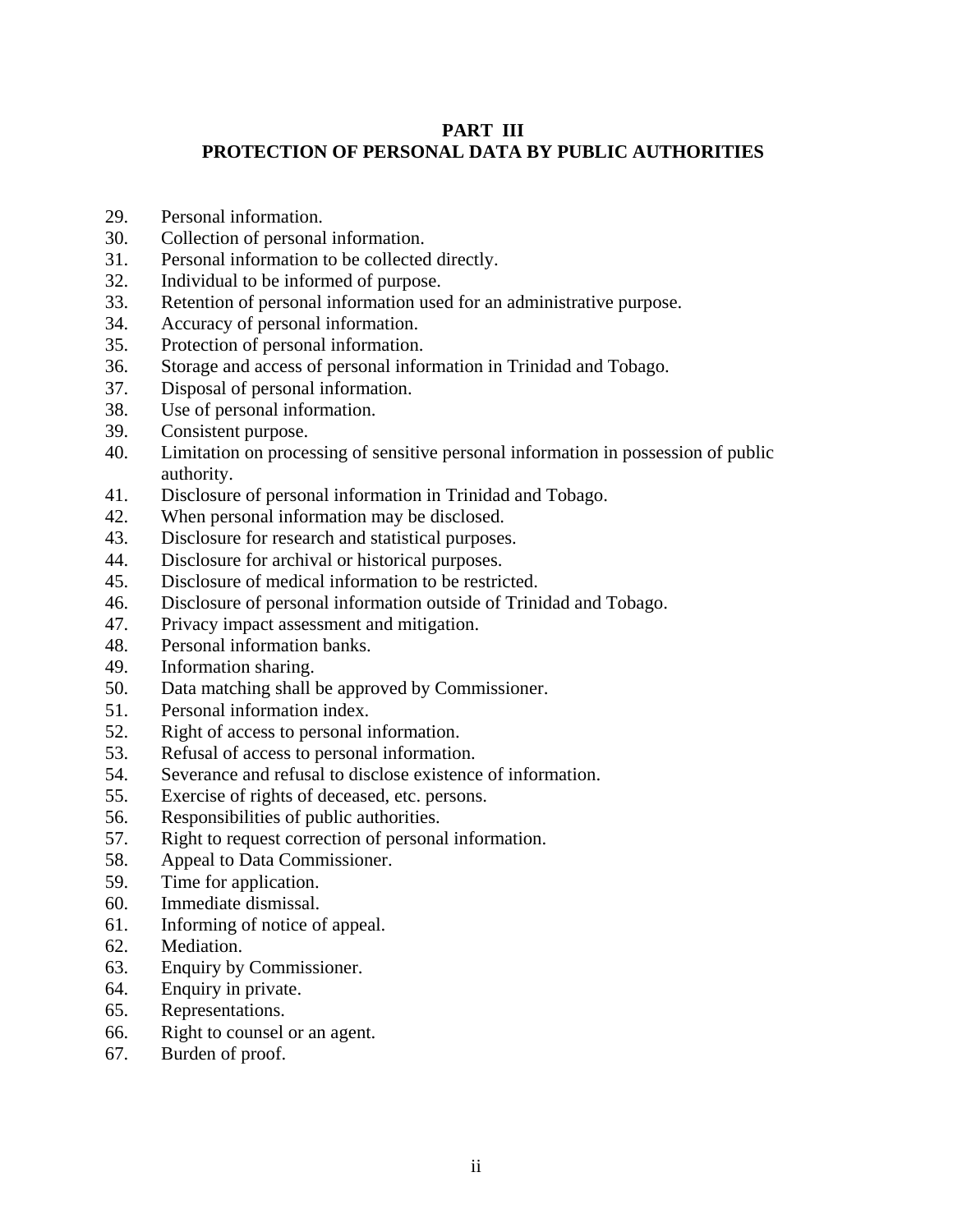## **PART IV PROTECTION OF PERSONAL DATA BY THE PRIVATE SECTOR**

- 68. Application of General Privacy Principles.
- 69. Codes of practice.
- 70. Commissioner may require development of code of conduct.
- 71. Cross border disclosure of personal information.
- 72. Approval of code of conduct.
- 73. Mandatory codes of conduct.
- 74. Limitation on processing of sensitive personal information in the possession of a corporation.
- 75. Refusal of request for access to personal information.
- 76. Request for review or complaint to the Commissioner.
- 77. Time for application for review or complaint.
- 78. Immediate dismissal of request for review or complaint.
- 79. Notification of request or complaint.
- 80. Enquiry of request or complaint.
- 81. Mediation of request.
- 82. Enquiry of request to be conducted in private.
- 83. Representations.
- 84. Duties of directors.

## **PART V CONTRAVENTION AND ENFORCEMENT**

- 85. Obstruction.
- 86. False and misleading statements.
- 87. Failure to comply with an order.
- 88. Violation of whistle-blowing provisions.
- 89. Offence for not complying with mandatory code.
- 90. Contravention of Act.
- 91. Breach of obligations of confidentiality.
- 92. Offences by directors and officers.
- 93. Penalties.
- 94. Penalties for corporations.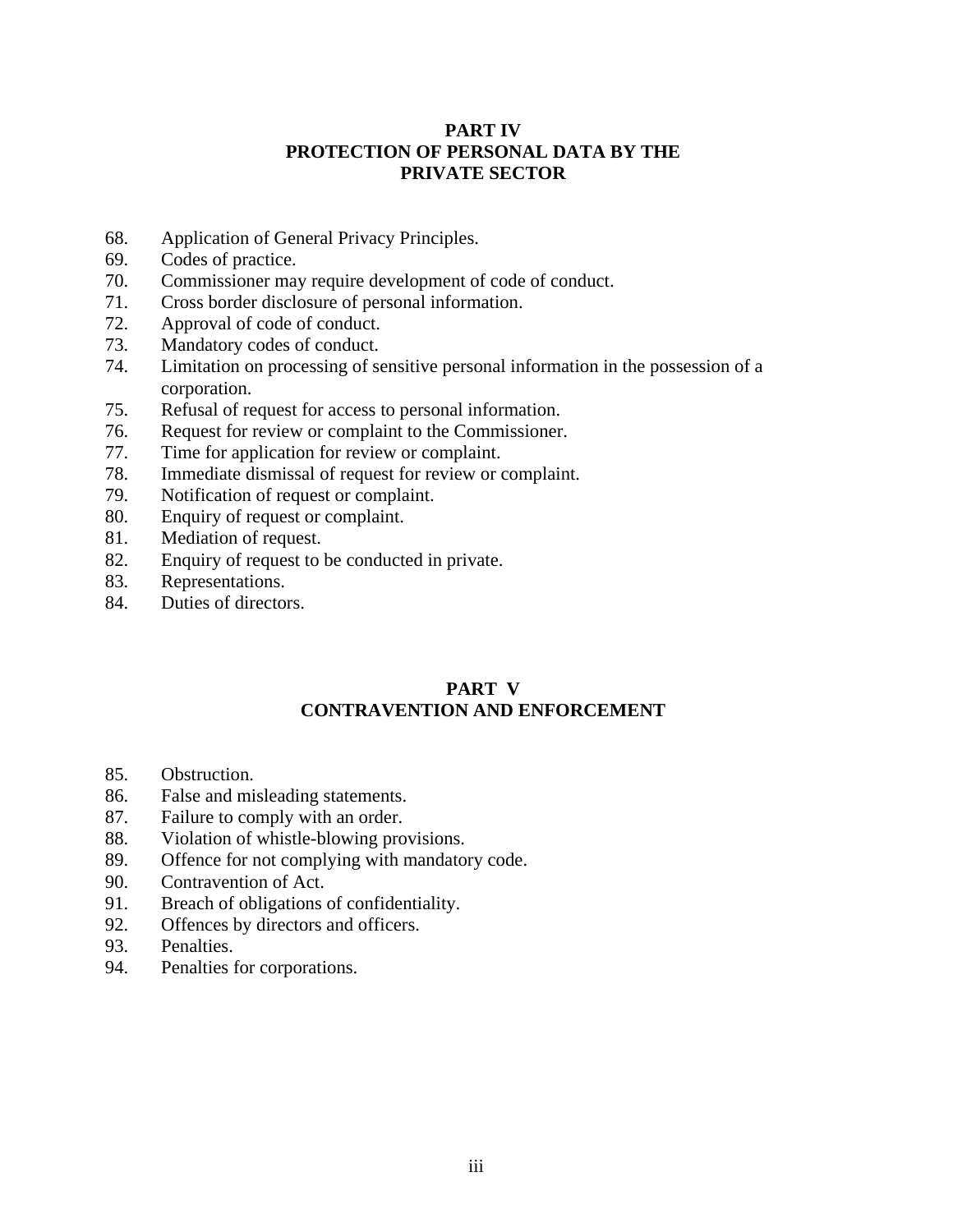# **PART VI MISCELLANEOUS**

- 
- 95. Costs of audit.<br>96. Jurisdiction of 96. Jurisdiction of the Court.<br>97. Whistle-blowing protection
- Whistle-blowing protection.
- 98. Regulations.<br>99. Chap. 22:02
- Chap.  $22:02$  amended.

**SCHEDULE**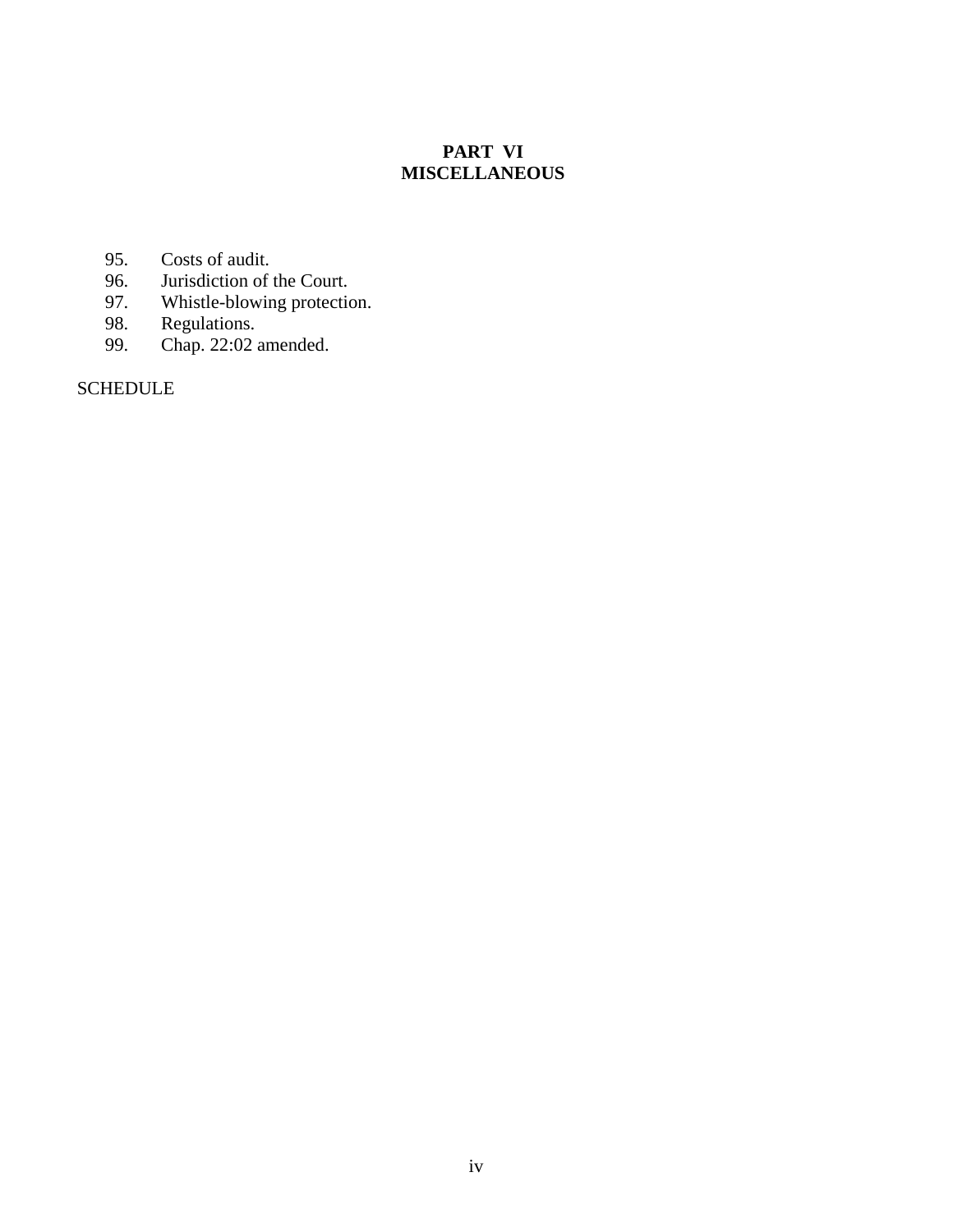## A Bill

# An Act to provide for the protection of personal privacy and information

Enactment. ENACTED by the Parliament of Trinidad and Tobago as follows:

# PART I

## PRELIMINARY

| Short title and | 1.(1) This Act may be cited as the Data Protection Act, 2008.                                                                                                                                                                                                                                                                                                                                          |  |  |  |
|-----------------|--------------------------------------------------------------------------------------------------------------------------------------------------------------------------------------------------------------------------------------------------------------------------------------------------------------------------------------------------------------------------------------------------------|--|--|--|
| commencement.   | (2) This Act shall come into operation on such day as is fixed                                                                                                                                                                                                                                                                                                                                         |  |  |  |
|                 | by the President by Proclamation and different days may be fixed for                                                                                                                                                                                                                                                                                                                                   |  |  |  |
|                 | different provisions of this Act.                                                                                                                                                                                                                                                                                                                                                                      |  |  |  |
| Interpretation. | $\overline{2}$ .<br>In this Act-                                                                                                                                                                                                                                                                                                                                                                       |  |  |  |
|                 | "Commissioner" means the Data Commissioner<br>appointed under section 8;                                                                                                                                                                                                                                                                                                                               |  |  |  |
|                 | "contact information" means information to enable an<br>individual or business to be contacted and<br>includes in respect of the representative of a<br>business, his personal phone number<br>and<br>address and in respect of the business, the name,<br>position name or title, business telephone number,<br>business address and business<br>e-mail<br>and<br>facsimile number of the individual; |  |  |  |
|                 | "Corporation" means the corporation sole established<br>under section $8(3)$ ;                                                                                                                                                                                                                                                                                                                         |  |  |  |
|                 | "Court" means the High Court of Trinidad and Tobago;                                                                                                                                                                                                                                                                                                                                                   |  |  |  |
|                 | "data"<br>document,<br>means<br>correspondence,<br>any<br>memorandum, book, plan, map, drawing, pictoral<br>or graphic work, photograph, film, microfilm,<br>sound recording, videotape, machine-readable<br>record and any other documentary material,<br>regardless of physical form or characteristics, and<br>any copy of those things;                                                            |  |  |  |
|                 | "data matching" means the comparison, whether naturally<br>or by means of any electronic or other device, of<br>any data that contains personal information about                                                                                                                                                                                                                                      |  |  |  |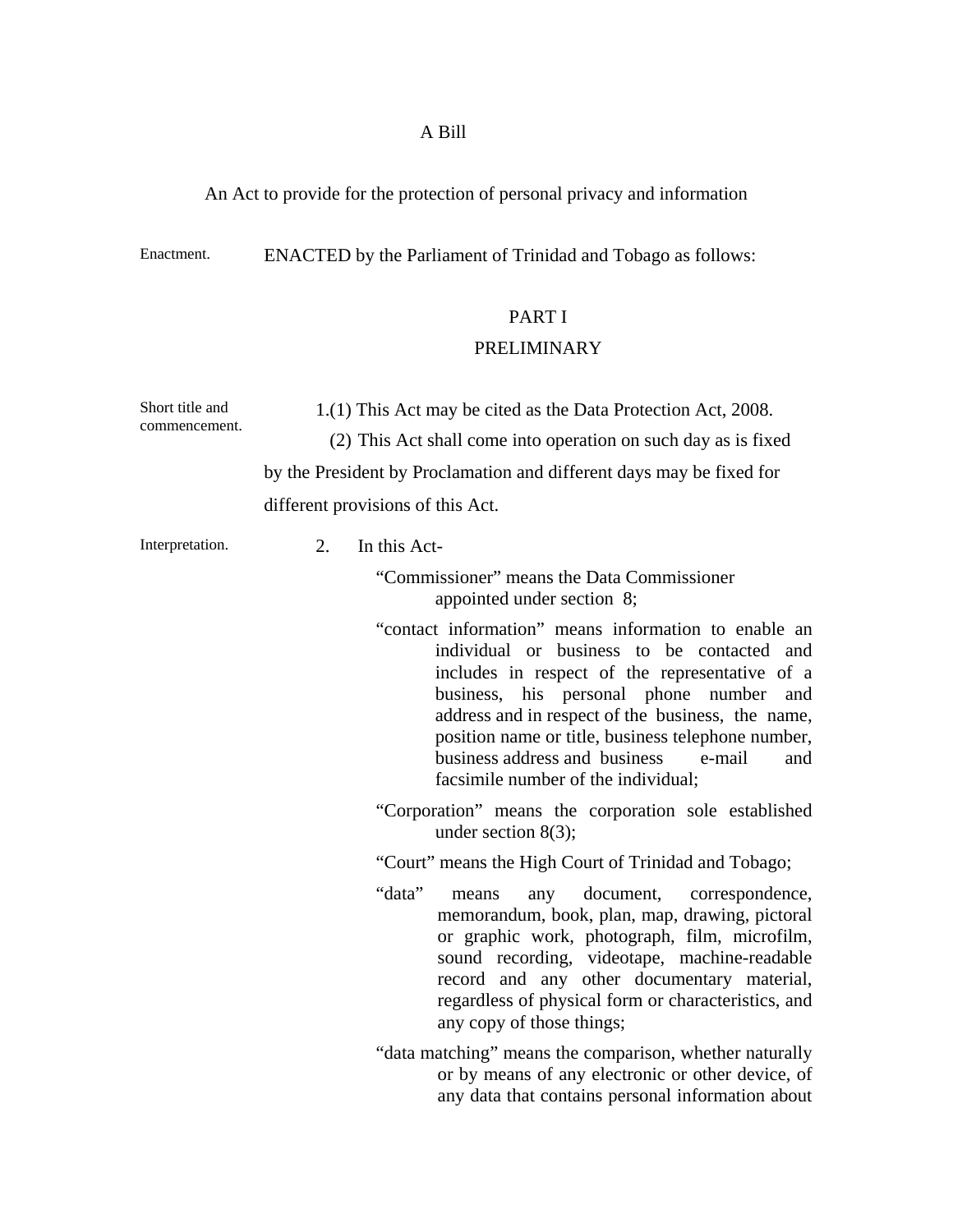individuals with other documents containing personal information about individuals for the purpose of producing new forms of information about individuals;

- "enterprise" means a partnership or body (corporate or unincorporated) engaged in business;
- "head of a public authority" means the Permanent Secretary of a Ministry, the Head of a Government Department, President or Chief Executive Officer of a corporation or the Chairman of an agency;
- "health care body" means a regional health authority established under the Regional Health Authorities Act, a hospital, extended care facility, clinic, Psychiatric Hospital as defined under Mental Health Act, a private hospital as defined under the Private Hospitals Act, and similar bodies licensed by the Minister with responsibility for health;

"individual" means a natural person;

- "information sharing agreement" means an agreement that sets conditions for one or more of the following:
	- (a) the exchange of personal information between a public authority and a person, a group of persons or an organization;
	- (b) the disclosure of personal information by a public authority to a person, a group of persons or an organization; or
	- (c) a collection of personal information by a public authority from a public authority, a person or a group of persons of an organization;
- "Minister" means the Minister to whom responsibility for data protection is assigned and "Ministry" shall be construed accordingly;
- "personal information" means information about an identifiable individual that is recorded in any form including-
	- (a) information relating to the race, national or ethnic origin, religion, age or marital status of the individual;

Chap. 29:05 Chap.28:02 Chap. 29:03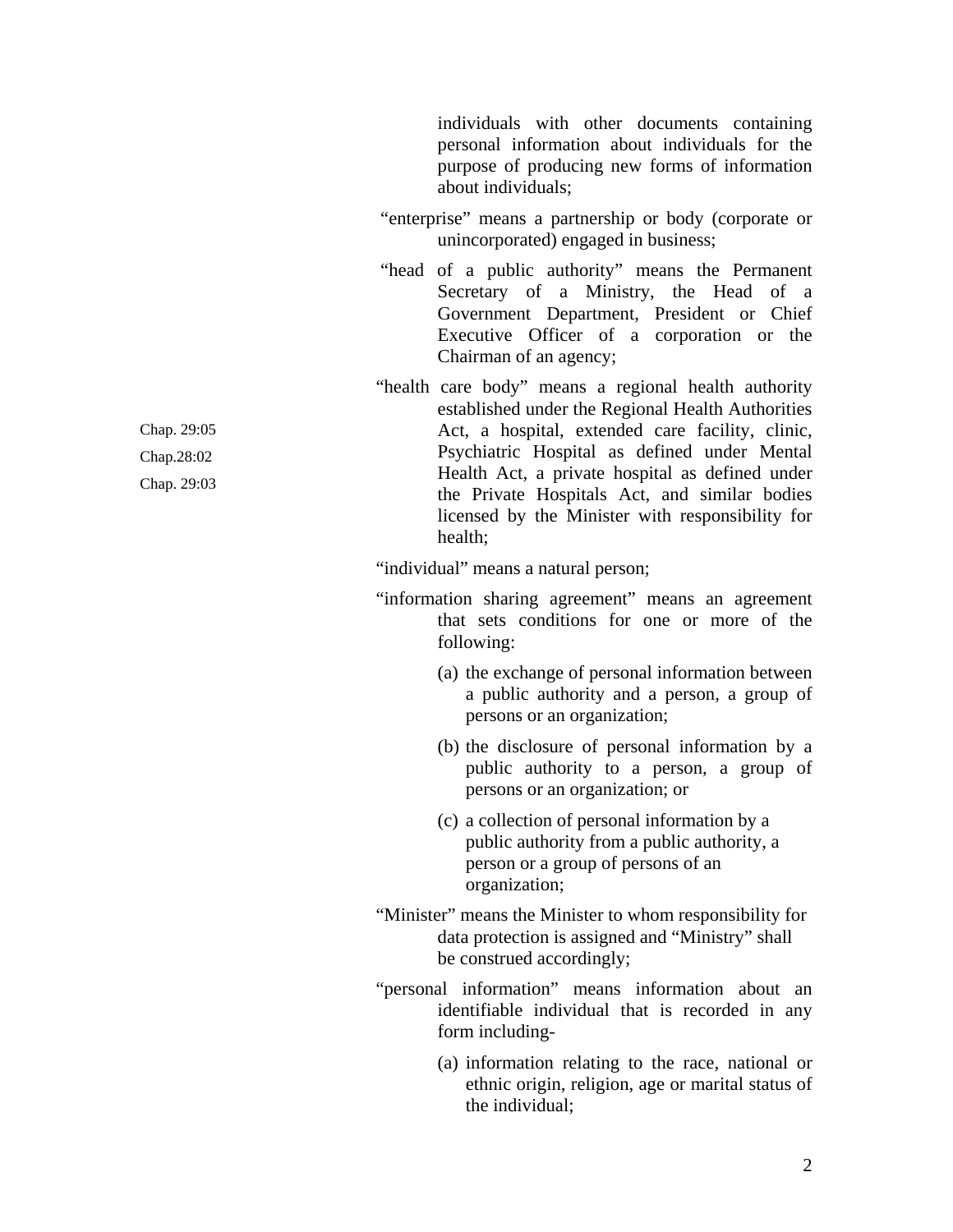- (b) information relating to the education or the medical, criminal or employment history of the individual or information relating to the financial transactions in which the individual has been involved or which refers to the individual;
- (c) any identifying number, symbol or other particular designed to identify the individual;
- (d) the address, fingerprints, Deoxyribonucleic Acid or blood type of the individual;
- (e) the name of the individual where it appears with other personal information relating to the individual or where the disclosure of the name itself would reveal information about the individual;
- (f) correspondence sent to an establishment by the individual that is explicitly or implicitly of a private or confidential nature, and relies on such correspondence which would reveal the contents of the original correspondence; or
- (g) the views and opinions of any other person about the individual;
- "personal information bank" means a collection of personal information that is organized or retrievable by the name of the individual or by an identifying number, symbol or other particulars assigned to the individual;
- "privacy impact assessment" means an assessment that is conducted to determine if a proposed enactment, system, project, programme or activity meets the requirements of the General Privacy Principles of section 6;

"public authority" means –

- (a) Parliament, a Joint Select Committee of Parliament or a committee of either House of Parliament;
- (b) the Court of Appeal, the High Court, the Industrial Court, the Tax Appeal Board or any court of summary jurisdiction;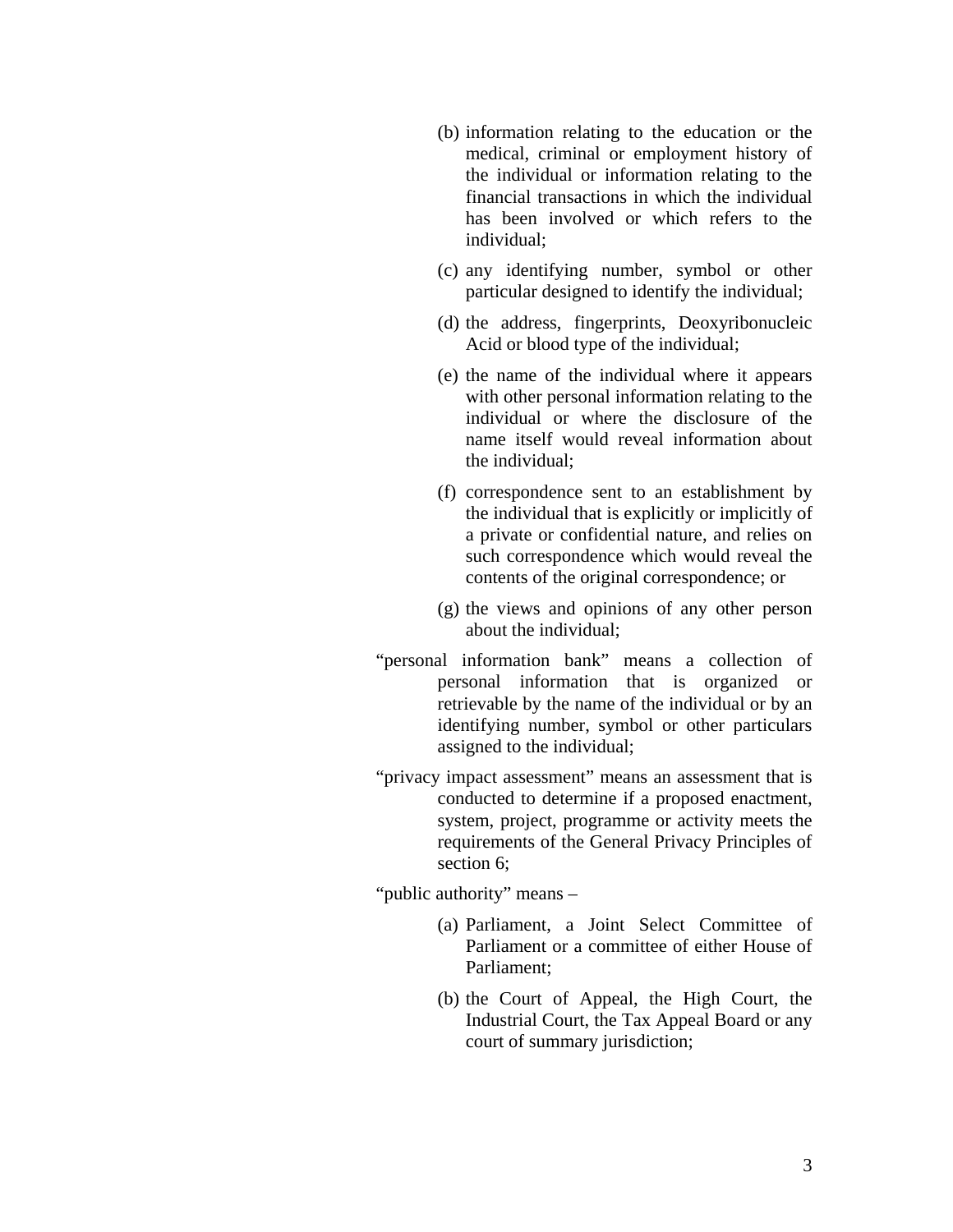- (c) the Cabinet as constituted under the Constitution, a Ministry or Department, Division or Agency of a Ministry;
- (d) the Tobago House of Assembly, the Executive Council of the Tobago House of Assembly or a division of the Tobago House of Assembly;
- (e) a municipal corporation established under the Municipal Corporations Act;
- (f) a statutory body, responsibility for which is assigned to a Minister of Government;
- (g) a company incorporated under the laws of Trinidad and Tobago that is owned and controlled by the State;
- (h) a Service Commission established under the Constitution or other written law; or
- (i) a body corporate or unincorporated entity in relation to any function that it exercises on behalf of the State, or which is supported, directly or indirectly by Government funds and over which Government is in a position to exercise control;

 "sensitive personal information" means personal information on a person's –

- (a) racial or ethnic origins;
- (b) political opinions;
- (c) religious beliefs or other beliefs of a similar nature;
- (d) physical or mental health or condition;
- (e) sexual orientation or sexual life; or
- (f) criminal or financial record;
- "sensory disability" means a disability that relates to sight or hearing; and

"service provider" means a person retained under a contract to perform services of a public authority.

3. This Act binds the State.

Act binds the State.

Chap. 25:04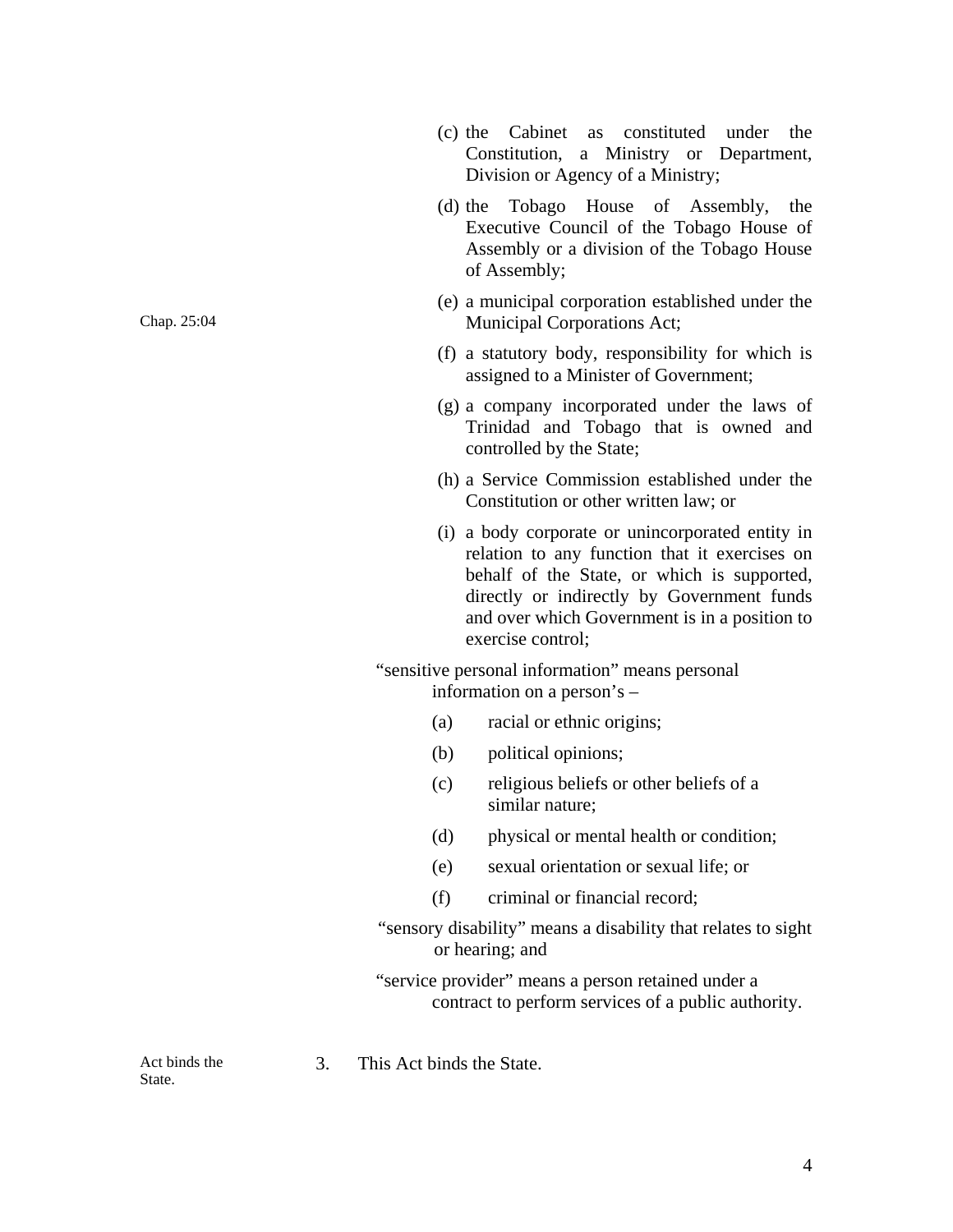| Object of Act.  | 4.                                                                        |                                               | The object of this Act is to ensure that protection is afforded                                                                                                                                                                         |  |  |  |
|-----------------|---------------------------------------------------------------------------|-----------------------------------------------|-----------------------------------------------------------------------------------------------------------------------------------------------------------------------------------------------------------------------------------------|--|--|--|
|                 |                                                                           |                                               | to an individual's right to privacy and the right to maintain sensitive                                                                                                                                                                 |  |  |  |
|                 |                                                                           | personal information as private and personal. |                                                                                                                                                                                                                                         |  |  |  |
| Inapplicability | 5.                                                                        |                                               | This Act shall not-                                                                                                                                                                                                                     |  |  |  |
| of Act.         |                                                                           | (a)                                           | limit information available by law to a party in any<br>proceeding;                                                                                                                                                                     |  |  |  |
|                 |                                                                           | (b)                                           | limit the power of a court or tribunal to compel a<br>witness to testify or to compel the production of a<br>document or other evidence; or                                                                                             |  |  |  |
|                 |                                                                           | (c)                                           | apply to notes prepared by or for an individual<br>presiding in a court of Trinidad and Tobago or in a<br>tribunal if those notes are prepared for that<br>individual's personal use in connection with the<br>proceedings.             |  |  |  |
| General Privacy | 6.                                                                        |                                               | The following principles are the General Privacy Principles                                                                                                                                                                             |  |  |  |
| Principles.     | which are applicable to all persons who handle, store or process personal |                                               |                                                                                                                                                                                                                                         |  |  |  |
|                 | information belonging to another person:                                  |                                               |                                                                                                                                                                                                                                         |  |  |  |
|                 |                                                                           | (a)                                           | an organization shall be responsible for the<br>personal information under its control;                                                                                                                                                 |  |  |  |
|                 |                                                                           | (b)                                           | the purpose for which personal information is<br>collected shall be identified by the organization<br>before or at the time of collection;                                                                                              |  |  |  |
|                 |                                                                           | (c)                                           | knowledge and consent of the individual are<br>required for the collection, use or disclosure of<br>personal information;                                                                                                               |  |  |  |
|                 |                                                                           | (d)                                           | collection of personal information shall be legally<br>undertaken and be limited to what is necessary in<br>accordance with the purpose identified by the<br>organization;                                                              |  |  |  |
|                 |                                                                           | (e)                                           | personal information shall only be retained for as<br>long as is necessary for the purpose collected and<br>shall not be disclosed for purposes other than the<br>purpose of collection without the prior consent of<br>the individual; |  |  |  |
|                 |                                                                           | (f)                                           | personal information shall be accurate, complete<br>and up-to-date as is necessary for the purpose of<br>collection;                                                                                                                    |  |  |  |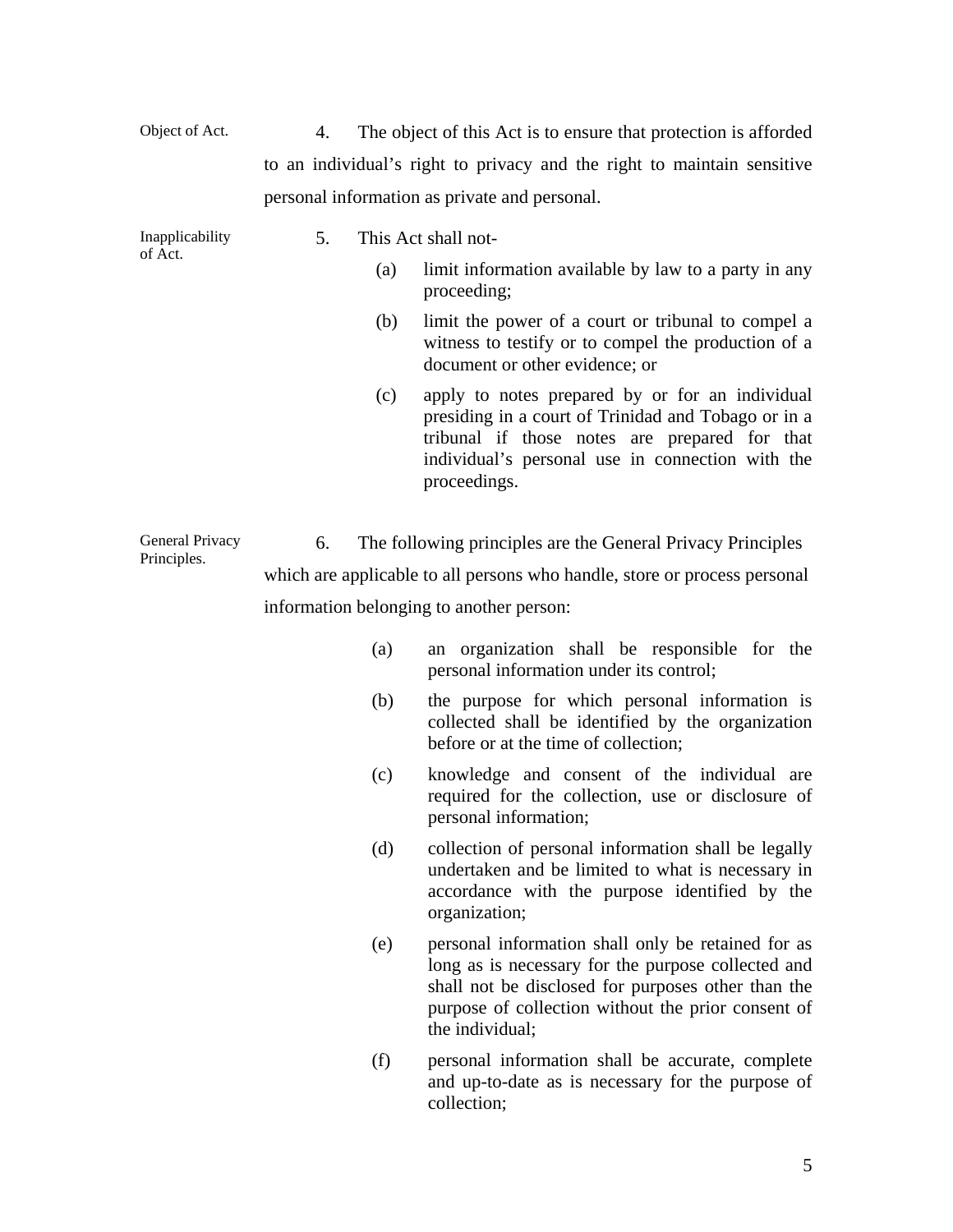- (g) personal information is to be protected by such appropriate safeguards necessary in accordance with the sensitivity of the information;
- (h) sensitive personal information is protected from processing except where otherwise provided for by written law;
- (i) organizations are to make available to individuals documents regarding their policies and practices related to the management of personal information except where otherwise provided by written law;
- (j) organizations shall, except where otherwise provided by written law, disclose at the request of the individual, all documents relating to the existence, use and disclosure of personal information, such that the individual can challenge the accuracy and completeness of the information;
- (k) the individual has the ability to challenge the organization's compliance with the above principles and receive timely and appropriate engagement from the organization; and
- (l) personal information which is requested to be disclosed outside of Trinidad and Tobago shall be regulated and comparable safeguards to those under this Act shall exist in the jurisdiction receiving the personal information.

## **PART II**

#### **OFFICE OF THE DATA COMMISSIONER**

| Office of the | There is hereby established a body to be known as the |
|---------------|-------------------------------------------------------|
| Data          |                                                       |
| Commissioner. | Office of the Data Commissioner.                      |

Appointment of Data Commissioner. 8.(1) There shall be a Data Commissioner who shall be the head of the Office of the Data Commissioner and who shall be appointed by the President and who shall possess the qualifications and experience set out in subsection (2).

(2) A person appointed to be the Data Commissioner under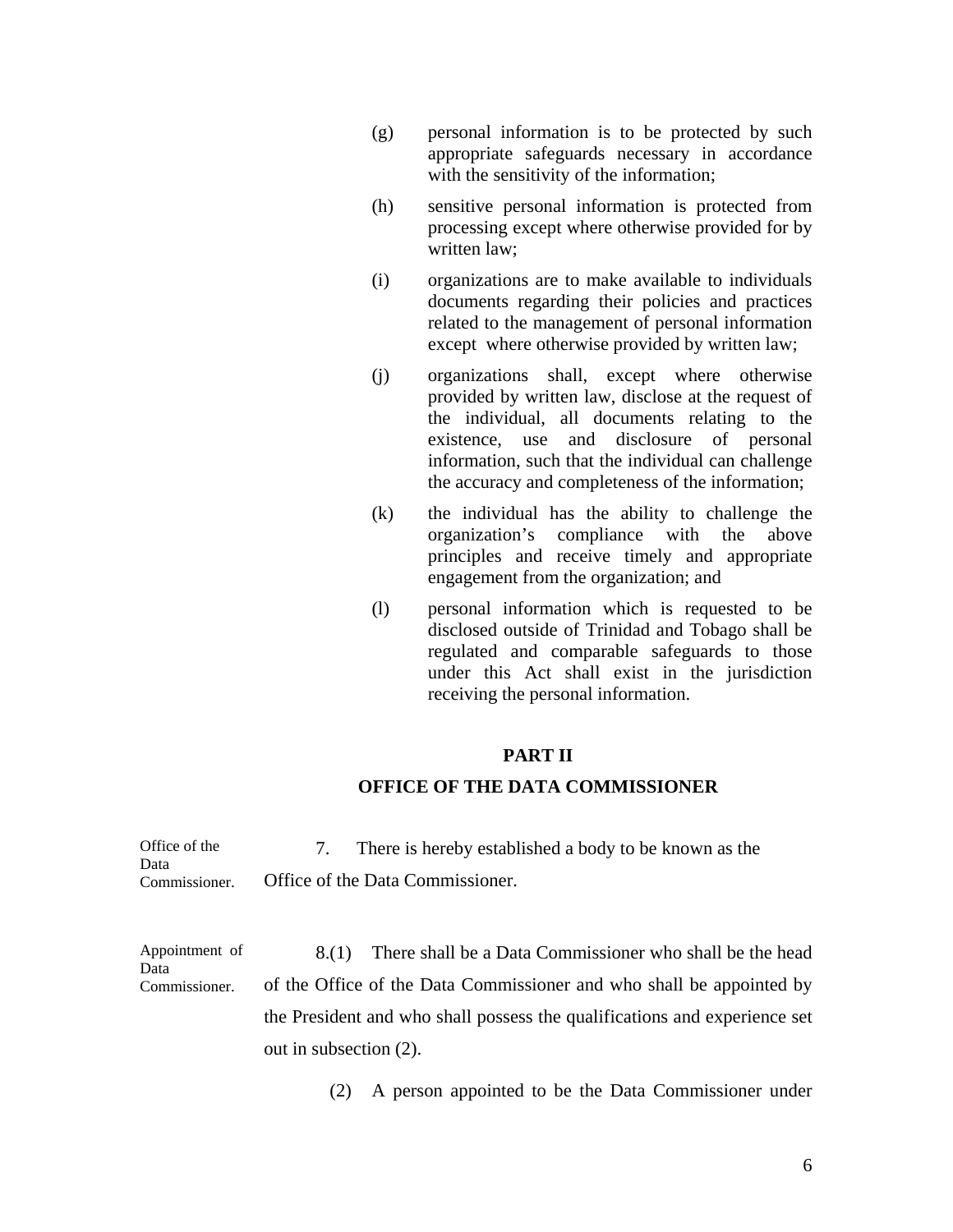Chap. 7:07 subsection (1) shall be an attorney-at-law within the meaning of the Legal Profession Act with at least ten years standing at the bar and shall have training or experience in economics, finance, information security, technology, audit or human resource management.

(3) The Data Commissioner shall be a corporation sole.

(4) A person appointed under subsection (1) shall hold office for five years and may be reappointed.

 (5) A person appointed under subsection (1) shall, before he performs the functions of Data Commissioner, take and subscribe to the oath of office set out in the Schedule.

Schedule

Powers of Data Commissioner.

9.(1) The Commissioner shall monitor the administration of this Act to ensure its purposes are achieved.

(2) In carrying out his powers under subsection (1), the Commissioner may-

- (a) conduct audits and investigations to ensure compliance with any provision of this Act;
- (b) offer comment on the privacy protection implications of proposed legislative schemes or government programmes and receive representations from the public concerning data protection and privacy matters;
- (c) after hearing the representations of the head of a public authority or an organization subject to a mandatory code of conduct and who may be engaged in processes that may be in contravention of this Act, order the public authority or organization to cease collection practices or destroy collections of personal information that contravene this Act;
- (d) authorize the collection of personal information otherwise than directly from the individual in appropriate circumstances;
- (e) make orders regarding the reasonableness of fees required by an organization subject to this Act;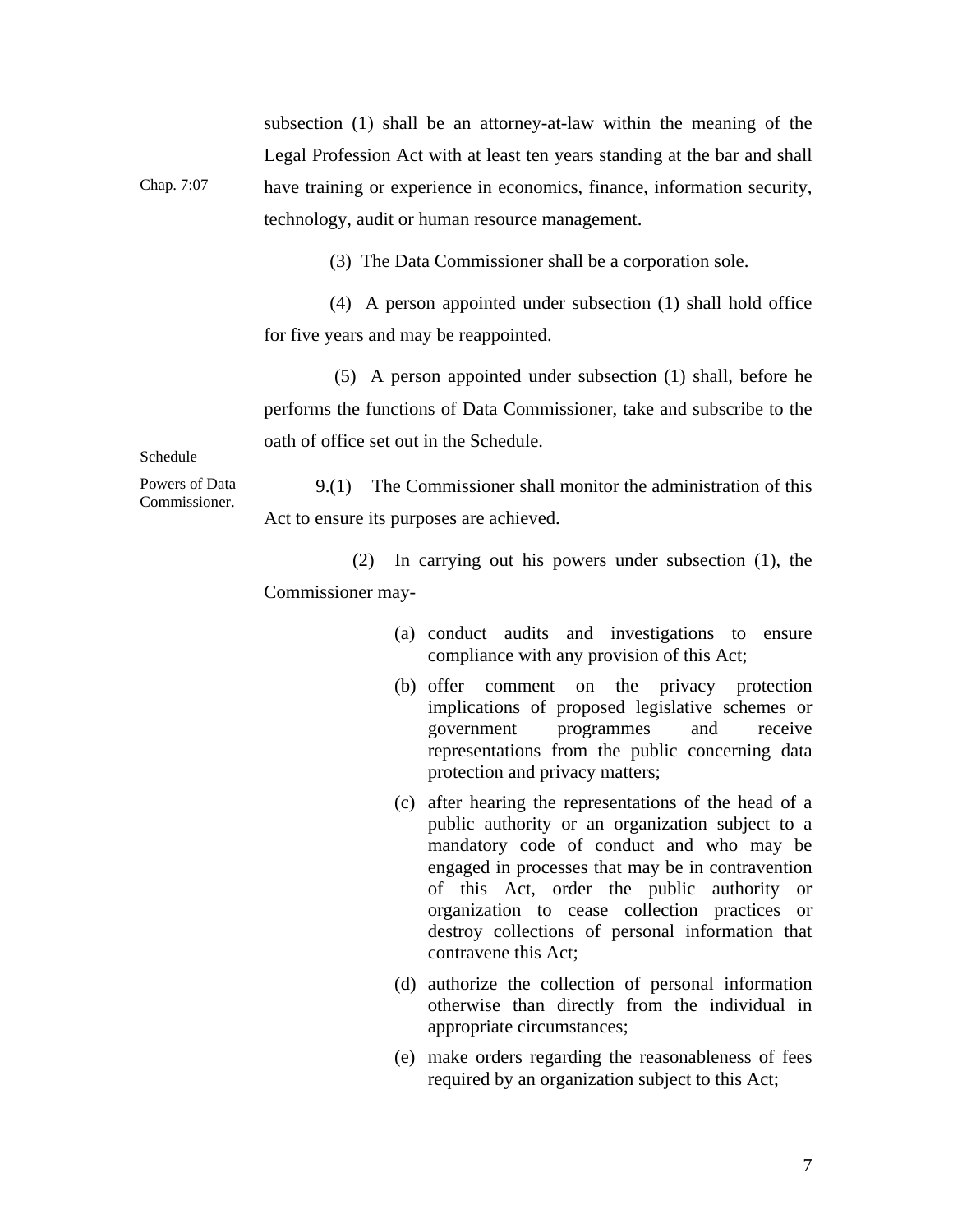- (f) authorize data matching by a public authority or public authorities;
- (g) make orders, including such terms and conditions as the Commissioner considers appropriate, following an appeal or complaint filed by an individual pursuant to section 58 or 76;
- (h) make orders regarding compliance with the General Privacy Principles set out in section 6 by a public authority or an organization subject to a mandatory code of conduct;
- (i) hold such property as is by this Act vested in him, as well as such property as may from time to time-
	- (i) by virtue of any other written law; or
	- (ii) in any other way,

be or may become vested in him;

- (j) with the permission of the President acquire, purchase, take, hold and enjoy movable and immovable property of every description, convey, assign, surrender and yield up, mortgage, demise, re-assign, transfer or otherwise dispose of, or deal with any movable or immovable property vested in the Commissioner upon such terms as the Commissioner seems fit;
- (k) accept surrenders, assignments or re-conveyances and to exchange any property and enter into contracts;
- (l) publish guidelines regarding compliance with the Act, including but not limited to guidelines on the development of industry codes of conduct, firm compliance policies, procedures for handling complaints, guidelines dealing with conflict of interest for industry bodies or individuals who mediate or deal with complaint resolution, guidelines dealing with security of information and information systems, and guidelines for information sharing agreements or data matching agreements;
- (m) exercise his corporate powers in relation thereto in such manner as he thinks fit, subject always to any special or general directions as the President may from time to time specify; and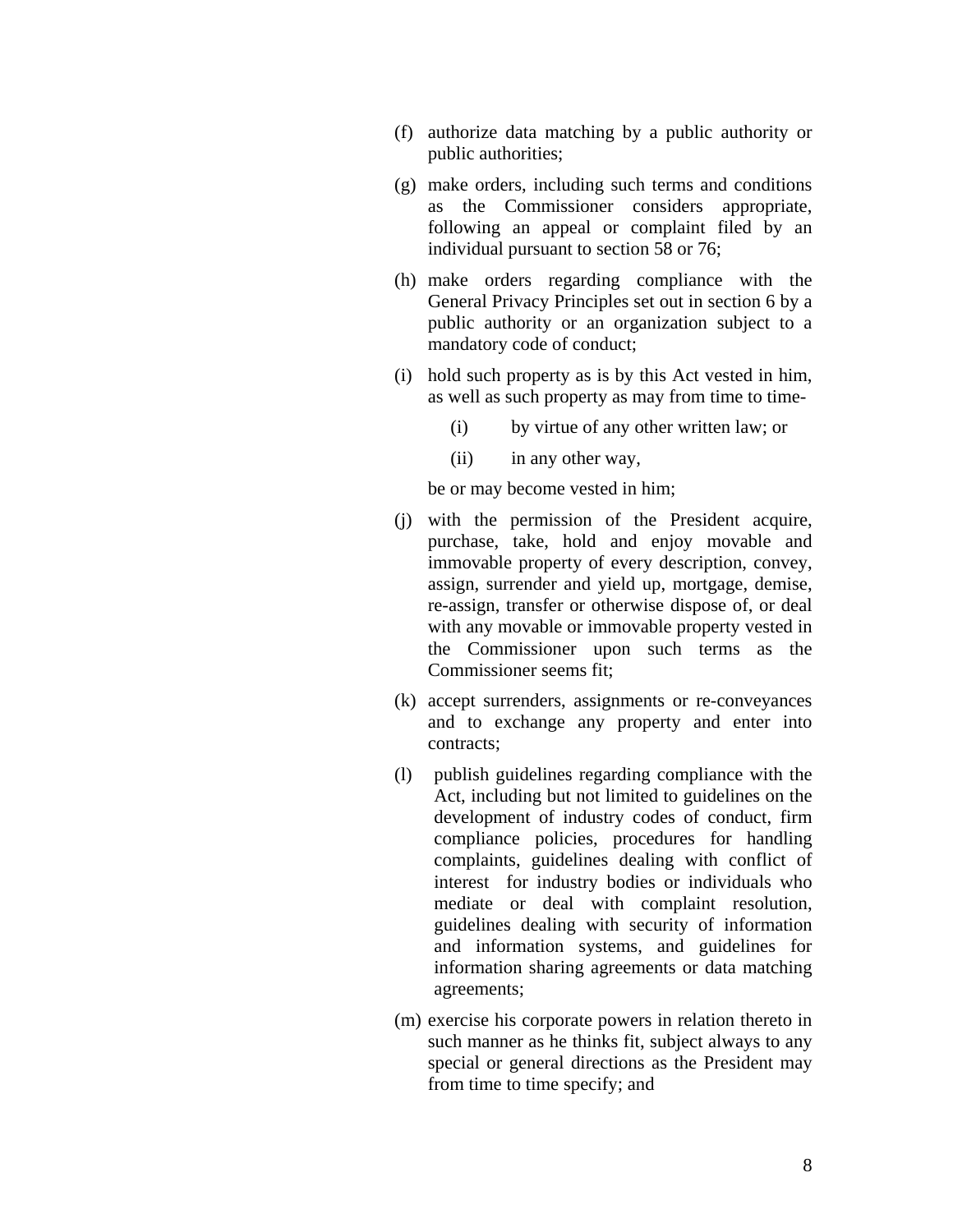(n) exercise such other powers as may be assigned to him under any other written law.

Functions of Data Commissioner.

- 10. The Commissioner appointed under section 8 shall-
	- (a) promote the development of codes of conduct for guidance as to good practice;
	- (b) promote the adherence to good practices by persons subject to this Act;
	- (c) disseminate information about this Act;
	- (d) monitor compliance with this Act;
	- (e) co-operate with counterparts in other jurisdictions to promote the protection of personal privacy in the public and private sectors;
	- (f) carry out special studies or research regarding privacy or related issues either upon his own initiative or upon the request of the President;
	- (g) bring to the attention of the head of the public authority or organization subject to a mandatory code of conduct any failure to meet the standards imposed by the General Privacy Principles set out in section 6 or the responsibilities established by Part III and Part IV of this Act;
	- (h) issue public reports on the status of compliance with this Act;
	- (i) review and approve privacy impact assessments as required by this Act; and
	- (j) exercise such other functions that may be assigned to him under any other written law.

Deputy Data Commissioner. 11.(1) There shall be a Deputy Data Commissioner who shall be appointed by the President and who shall possess the same qualifications and experience required for the Data Commissioner under section 8.

> (2) The Deputy Data Commissioner shall hold office for five years and may be reappointed.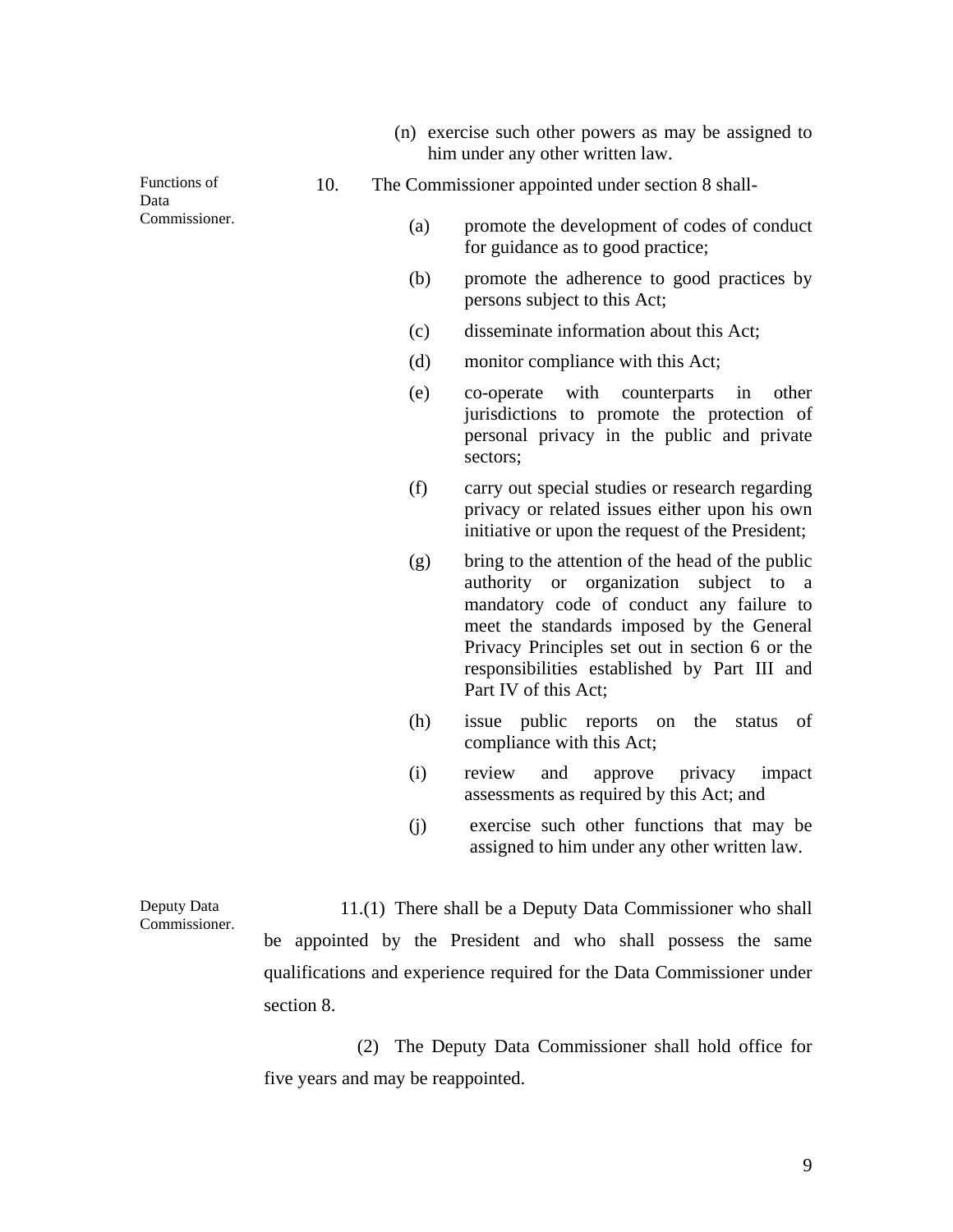(3) The Deputy Data Commissioner may in the absence or incapacity of the Data Commissioner act in his place.

(4) Where the post of Data Commissioner is vacant the Deputy Data Commissioner may act as the Data Commissioner until such time as a Data Commissioner is appointed to the vacant post.

 (5) In the absence or incapacity of the Deputy Data Commissioner, the President may appoint an acting Deputy Data Commissioner.

Resignation, removal and suspension of Data Commissioner and Deputy Data Commissioner. 12.(1) The Commissioner or Deputy Data Commissioner may be removed from office only for cause, including misconduct in relation to his duties or physical or mental inability to fulfil the responsibilities of the office.

> (2) The Commissioner or Deputy Data Commissioner may at any time resign his office by letter addressed to the President.

Remuneration of Data Commissioner and Deputy Data Commissioner.

13. Section 141 of the Constitution shall apply to the offices of the Commissioner and the Deputy Data Commissioner.

Seal of Corporation.

14. (1) The Corporation shall have a seal which shall be kept in the custody of the Commissioner and shall be judicially noticed as such.

 (2) The seal of the Corporation may be affixed to documents and instruments in the presence of the Commissioner and shall be attested by the signature of the Commissioner and the signature shall be sufficient evidence that the seal was duly and properly affixed and is the lawful seal of the Corporation.

 (3) All documents, other than those required by law to be under seal made by, and all decisions of the Corporation may be signified under the hand of the Commissioner.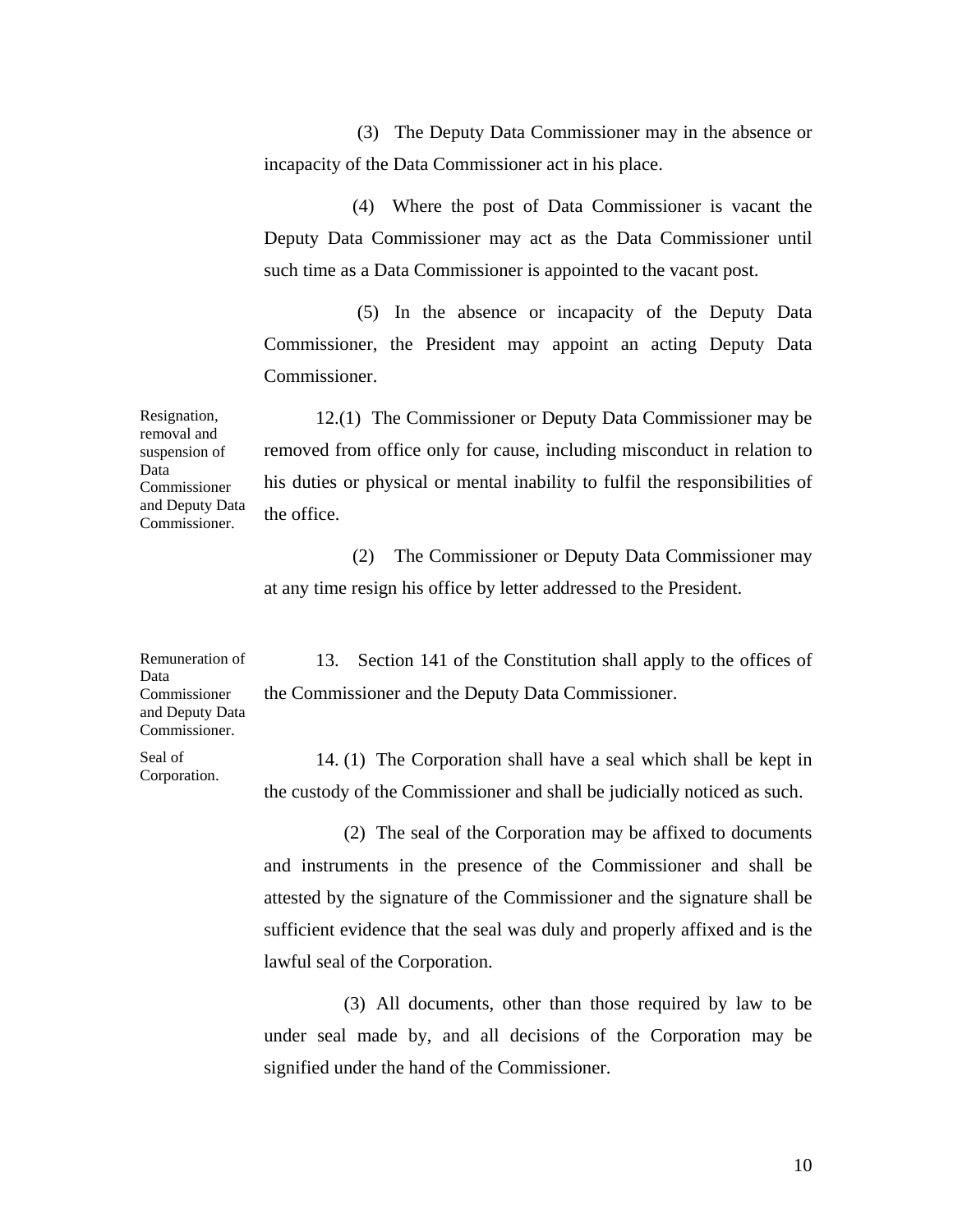Chap. 56:01 Chap. 56:02 (4) Notwithstanding the provisions of the Conveyancing and Law of Property Act and the Real Property Act relating to the matters thereunder required to be performed and to the mode of their performance prior to the registration of a Deed, document or other instrument, the affixing of the seal of the Corporation and the signing by the Commissioner in the manner set out in subsection (2) shall be, and shall be taken as, sufficient evidence for the purposes of those Acts of the due execution by the Corporation of any Deed, document or other instrument. Location of

Office of Data Commissioner and service of 15.(1) The office of the Corporation shall be situated at the Office of the Data Commissioner.

> (2) Service upon the Commissioner of any notice, order or other document shall be effected by delivering the same or by sending it by registered post addressed to the Commissioner at the office of the Corporation.

Execution of documents. 16. (1) Any document required to be executed by the Corporation shall be deemed to be duly executed if signed—

- *(a)* by the Commissioner; or
- *(b)* outside Trinidad and Tobago by the person or persons authorized by the Commissioner so to sign, but in such case the instrument so authorizing such person or persons shall be attached to and form part of the document.

 (2) Any cheque, bill of exchange or order for the payment of money required to be executed by the Commissioner shall be deemed to be duly executed if signed by a person or persons authorized to do so by the Commissioner.

Staff of the Office of Data Commissioner.

documents.

17.(1) The Commissioner may employ such persons as he considers necessary for the due and efficient performance of his duties and functions under this Act on such terms and conditions as are agreed between the Commissioner and the person and subject to such maximum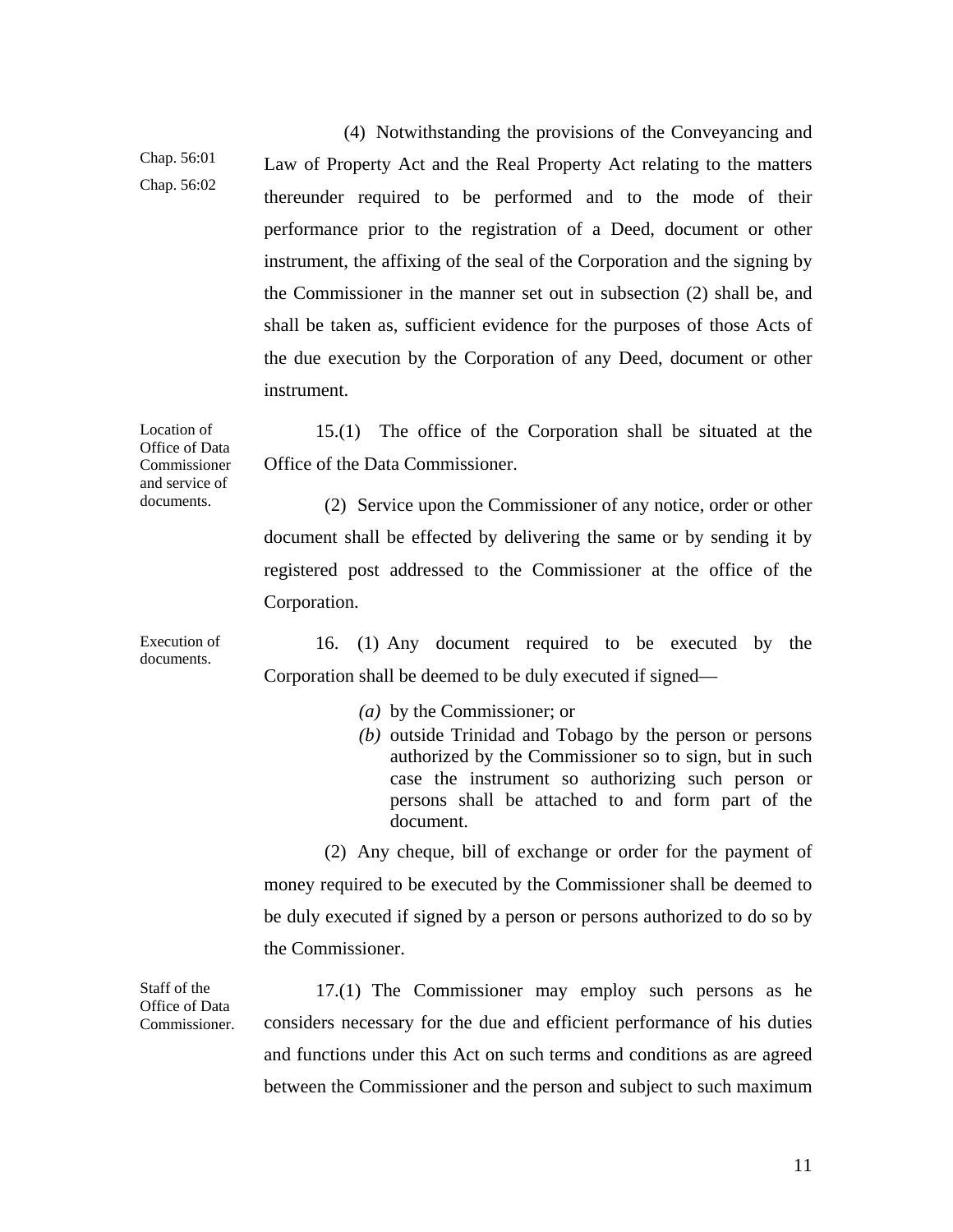limit of remuneration as the Minister may determine.

(2) Subject to subsection (3) and the approval of the appropriate Service Commission or Statutory Authority and with the consent of the officer, any officer in the public service or a Statutory Authority may be seconded to the service of the Office of the Data Commissioner.

(3) Where a secondment referred to in subsection (2) is effected, arrangements shall be made to preserve the rights of the officer so transferred to any pension, gratuity or other allowance for which he would have been eligible had he not been seconded to or from the service of the Office of the Data Commissioner.

(4) A period of transfer on secondment shall be for three years and may only be extended for a further two years.

(5) Subject to the approval of the Commissioner, the appropriate Service Commission and with the consent of the officer, an officer in the public service or a Statutory Authority may be transferred to the service of the Office of the Data Commissioner on terms and conditions no less favourable than those enjoyed by the officer at the time of transfer in the public service or Statutory Authority, as the case may be.

 (6) The Commissioner shall establish a pension fund plan, or where the establishment of a plan is not feasible, the Commissioner shall make arrangements for membership in a pension plan, join an existing plan.

(7) Subject to the rules of the pension plan established in accordance with subsection (6), all employees of the Office of the Data Commissioner shall be eligible to become members of the pension fund plan established in accordance with subsection (6).

(8) Superannuation benefits which had accrued to a person

12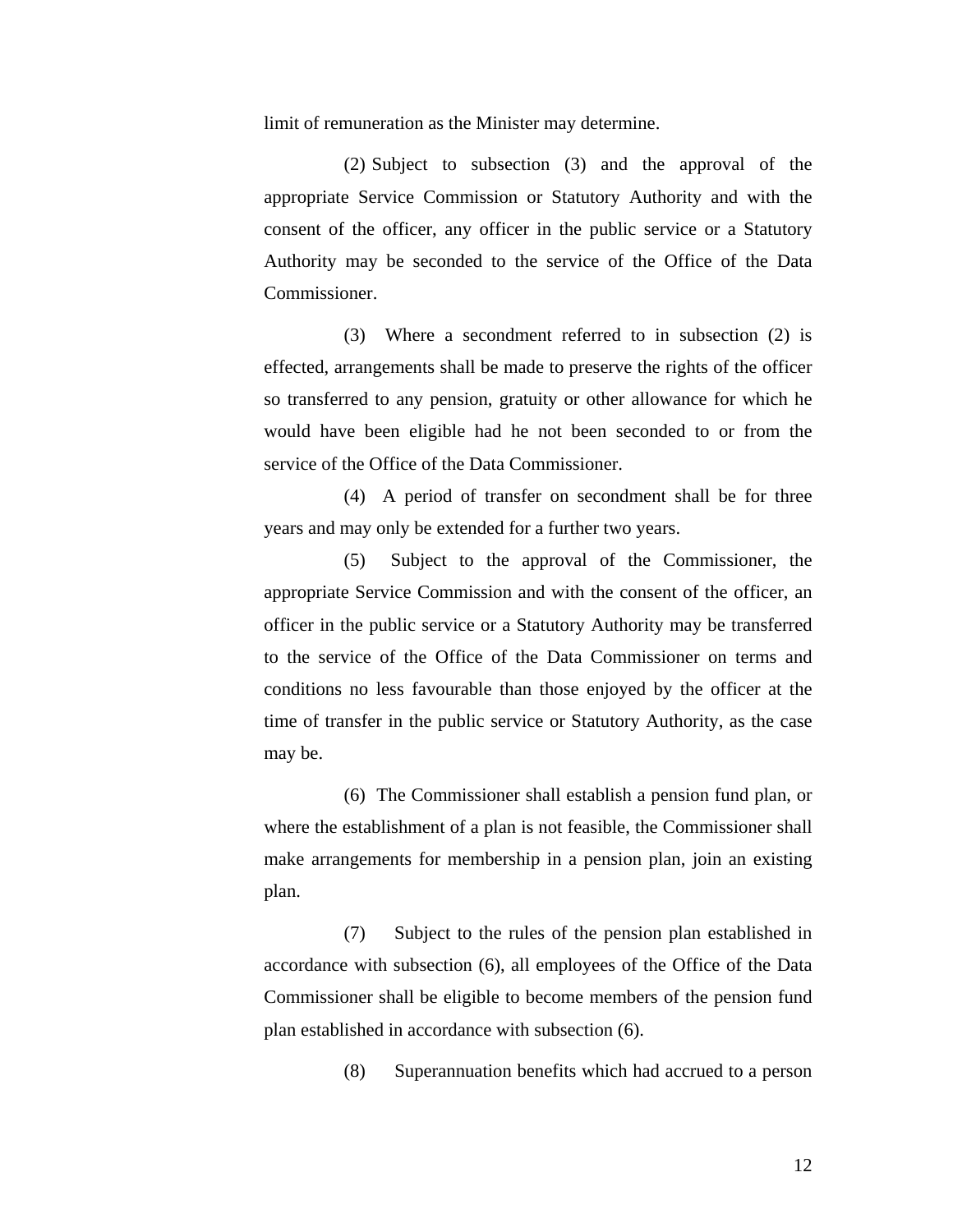transferred in accordance with subsection (5) shall be preserved as at the date of his employment by the Commissioner and such benefits shall continue to accrue under the relevant pension law up to the date of establishing a pension plan for the date on which arrangements are made for membership in a plan on the basis of pay, pensionable emoluments or salary, as the case may be, applicable, at the time of this transfer, to the office held by him immediately prior to his employment by the Commissioner.

(9) Where a person who is transferred in accordance with subsection (5) dies, retires or his post in the Office of the Data Commissioner is abolished or he is retrenched by the Commissioner prior to establishing or prior to the arrangements being made for membership in a pension plan and, if at the date that his service is terminated by any of the above-mentioned methods he was in receipt of a salary higher than the pay, pensionable emoluments or salary referred to in subsection (8), the superannuation benefits payable to his estate or to him, as the case may be, shall be based on the higher salary.

(10) The difference between the superannuation benefits payable on the basis of the higher salary referred to in subsection (9) and the superannuation benefits payable under the relevant pension law, on the basis of the pay, pensionable emoluments or salary, referred to in subsection (8), shall be paid by the Commissioner.

(11) Where a person who is transferred in accordance with subsection (5) dies, retires or his post in the Office of the Data Commissioner is abolished or he is retrenched from the Office of the Data Commissioner while being a member of the pension fund plan established in accordance with subsection (6), he shall be paid superannuation benefits by the pension fund plan at the amount which, when combined with superannuation benefits payable under the relevant pension law, is equivalent to the benefits based on his pensionable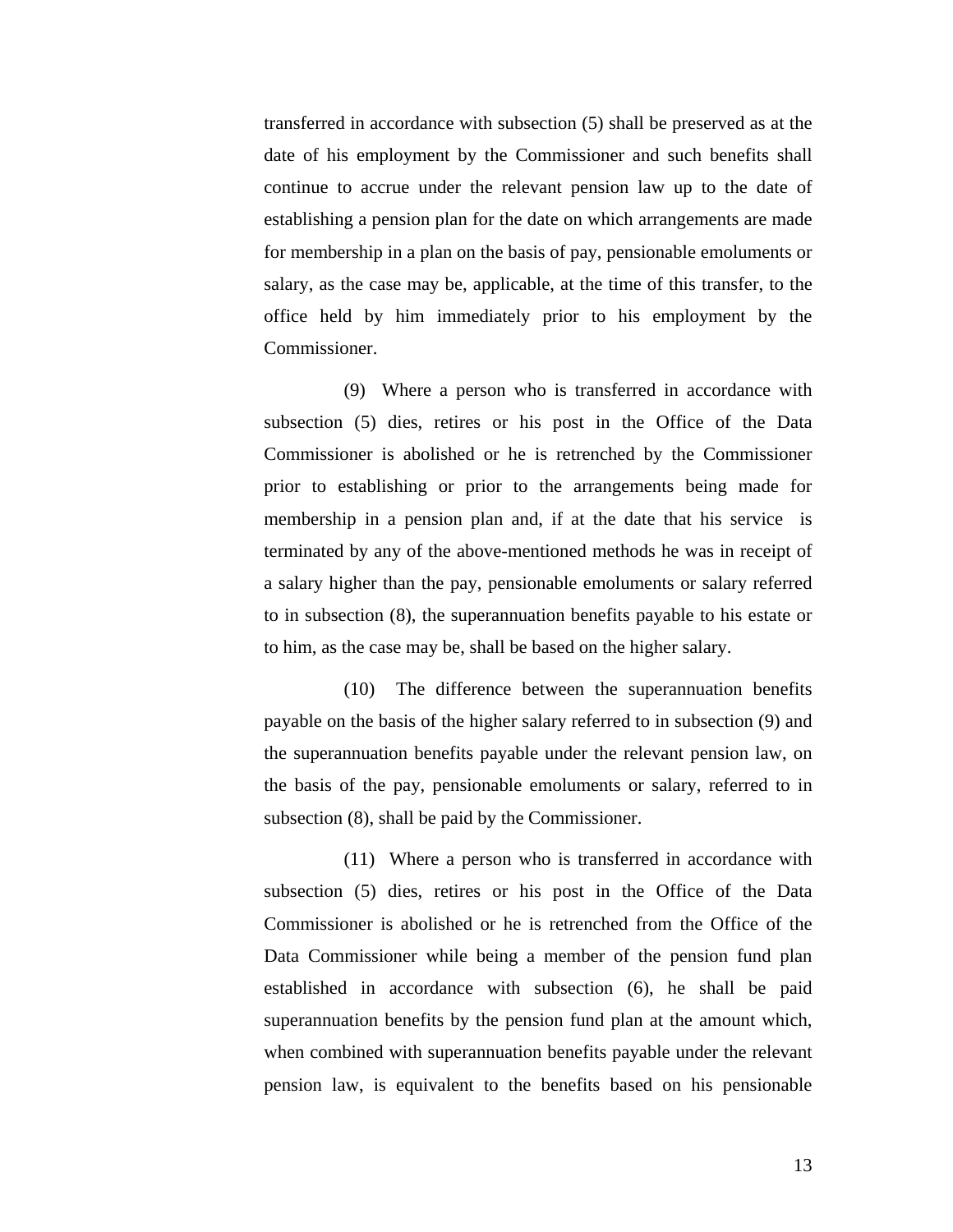service in the public service or a Statutory Authority combined with his service in the Office of the Data Commissioner and calculated at the final salary applicable to him on the date that his service was terminated by any of the above-mentioned methods.

(12) For the purpose of subsection (11) "final salary" shall have the meaning assigned to it by the pension fund plan.

Delegation. 18.(1) Subject to subsection (2), the Commissioner may authorize any person to exercise or perform, subject to such restrictions or limitations as the Commissioner may specify, any powers, duties or functions of the Commissioner.

> (2) The Commissioner may delegate to only the Deputy Data Commissioner responsibilities regarding review of personal information that deals with matters that may be exempt from disclosure pursuant to sections 24 to 26 of the Freedom of Information Act.

Chap. 22:02

Designation and powers of inspectors.

19.(1) The Minister may designate public officers to be inspectors according to their qualifications for the purposes of this Act and shall furnish each such inspector with a certificate of his designation.

(2) Where the Commissioner is conducting an enquiry or inspection under this Act the officers appointed under subsection (1) shall act on his behalf.

(3) An inspector shall, subject to sections 20 and 21 have the power to do all or any of the following things for the purpose of the execution of this Act:

- (a) if he considers necessary, take with him when entering any vehicle, land or premises, a police officer;
- (b) to require the production of or to seize, inspect or examine and to copy registers, records or other documents;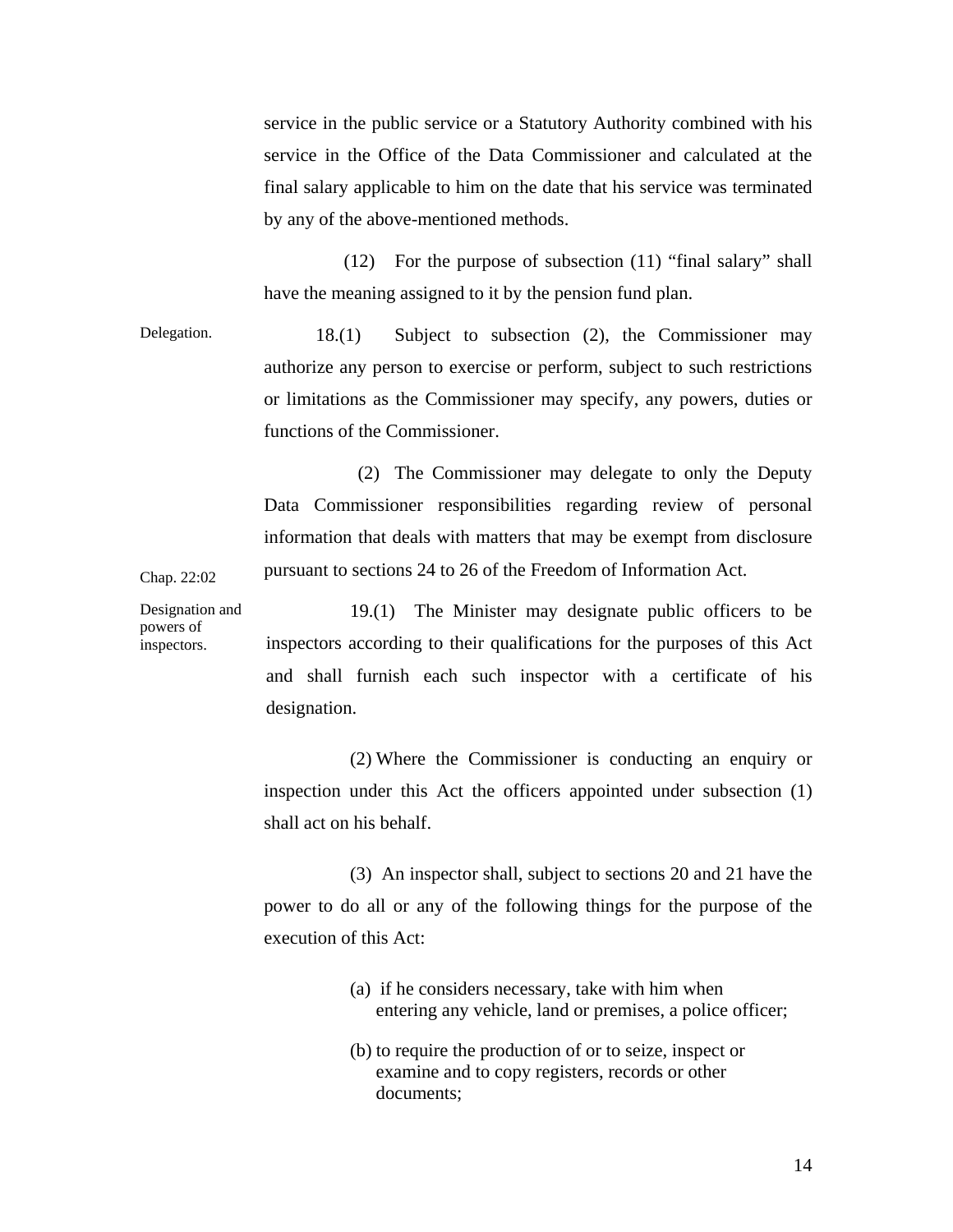- (c) to make such examinations, inspections, investigations and enquiries as may be necessary to ascertain whether this Act is being complied with;
- (d) to require any person whom he finds in such vehicle or on such land or premises to give such information as is in his power to give as to who is the owner or occupier thereof and the employer of workers employed to work thereon;
- (e) to examine, either alone or in the presence of any other person as the inspector thinks fit, with respect to the observance of the provisions of this Act or the Regulations, any person whom he finds in such vehicle or on such land or premises or whom he has reasonable cause to believe to be, or to have been within the preceding two months, employed thereon, and to require any such person to be so examined and to sign a declaration of the truth of the matters respecting which he is so examined; so, however, that no person shall be required under this provision to answer any question or to give evidence tending to incriminate himself; and
- (f) to seize and detain for such time as may be necessary any article by means of which, or in relation to which he reasonably believes any provision of this Act has been contravened.

20.(1) Where the Data Commissioner is conducting an audit or enquiry into the practices of a public authority for the purposes of ensuring compliance with the General Privacy Principles set out in Part I, or determining an appeal pursuant to Part III, the Commissioner may-

- (a) with the permission of the head of the public authority or on application for a warrant under subsection (4), enter and inspect any premises occupied by a public authority for the purposes of an audit or enquiry;
- (b) require the production of any document or record relevant to the enquiry that is in the custody or control of a public authority.

(2) The Commissioner shall not retain any information obtained from an audit or enquiry under subsection (1) beyond the period for which it is required.

Power of Commissioner to conduct an audit or enquiry of a public authority pursuant to Part III.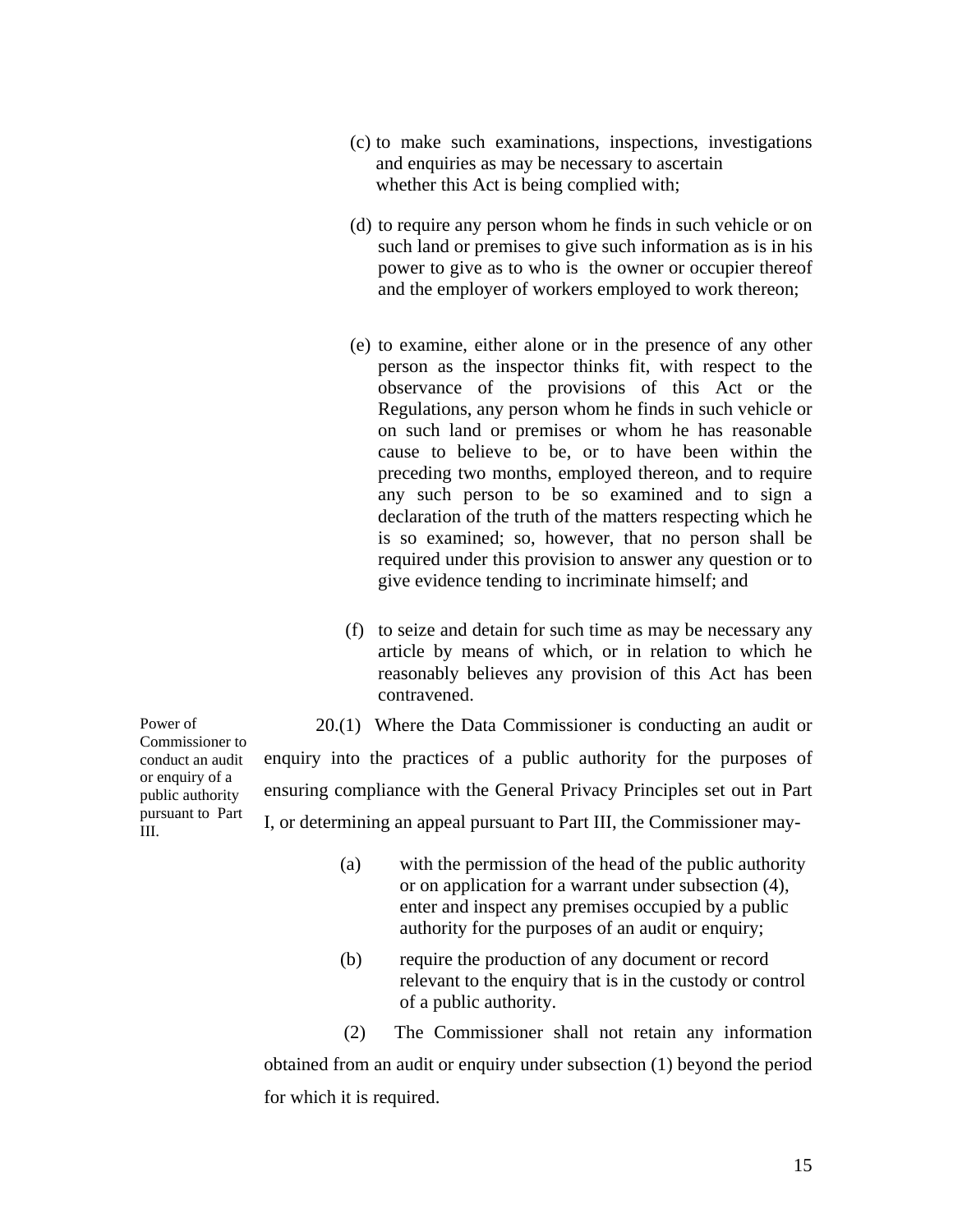(3) The Commissioner may exercise his powers under this section with respect to Parliament, a Joint Select Committee of Parliament or a committee of either House of Parliament, the Cabinet, the Court of Appeal, the High Court, the Industrial Court, the Tax Appeal Board or any court of summary jurisdiction, the Tobago House of Assembly, the Executive Council of the Tobago House of Assembly only with the consent of the Speaker of the House or the President of the Senate, the Head of the Cabinet, the Chief Justice, the Presiding Officer or the Head of the Executive Council as the case may be.

(4) Where the head of a public authority refuses to-

- (a) allow the Data Commissioner or any person acting for or under him to enter and inspect premises under subsection (1)(a), the Data Commissioner shall, where he believes that such entry is necessary, apply to a Magistrate for a warrant to so enter and inspect; or
- (b) produce a document or record under subsection (1)(b), the Data Commissioner shall, where he believes the request to be reasonable, apply to the Court for an Order requiring the public authority to produce such documents.
- (5) Subsection (4) shall not apply to any authority referred

to in subsection (3).

Power of Commissioner to conduct audit or enquiry pursuant to Part IV.

21.(1) Where the Commissioner is conducting an audit or enquiry into the compliance practices of a person subject to the provisions of an enforceable code of conduct pursuant to Part IV of this Act, the Commissioner may, pursuant to the authority provided under subsection (2) by  $-$ 

- (a) an Order of the Court, require the production of any document or record that is in the custody or control of a person subject to an enforceable code of conduct; or
- (b) a warrant, enter and inspect any premises occupied by a person subject to an enforceable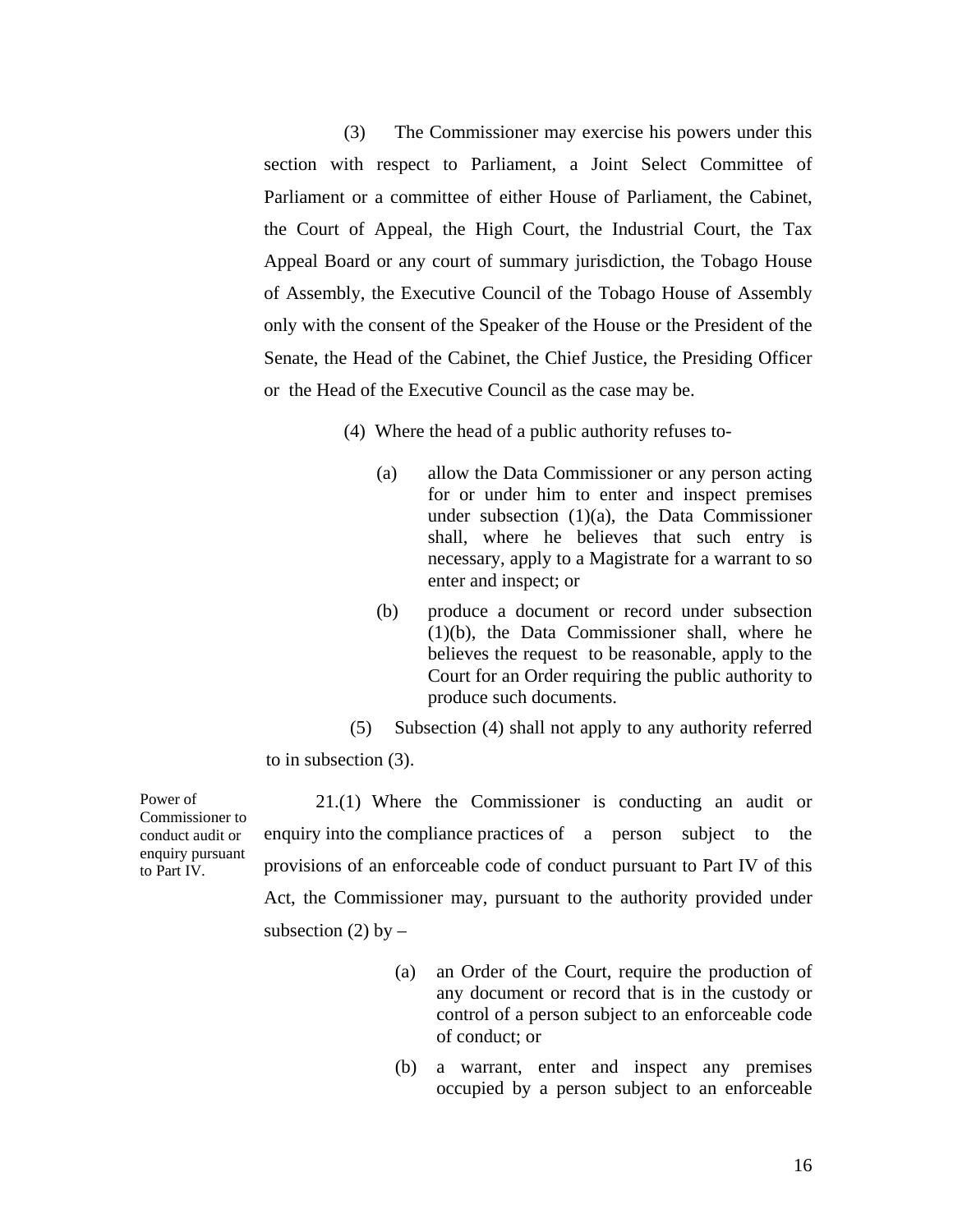code of conduct for the purposes of an audit or enquiry.

(2) Where a private enterprise refuses to allow the Data Commissioner or any person acting for or under him to enter and inspect premises under subsection (1)(a), the Data Commissioner may apply to a Magistrate for a warrant to so enter and inspect; or

(3) Where a private enterprise refuses to produce a document or record under subsection (1)(b), the Data Commissioner may apply to the Court for an Order requiring the public authority to produce such documents.

(4) The Commissioner shall not retain any information obtained from an audit or enquiry under subsection (1) beyond the period for which it is required.

22.(1) All expenses of the Office of the Data Commissioner shall be met out of moneys provided by Parliament.

 (2) All revenues of the Office of the Data Commissioner shall be paid into the Consolidated Fund.

(3)The accounts of the Office of the Data Commissioner shall be audited by the Auditor General in accordance with the provisions of the Exchequer and Audit Act.

Statements made to Commissioner 23. A statement made to or an answer given by a person during an investigation or enquiry by the Commissioner is inadmissible as evidence in court or any other proceeding, except in -

- (a) a prosecution for perjury in respect of sworn testimony;
- (b) a prosecution for an offence under this Act; or
- (c) an application for judicial review or an appeal from a decision with respect to that application.

accounts of the Office of the Data Commissioner.

Chap. 69:01

not admissible.

Expenses and

17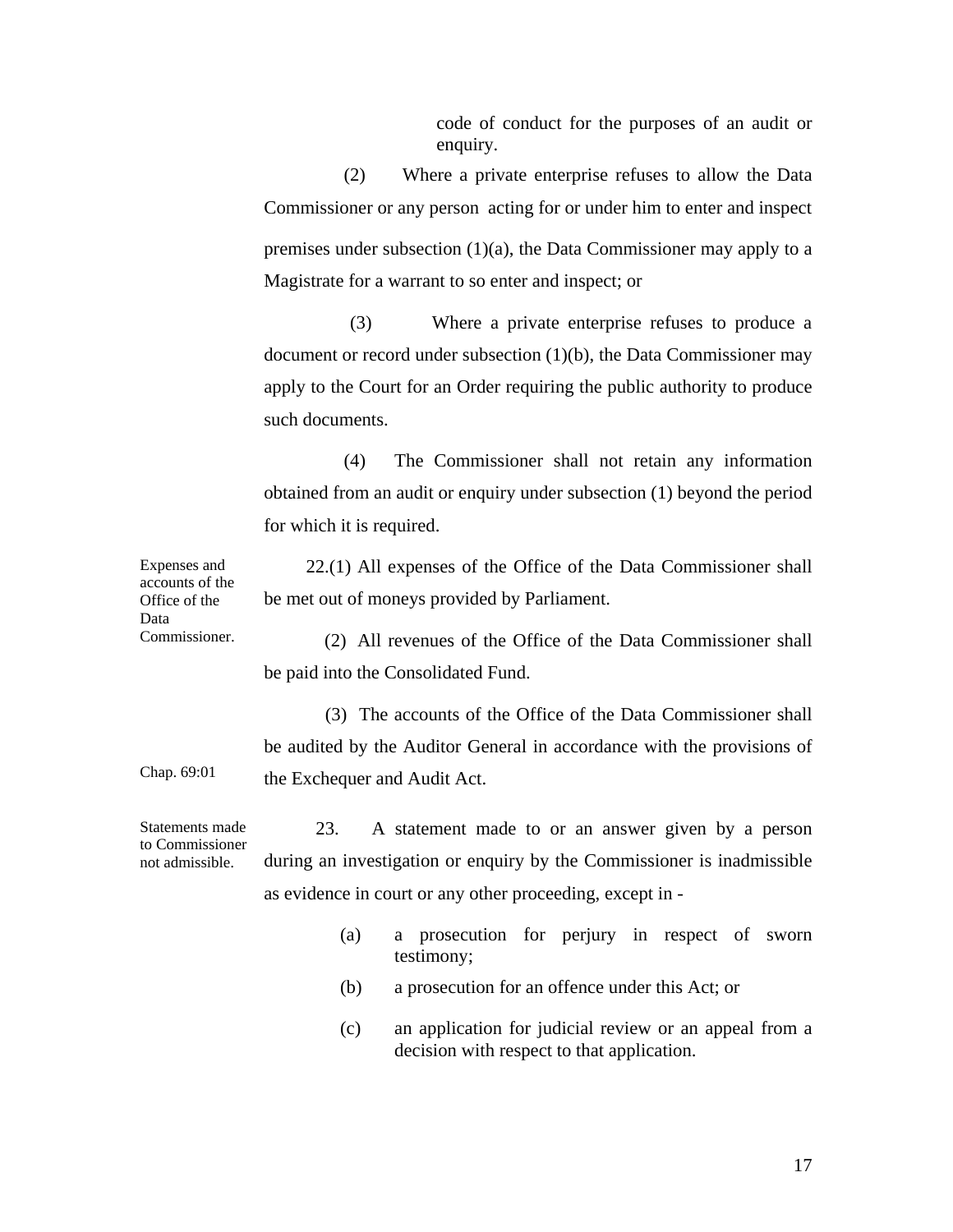24. Anything said in information supplied or any data produced by a person during an investigation or enquiry by the Commissioner is privileged in the same manner as if the investigation or enquiry were a proceeding in a court.

Restrictions on disclosure of information by Commissioner and staff.

Privileged information.

> 25.(1) The Commissioner and anyone acting for or under the direction of the Commissioner shall not disclose any information obtained in performing their duties, powers and functions under this Act.

> (2) Notwithstanding subsection (1), the Commissioner may disclose or may authorize anyone acting for or under the direction of the Commissioner, to disclose information -

- (a) necessary to conduct an investigation, audit or enquiry under this Act or establish grounds for findings and recommendations contained in a report under the Act; or
- (b) in the course of a prosecution or an appeal from, or judicial review of a decision, of the Commissioner.

Protection of Commissioner and staff. 26. Proceedings shall not lie against the Commissioner or a person acting for or under the direction of the Commissioner for anything done, reported or said in good faith in the exercise or performance or the intended exercise or performance of a duty, power or function under this Part.

Annual report of Commissioner. 27.(1) The Commissioner shall submit a report annually to Parliament on the activities of the Office of the Data Commissioner for the previous year commencing one year after the coming into operation of this Act.

> (2) The Commissioner may submit a special report to Parliament at any time commenting on any matters within the scope, duties and functions of the Commissioner where the matter is of such urgency or importance that it should not be deferred to the time of the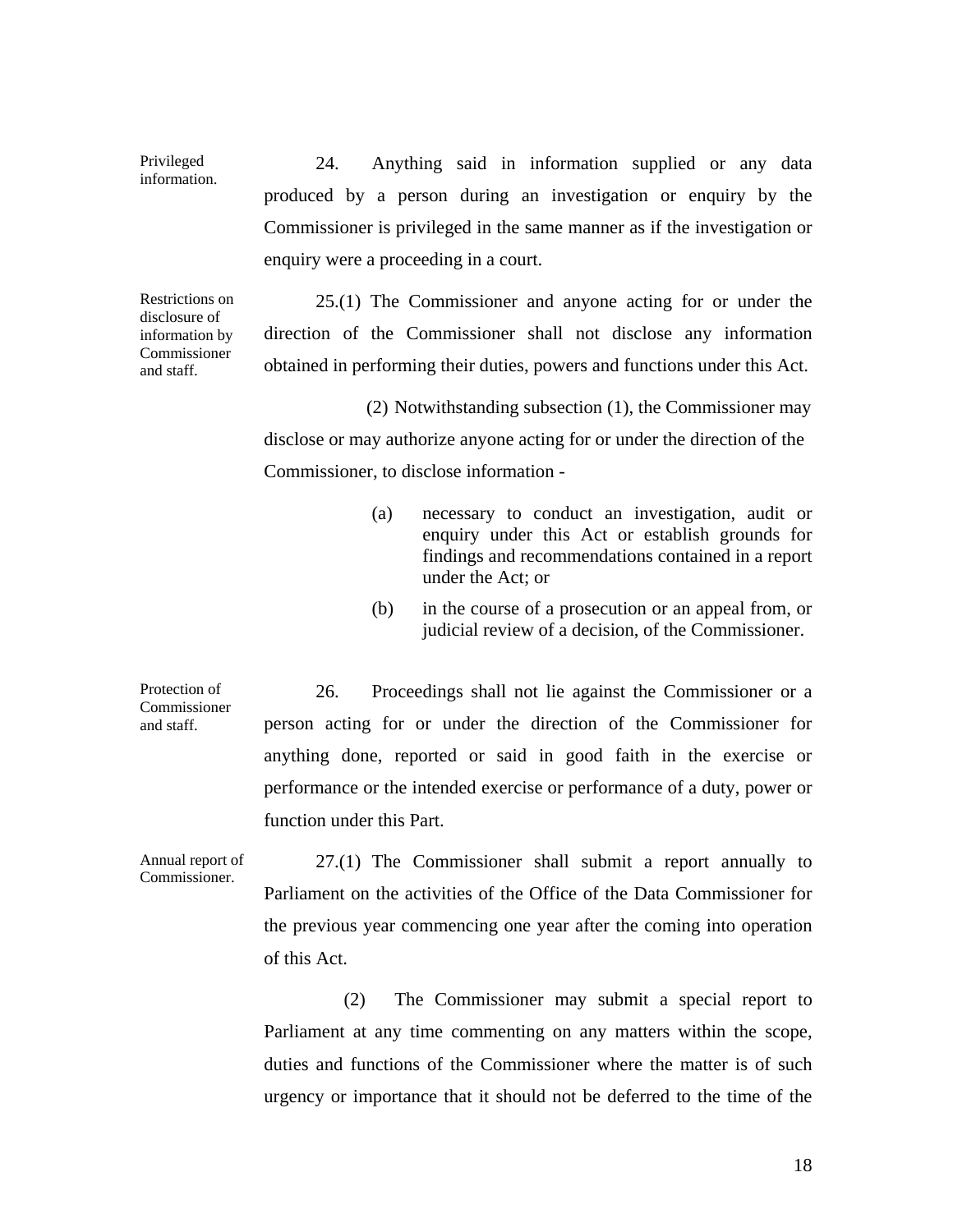next annual report to Parliament.

Commissioner to publish list of equivalent jurisdictions.

Personal information.

28. The Data Commissioner shall by Order publish a list of countries which have comparable safeguards for personal information as provided by this Act.

#### **PART III**

### **PROTECTION OF PERSONAL DATA BY PUBLIC AUTHORITIES**

29.(1) The following information about an individual who is or has been an employee or official of a public authority is not personal information for the purpose of this Act –

- (a) the fact that the individual is or has been an employee or official of a public authority;
- (b) the title, business address and telephone number of the individual;
- (c) the name of the individual on a document prepared by the individual in the course of employment; and
- (d) the professional opinions or views of the individual given in the course of employment.

(2) Information about an individual who is or was performing services under contract for a public authority that relates to the services performed, including the terms of the contract, the name of the individual and the opinions or views of the individual given in the course of the performance of those services is not personal information for the purposes of the Act.

(3) Information relating to any discretionary benefit of a financial nature including the granting of a licence or permit conferred to an individual, including the name of the individual and the exact nature of the benefit is not personal information for the purposes of the Act.

(4) Information about an individual who has been deceased for more than twenty years is not personal information for the purpose of this Act.

19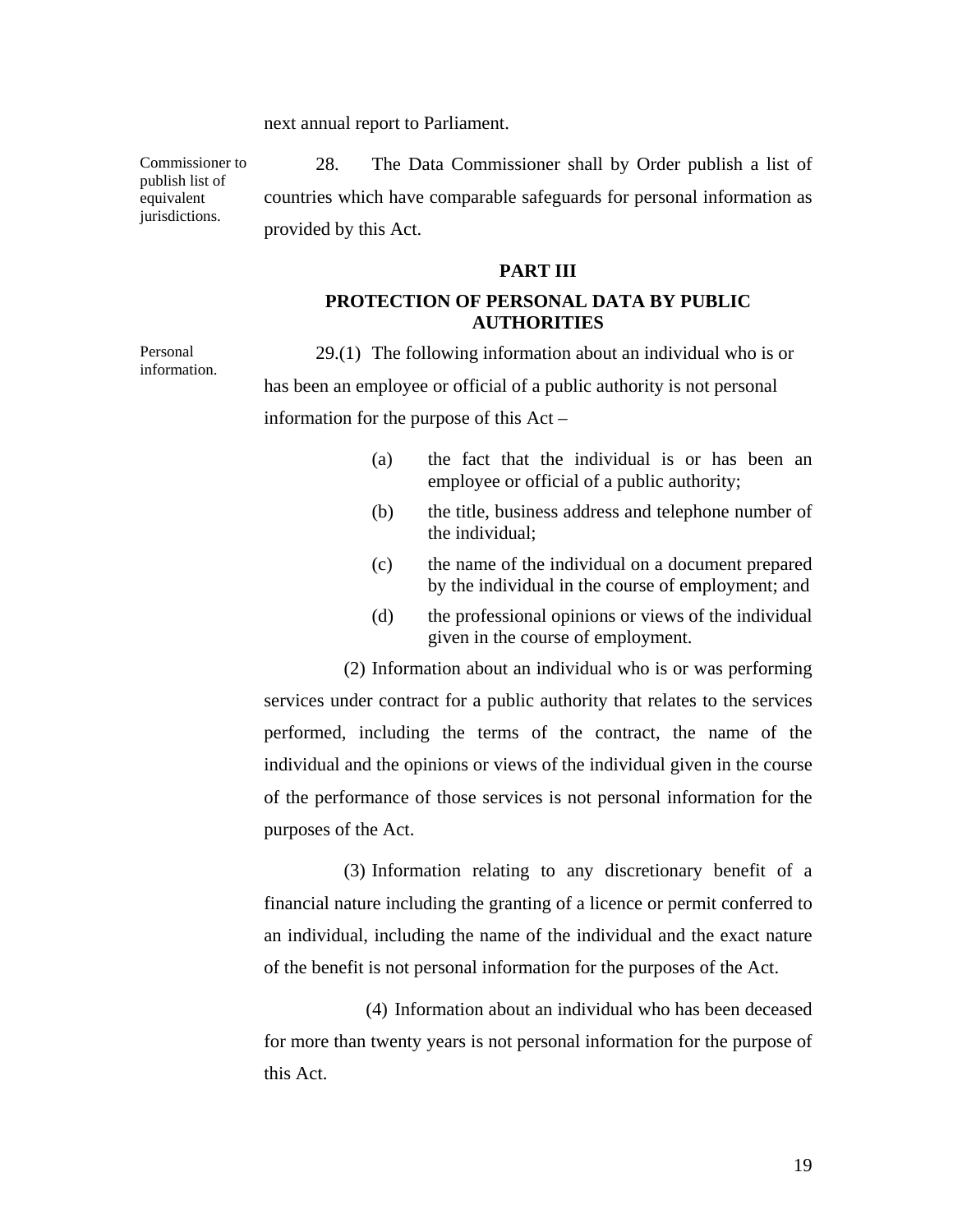| personal<br>information. | public authority unless - |                                                                                                                             |
|--------------------------|---------------------------|-----------------------------------------------------------------------------------------------------------------------------|
|                          | (a)                       | the collection of that information is expressly<br>authorized by or under any written law;                                  |
|                          | (b)                       | the information is collected for the purposes of<br>law enforcement; or                                                     |
|                          | (c)                       | that information relates directly to and is<br>necessary for an operating programme or activity<br>of the public authority. |
| Personal                 |                           | 31(1) Where a public authority requires personal information                                                                |

Collection of

information to be collected directly.

31.(1) Where a public authority requires personal information from an individual it shall collect the personal information or cause the personal information to be collected directly from that individual..

30. Personal information may not be collected by or for a

(2) Notwithstanding subsection (1), personal information may be collected from a source other than the individual where-

- (a) another method of collection is authorized by the individual, by the Commissioner or by any other written law;
- (b) the collection of information is necessary for medical treatment of an individual and it is not possible to collect the information directly from that individual or the collection is necessary to obtain authority from that person for another method of collection;
- (c) the information is collected for the purpose of
	- (i) determining the suitability for an honour or award including an honorary degree, scholarship, prize or bursary;
	- (ii) proceedings before a court or a judicial or quasi-judicial tribunal;
	- (iii) collecting a debt or fine or making a payment; or
	- (iv) law enforcement.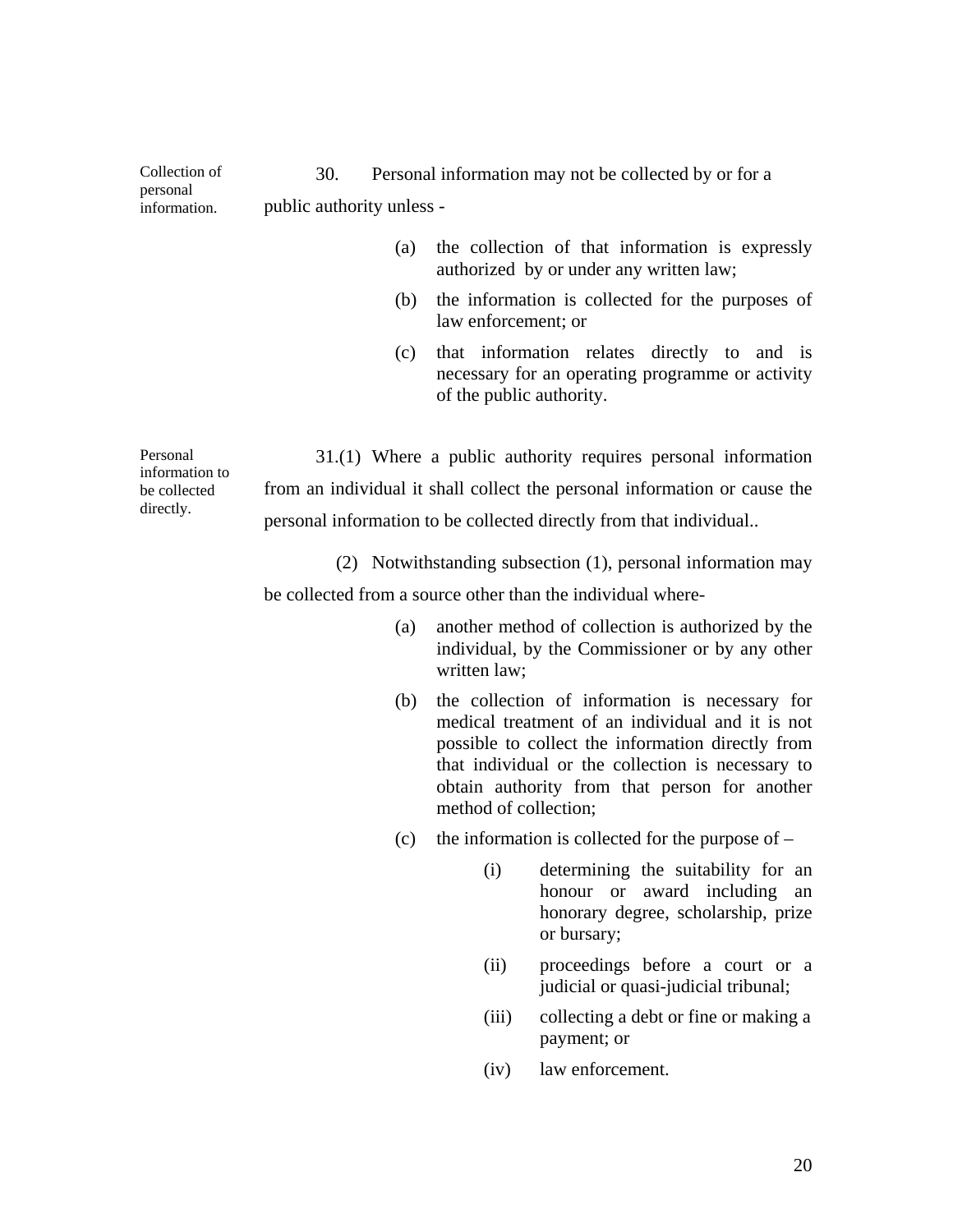32.(1) A public authority shall ensure that the individual from whom it collects personal information or causes personal information to be collected is informed of -

- (a) the purpose for collecting it;
- (b) the legal authority for collecting it; and
- (c) the title, business address and business telephone number of an official or employee or the public authority who can answer the individual's questions about the collection.

(2) Subsection (1) shall not apply if compliance with subsection (1) would -

- (a) result in the collection of inaccurate information;
- (b) defeat the purpose or prejudice the use for which the information is to be collected;
- (c) prejudice a law enforcement matter; or
- (d) prejudice the defence of Trinidad and Tobago or of any foreign state allied to or associated with Trinidad and Tobago or harm the detection, prevention or suppression of espionage, sabotage or terrorism.

33. Personal information that has been used by a public authority for an administrative purpose shall be retained by the authority for such period of time after it has been used as may be prescribed by Order of the Minister, to ensure that the individual to whom it relates has a reasonable opportunity to obtain access to that information.

Accuracy of personal information. 34. Where the personal information of an individual is in the custody or control of a public authority and the personal information will be used by or on behalf of the public authority to make a decision that directly affects the individual, the public authority shall make every reasonable effort to ensure that the personal information is accurate and complete.

Retention of personal information used for an administrative purpose.

Individual to be informed of purpose.

21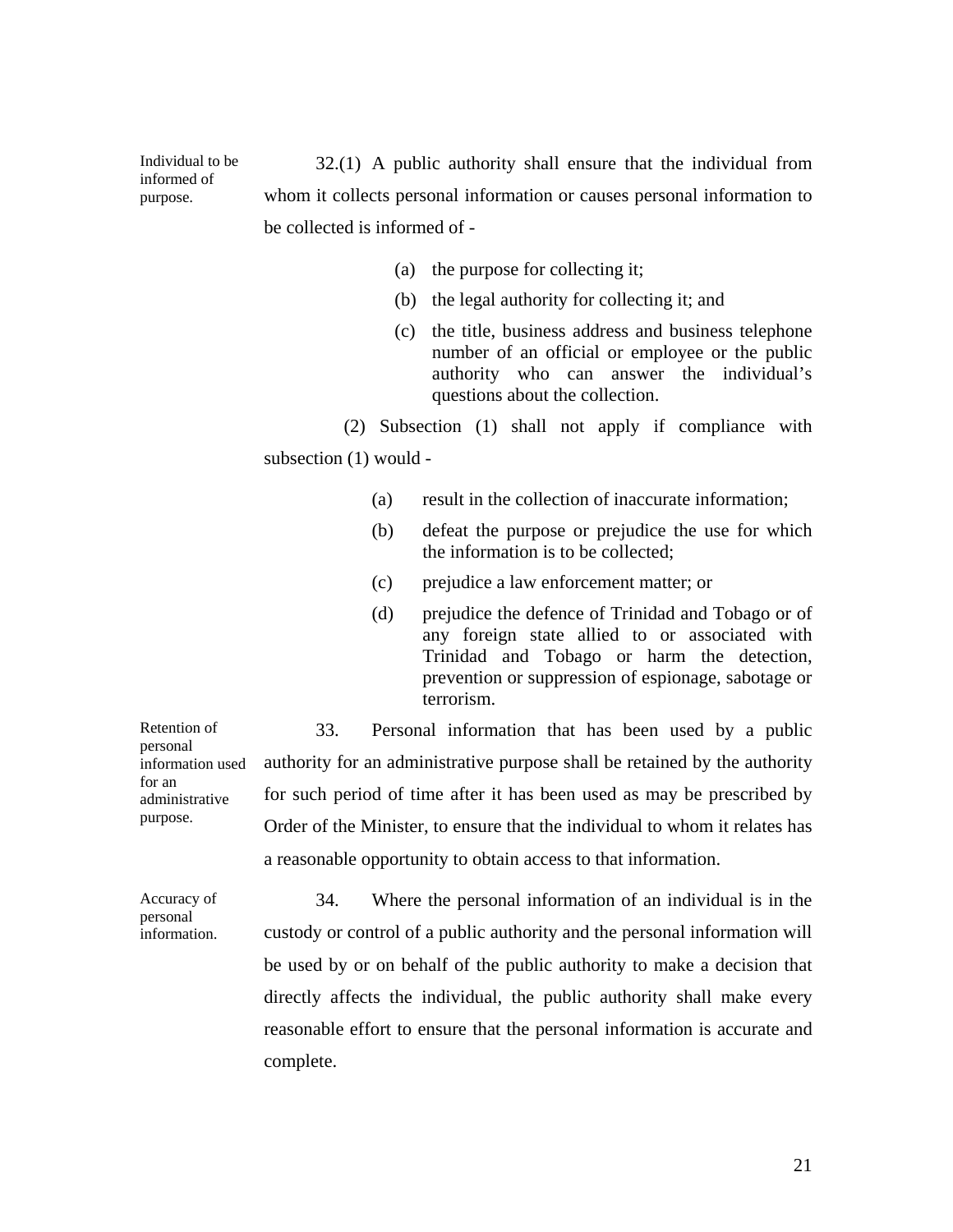35. A public authority shall protect personal information in its custody or under its control by making reasonable security arrangements against such risks as unauthorized access, collection, use, alteration, disclosure or disposal.

Storage and access of personal information in Trinidad and Tobago.

Protection of personal information.

> 36. A public authority shall ensure or take steps to ensure that personal information in its custody or under its control is stored only in Trinidad and Tobago and accessed only in Trinidad and Tobago unless -

- (a) the individual to whom the information relates has identified the information and has consented in the prescribed manner to its being stored in or accessed from another jurisdiction; or
- (b) the information is stored in or accessed from another jurisdiction that has comparable safeguards as provided by this Act.

Disposal of information. 37. A public authority shall dispose of all personal information in its control or custody in accordance with Regulations made by the Minister under this Act.

Use of personal information.

personal

public authority shall not, without the consent of the individual to whom it relates, be used by the authority except for the purpose for which the information was obtained or compiled by the public authority, or for a use consistent with that purpose, or for a purpose for which the information may be disclosed by the public authority pursuant to section 42.

Consistent purpose.

39. The use of personal information is consistent with the purposes for which it was obtained or compiled, if the use has a reasonable and direct connection to the purpose, and is necessary for performing the statutory duties of, or for operating a legally authorized programme of a public authority that uses or discloses the information or

38. Personal information under the custody or control of a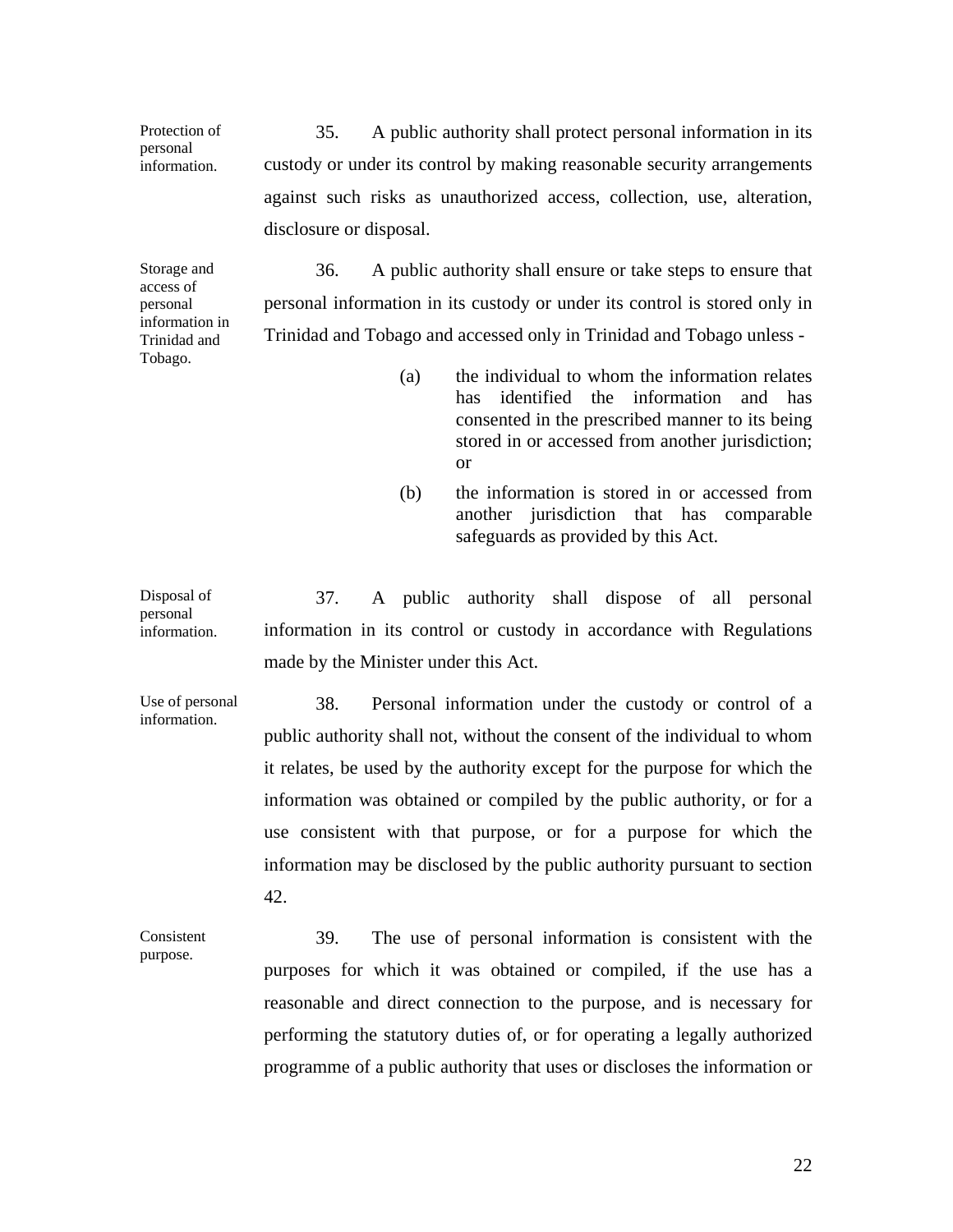causes the information to be used or disclosed.

Limitation on processing of sensitive personal information in possession of public authority. Chap. 29:50 Chap. 29:54 Chap. 29:51 Chap. 29:52 Chap. 90:04 40.(1) A public authority shall not process sensitive personal information unless it obtains the consent of the person to whom that sensitive personal information relates. (2) Notwithstanding subsection (1) sensitive personal information may be processed- (a) by a health care professional for the purposes of health and hospital care where it is necessary for – (i) preventative medicine and the protection of public health; (ii) medical diagnosis; (iii) health care and treatment; (iv) the management of health and hospital care services; (b) where it has been made public by the person to whom such information relates; (c) for research and statistical purposes in accordance with section 43; (d) in the interest of national security; or (e) for the purposes of determining access to social services. (3) For the purpose of this section "health care professional" means a person registered under the – (a) Medical Board Act; (b) Dental Profession Act; (c) Opticians Registration Act; (d) Pharmacy Board Act; and (e) Professions Related to Medicine Act. (4) A person who contravenes this section commits an offence.

23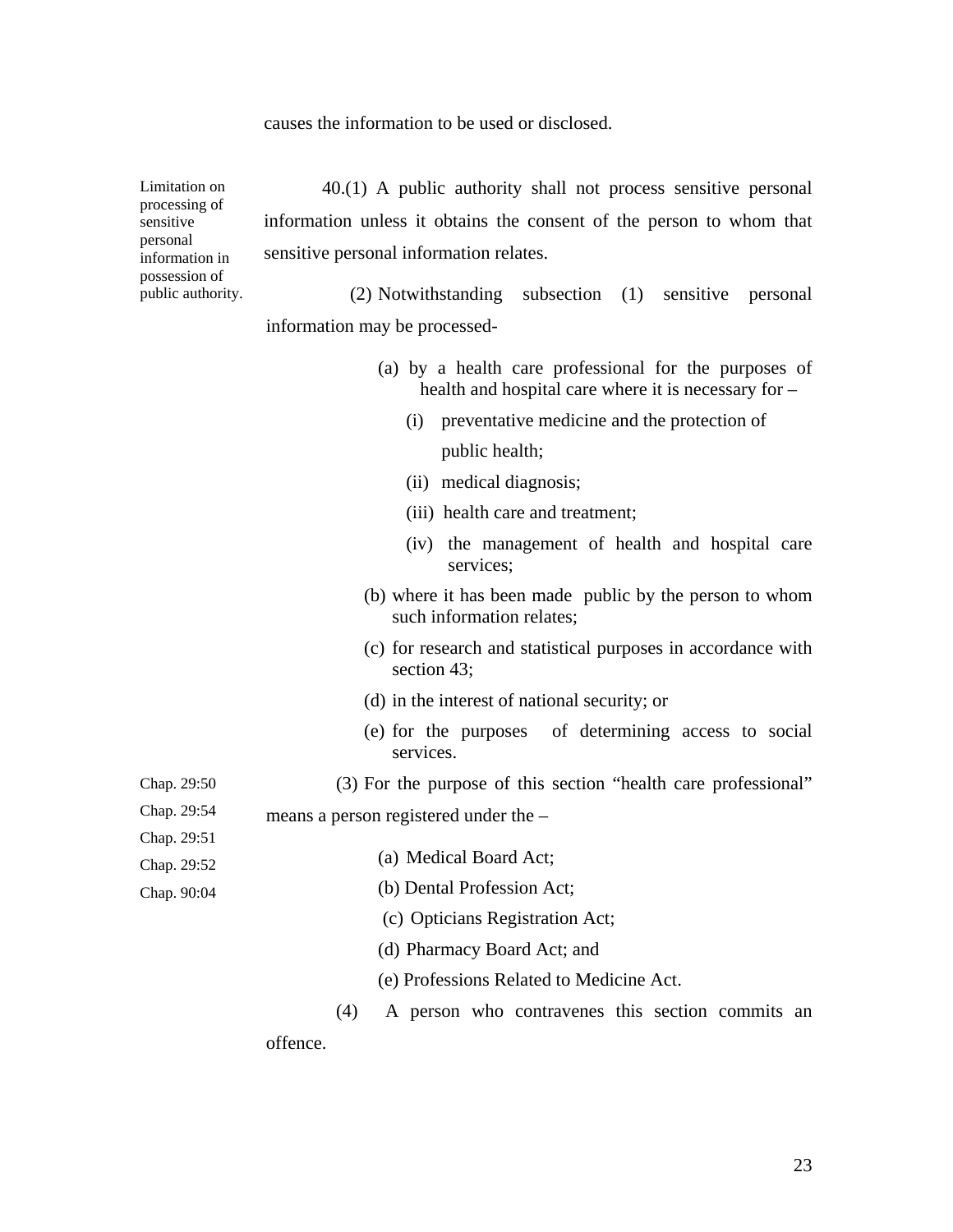41. Personal information under the custody or control of a public authority shall not be disclosed by the public authority in Trinidad and Tobago without the consent of the individual to whom it relates, except in accordance with sections 42, 43, 44 and 45.

When personal information may be disclosed.

Disclosure of personal information in Trinidad and Tobago.

> 42. Except as provided under any other written law, personal information under the control of a public authority may only be disclosed-

- (a) for the purposes for which the information was collected or compiled by the public authority or for a use consistent with that purpose;
- (b) for any purpose in accordance with any written law or any order made pursuant to such written law that authorizes such disclosure;
- (c) for the purpose of complying with a subpoena or warrant issued or order made by a court, person or body with jurisdiction to compel the production of information or for the purpose of complying with rules of court relating to the production of information;
- (d) to the Attorney General of Trinidad and Tobago for use in legal proceedings involving the State;
- (e) to an investigative body specified by the Minister by Order, on the written request of the investigative body, for the purpose of investigating compliance with any written law or carrying out a lawful investigation, if the request specifies the purpose and describes the information to be provided;
- (f) by one law enforcement agency in Trinidad and Tobago to another law enforcement agency within Trinidad and Tobago for the purpose of enforcement of a written law;
- (g) to a law enforcement agency in a foreign country under a written agreement, treaty or under the authority of the Government of Trinidad and Tobago;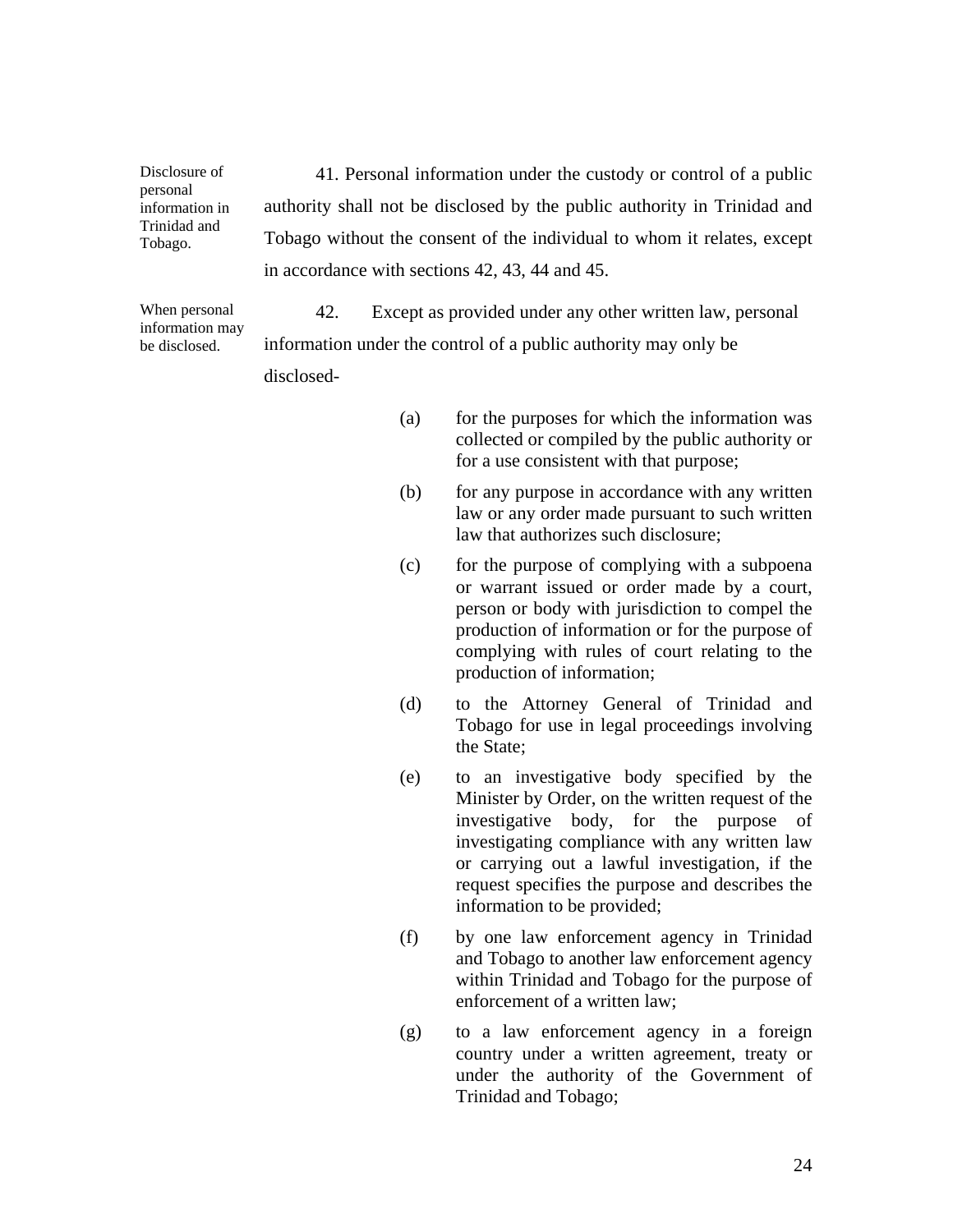- (h) if the head of the public authority agrees that a compelling circumstance exists that affects the health or safety of any person and if notice of the disclosure is mailed to the last known address of the individual to whom the information relates, unless the head of the public authority has a reasonable belief that providing notification could harm the health or safety of any person;
- (i) so that the next of kin or friend of an injured, ill or deceased person may be contacted;
- (j) for the purpose of collecting monies owing by an individual to the Government of Trinidad and Tobago or by a public authority to an individual;
- (k) for statistical purposes where the disclosure meets the requirements of section 43; or
- (l) for archival purposes where the disclosure meets the requirements of section 44.

Disclosure for research and statistical purposes. 43. A public authority may disclose personal information or may cause personal information in its custody or control to be disclosed for a research purpose, including statistical research only if -

| (a) |                                 |  | the research purpose cannot reasonably be           |  |
|-----|---------------------------------|--|-----------------------------------------------------|--|
|     |                                 |  | accomplished unless that information is provided in |  |
|     | individually identifiable form; |  |                                                     |  |

- (b) the information is disclosed on condition that it not be used for the purpose of contacting a person to participate in research;
- (c) any record linkage is not harmful to the individual to whom that information is about and the benefits to be derived from the record linkage are clearly in the public interest;
- (d) the head of the public authority concerned has approved conditions relating to the following:
	- (i) security and confidentiality;
	- (ii) the removal or destruction of the individual identifiers at the earliest reasonable time;
	- (iii) the prohibition of any subsequent use or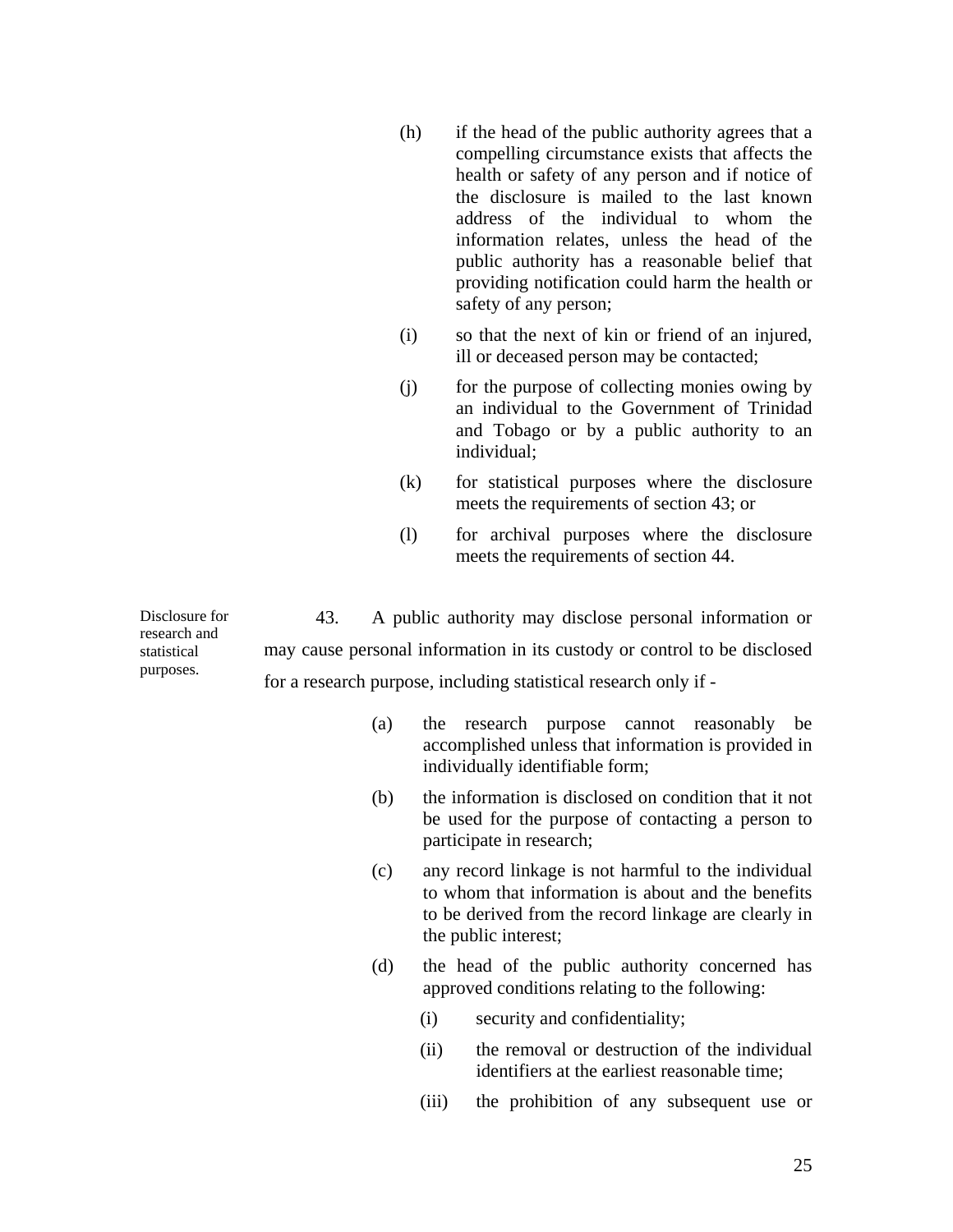disclosure of that information in individually identifiable form without the express authorization of that public authority; and

(e) the person to whom that information is disclosed has signed an agreement to comply with the approved conditions, this Act and any of the public authority's policies and procedures relating to the confidentiality of personal information.

44. The archives of the Government of Trinidad and Tobago or the archives of a public authority may disclose personal information or cause personal information in its custody or control to be disclosed for archival or historical purposes if-

Disclosure for archival or historical purposes.

|                                             | (a) the disclosure would not be an unreasonable<br>invasion of professional or personal privacy;        |  |  |  |  |
|---------------------------------------------|---------------------------------------------------------------------------------------------------------|--|--|--|--|
|                                             | (b) the disclosure is for historical research and is in<br>accordance with section 42;                  |  |  |  |  |
|                                             | (c) the information concerns someone who has been<br>deceased for twenty or more years; or              |  |  |  |  |
|                                             | (d) the information is in a record that has been in<br>existence for one hundred or more years.         |  |  |  |  |
| Disclosure of                               | 45. Notwithstanding sections 42, 43 and 44, medical information                                         |  |  |  |  |
| medical<br>information to<br>be restricted. | may not be disclosed by a public authority except-                                                      |  |  |  |  |
|                                             | with the consent of the person to whom such<br>(a)<br>information relates; or                           |  |  |  |  |
|                                             | by Order of the court.<br>(b)                                                                           |  |  |  |  |
| Disclosure of                               | 46.(1) Where personal information under the custody and control                                         |  |  |  |  |
| personal<br>information                     | of a public authority is to be disclosed to a party residing in another                                 |  |  |  |  |
| outside of<br>Trinidad and                  | jurisdiction, the public authority shall inform the individual to whom it                               |  |  |  |  |
| Tobago.                                     | relates of the identity of -                                                                            |  |  |  |  |
|                                             | (a) the person requesting the information; and                                                          |  |  |  |  |
|                                             | (b) the relevant public authority with responsibility for Data<br>Protection in the other jurisdiction, |  |  |  |  |

and obtain his consent before disclosing the information.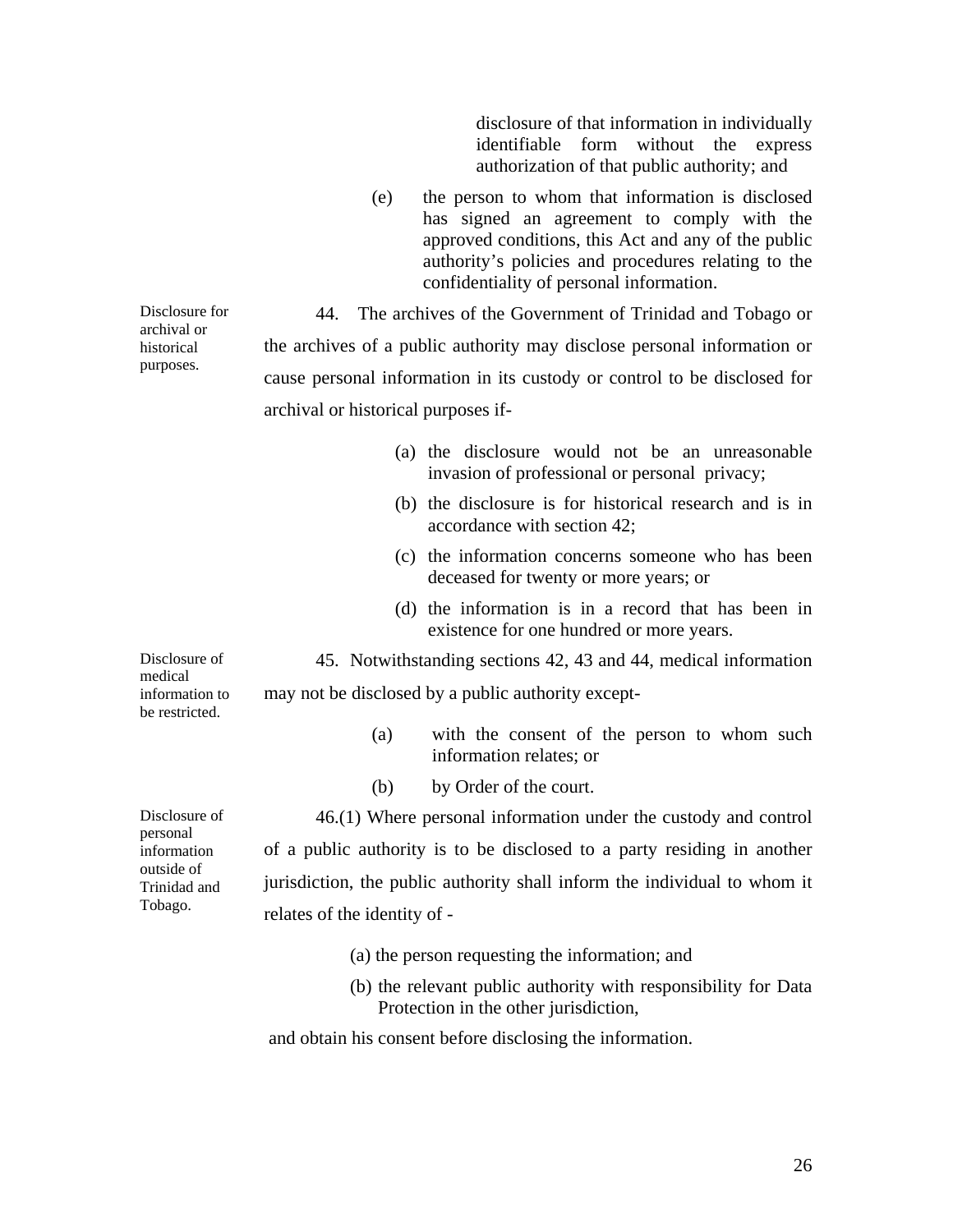(2) Where a person under subsection (1) does not consent to the release of his personal information, the public authority shall not so disclose.

(3) Subsections (1) and (2) shall not apply where the circumstances set out in section 41exist, but personal information may be limited where the public authority determines that the jurisdiction to which the personal information is being sent does not have comparable standards.

(4) Where a person under subsection (1) consents to the release of his information and the public authority is -

- (a) satisfied that the jurisdiction to which the information is being sent has comparable safeguards as provided by this Act, the public authority shall disclose the personal information;
- (b) not satisfied that the jurisdiction to which the information is being sent has comparable safeguards the public authority shall refer the matter to the Commissioner for a determination as to whether the other jurisdiction has comparable safeguards as provided by this Act and inform the individual to whom the personal information relates of the referral.
- (5) Upon a referral under subsection (2) the Commissioner shall

make a determination whether the other jurisdiction has or does not have comparable safeguards as provided by this Act, and inform the public authority accordingly.

(6) Where the public authority is informed that the jurisdiction to which the information is being sent-

- (a) has comparable safeguards, the public authority shall inform the person concerned and disclose the personal information;
- (b) does not have comparable safeguards, the public authority shall inform the person concerned and obtain his consent for the disclosure-
	- (i) without limitation; or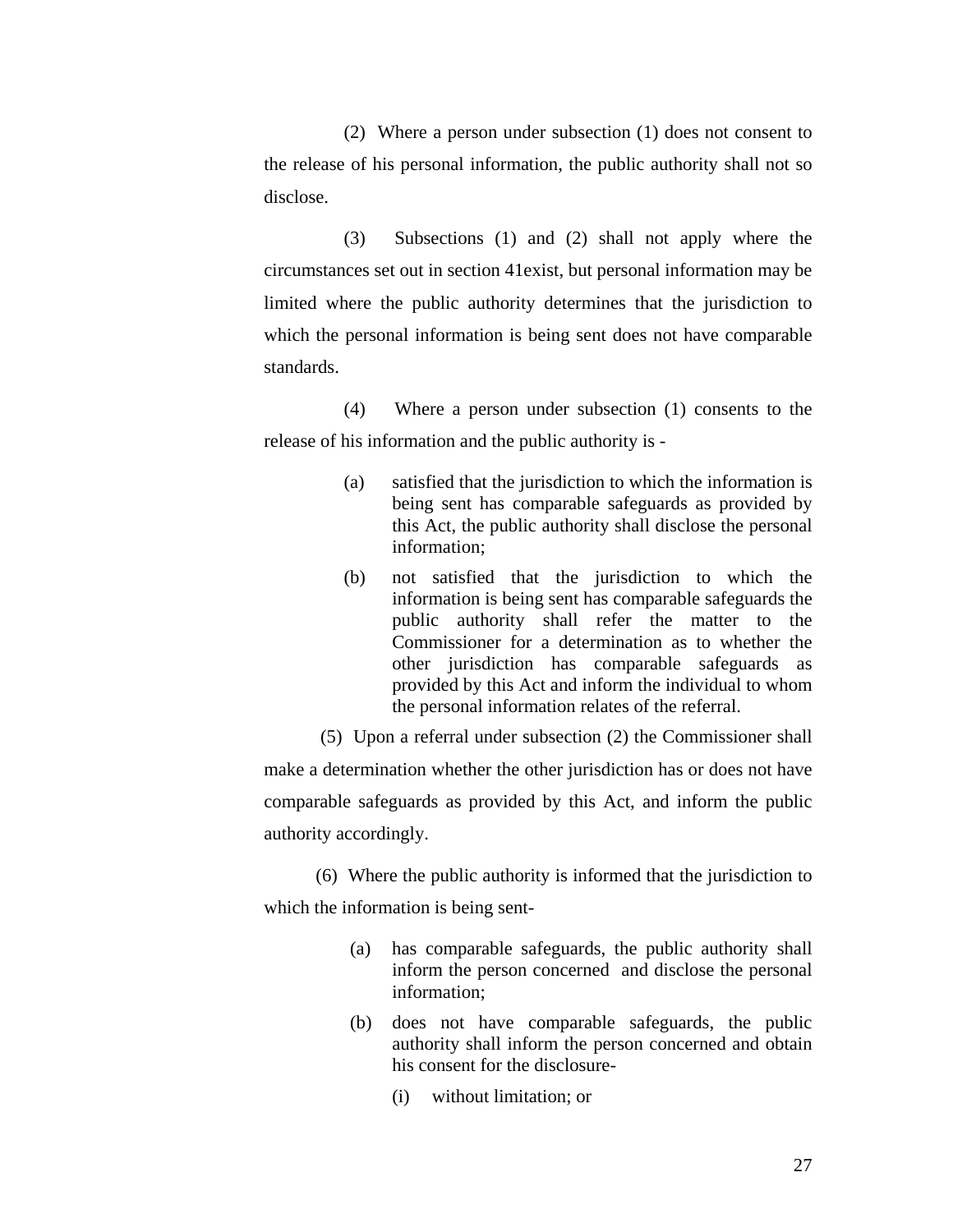(ii) with limitation on the information sharing to the extent necessary to ensure the protection of personal privacy and information.

Privacy impact assessment and mitigation.

47.(1) Every Ministry shall prepare a privacy impact assessment, in the form prescribed by the Minister, for any proposed enactment, system, project, programme or activity.

(2) Upon preparation of a privacy impact assessment, every Ministry shall submit such privacy impact assessment to the Commissioner for approval.

(3) Where a privacy impact assessment has been submitted in accordance with subsection (2) the Commissioner shall evaluate such privacy impact assessment in accordance with the General Privacy Principles set out in section 6 and where necessary, make recommendations to the Ministry for amendments.

(4) Where the Commissioner makes a recommendation under subsection (3), the Ministry shall make the necessary amendments to its privacy impact assessment.

(5) Every Ministry shall take all reasonable steps in accordance with its privacy impact assessment to avoid unnecessary intrusions into personal privacy when designing, implementing or enforcing enactments, systems, projects, programmes or activities.

Personal information banks.

48.(1) The head of a public authority shall cause to be included in personal information banks, all personal information under the control or in the custody of the public authority that-

- (a) has been used, is being used or is available for the use for an administrative purpose; or
- (b) is organized or intended to be retrieved by means of the name of an individual or by an identifying number, symbol or other particular assigned to an individual.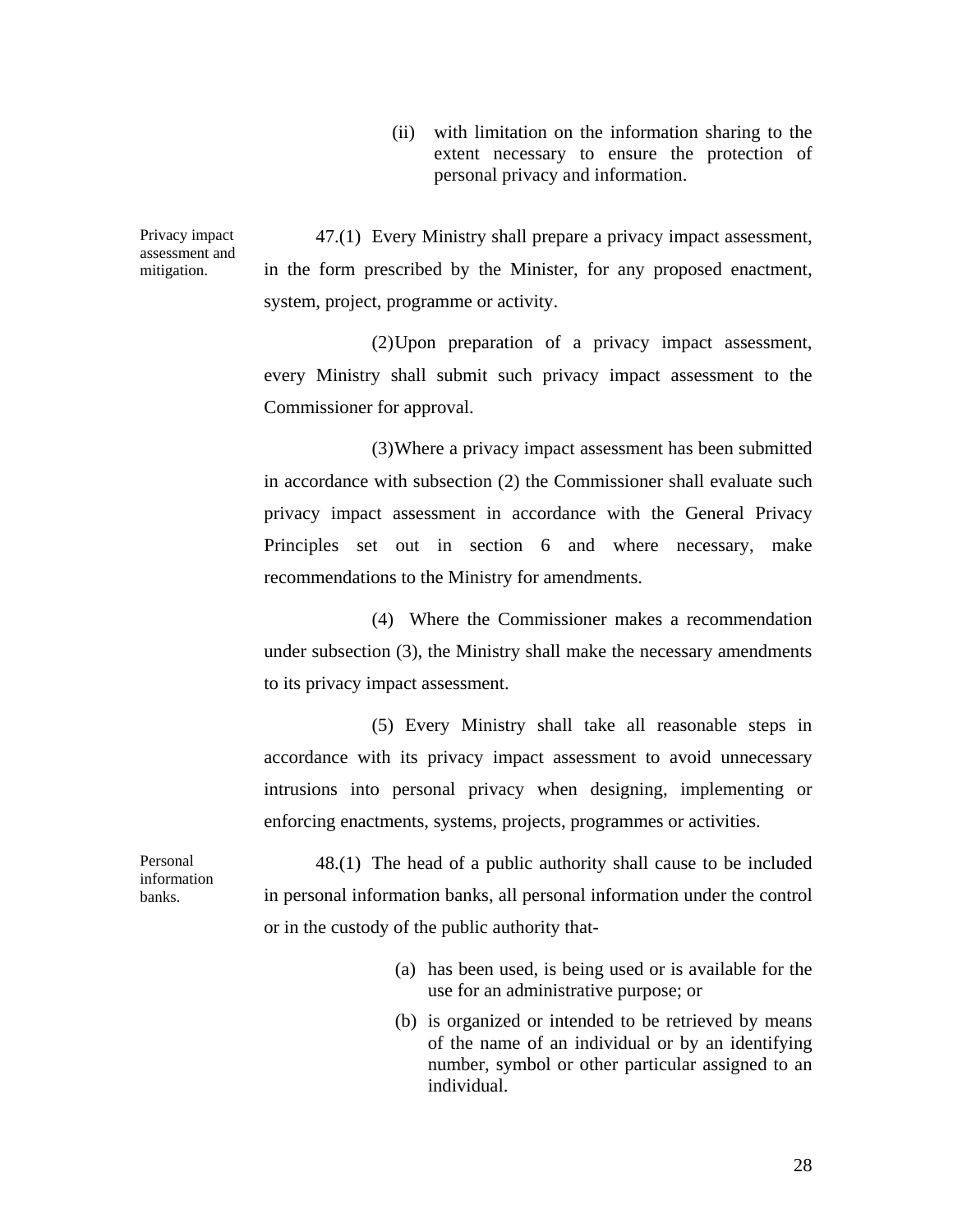(2) Notwithstanding subsection (1), personal information under the custody or control of the Archives of Government of Trinidad and Tobago that has been transferred to it by a public authority for historical or archival purposes shall not be included in personal information banks.

49. Where a public authority intends to share information with other public authorities, it shall do so only pursuant to an agreement in a manner prescribed by the Commissioner by Order.

50.(1) Subject to subsection (5), before a public authority matches personal information from a set of data with personal information from another set of data, whether or not pursuant to an information sharing agreement, the public authority shall obtain the written authorization of the Commissioner.

 (2) In determining whether to authorize data matching by a public authority or public authorities, the Commissioner shall consider whether or not -

- (a) the objective of the matching programme relates to a matter of significant public importance;
- (b) the matching programme would achieve the objective in a way which would achieve monetary savings that are both significant and quantifiable or will achieve other significant benefits to society;
- (c) the public interest in allowing the matching programme to proceed outweighs the public interest in adhering to the General Privacy Principles set out in section 6 that the programme would otherwise contravene; or
- (d) the programme involves information matching on a scale that is excessive, having regard to the number of public authorities that will be involved in the programme and the amount of details about the individual that would be matched under the programme.
- (3) The Data Commissioner shall complete his

Data matching shall be approved by Commissioner.

Information sharing.

29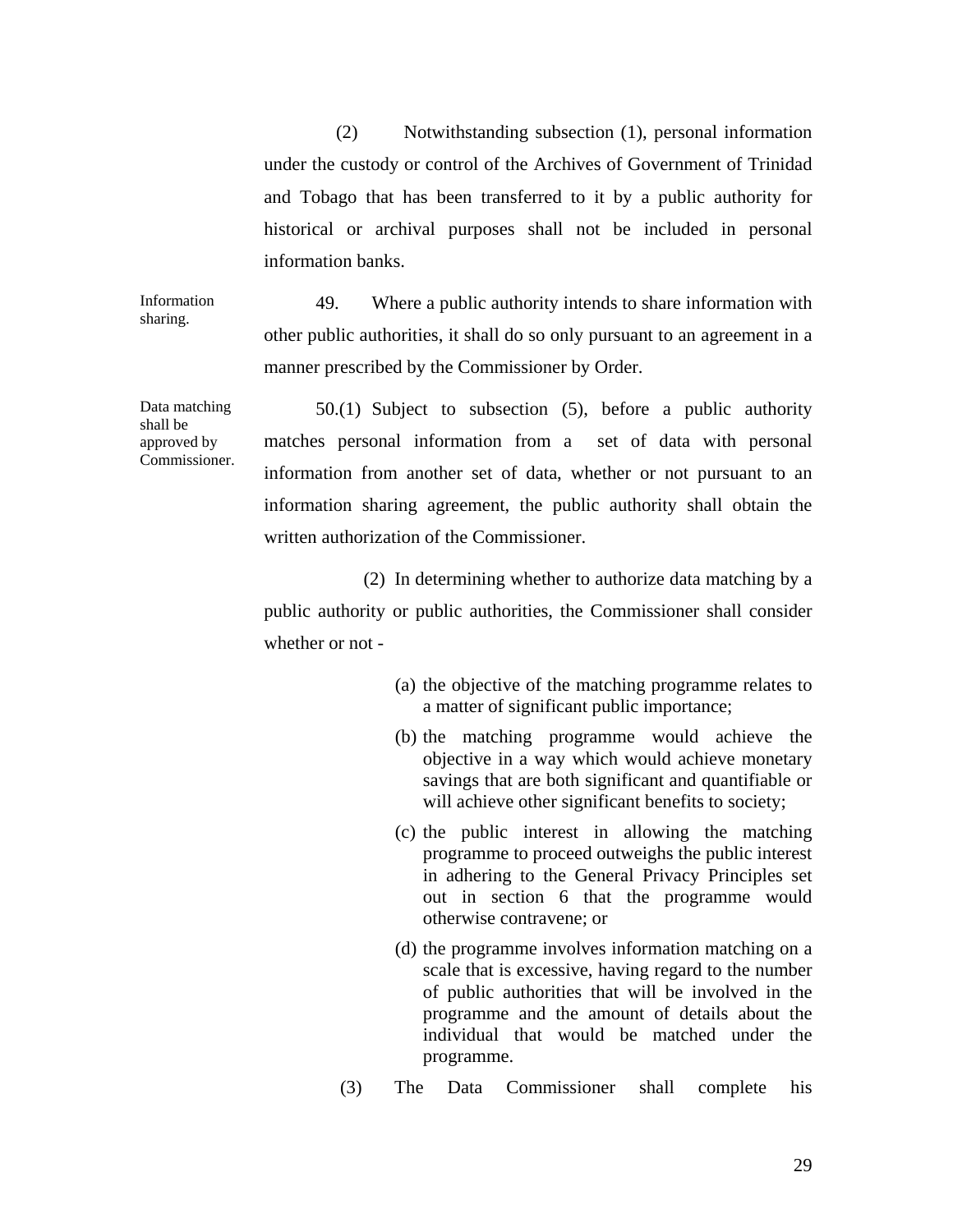determination in respect of the data matching request within sixty days of the request.

(4) In approving data matching by a public authority or public authorities, the Commissioner may impose whatever terms and conditions that he considers appropriate.

 (5) Where the Data Commissioner fails to complete his determination in respect of a data matching request under subsection (3), the public authority may apply to the Minister for a determination of the matter.

(6) In giving his authorization under subsection (1), the Data Commissioner may give covering authorization to allow the matching of data where such matching is part of a system of practice approved by him.

Personal information index.

51. The Minister shall publish periodically, but not less than annually, an index of the personal information that is held by the public authorities that includes a summary of the following:

- (a) the personal information banks that are in the custody or control of each public authority;
- (b) the information sharing agreements entered into by any public authority with another public authority or other person;
- (c) the data matching activities approved by the Commissioner;
- (d) the contact information of the official to whom requests relating to personal information contained in the data bank should be sent;
- (e) a statement of the purposes for which personal information in the data bank was obtained or compiled and a statement of the uses consistent with those purposes for which the information is used or disclosed;
- (f) a statement of the retention and disposal standards and practices that apply to the personal information in the data bank; and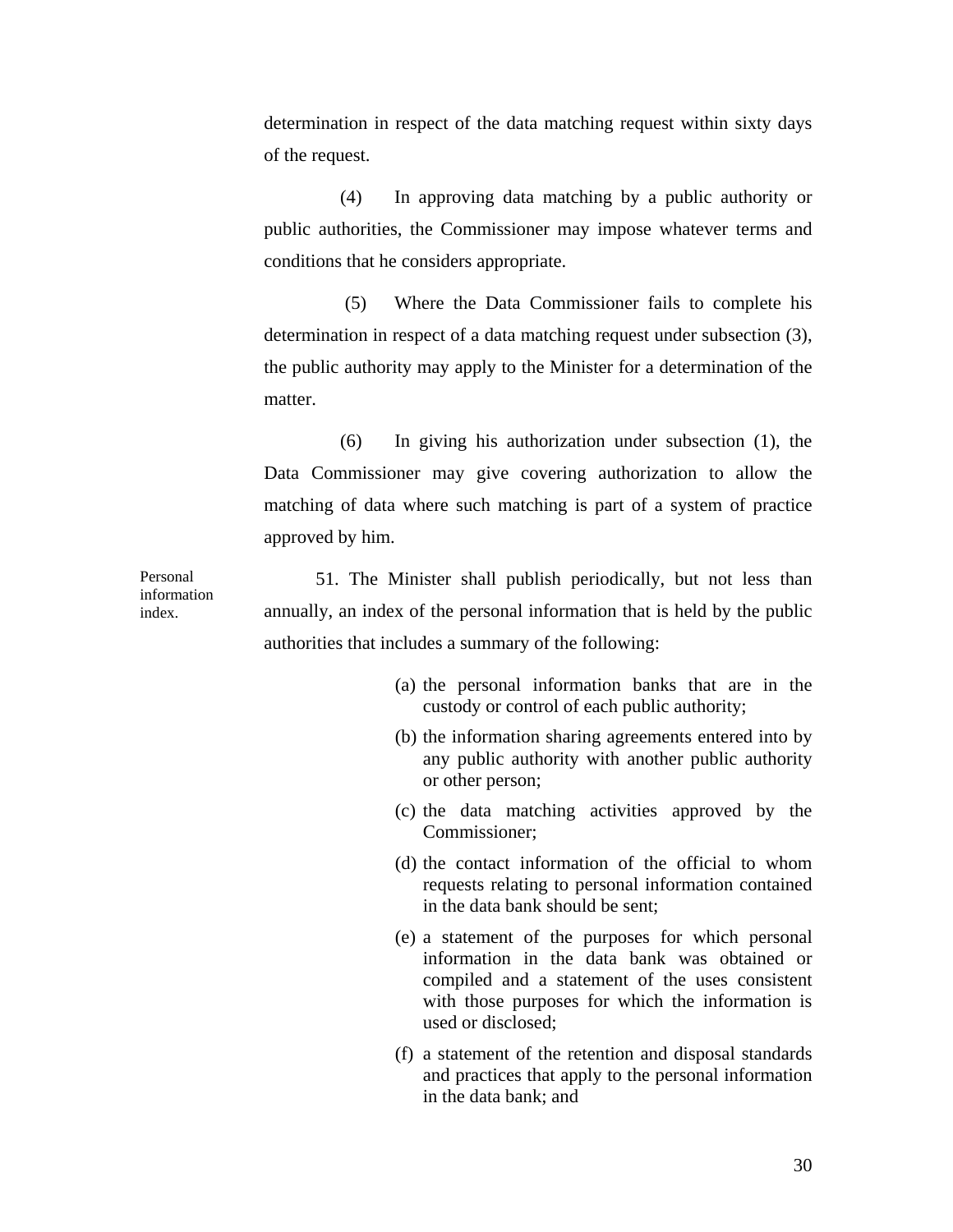(g) privacy impact assessments prepared by any Ministry of the Government of Trinidad and Tobago.

Right of access to personal information. 52.(1) Subject to section 53 every individual who is a citizen of or resident in Trinidad and Tobago has a right to and shall on request, be given access to-

- (a) personal information about that individual contained in a personal information bank in the custody and control of a public authority;
- (b) any other personal information about the individual under the custody or control of a public authority with respect to which the individual is able to provide sufficiently specific information on the location of the information as to render it reasonably retrievable by the public authority.

(2) A request for access to personal information shall be made to the public authority that has control of the personal information bank or of the information, as the case may be, in the form approved by the Commissioner.

(3) The head of a public authority may, where reasonable and in appropriate circumstances, provide personal information in accordance with the provisions of this Act in response to an oral request.

Chap. 18:01 (4) For the purpose of this section "resident" has the meaning assigned to it by the Immigration Act.

Refusal of access to personal information.

53.(1) A head of a public authority may refuse to disclose personal information to the individual to whom the information relates where-

- (a) the disclosure would constitute an unjustified invasion of another individual's personal privacy;
- (b) it is a correctional record where the disclosure could reasonably be expected to reveal information supplied in confidence;
- (c) it is evaluative or opinion material compiled solely for the purpose of determining suitability,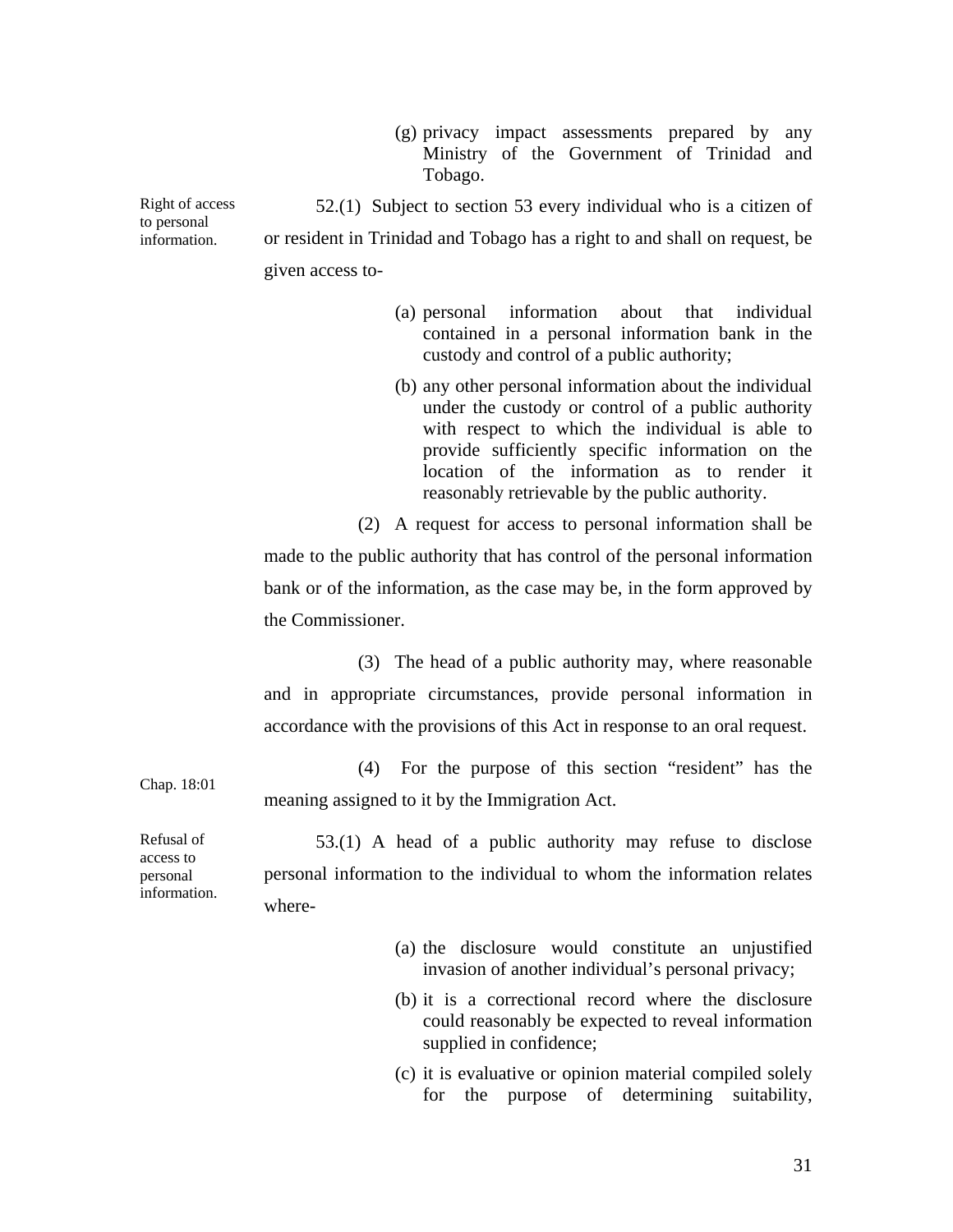eligibility or qualifications for employment or for the awarding of government contracts and other benefits where the disclosure would reveal the identity of a source who furnished information to the institution in circumstances where it may reasonably be assumed that the identity of the source would be held in confidence;

(d) a disclosure would result in disclosure of information that is exempt from disclosure under Part IV of the Freedom of Information Act.

(2) The head of a public authority may disregard requests from an individual for access to that individual's personal information where it would unreasonably interfere with the operations of the public authority because of the repetitious or systematic nature of the requests or the requests are frivolous or vexatious.

54.(1) A head of a public authority shall make every effort to sever information that is exempt from disclosure pursuant to section 53 from information that may be made available to the individual requesting access to his personal information and make the non-exempt information available.

(2) Where acknowledgment of the existence of information that is exempt from disclosure would reveal critical information about the nature of contents of the information, the head of the public authority may refuse to disclose the existence of the information.

55. Any right or power conferred on an individual by this Act may be exercised-

- (a) where the individual is deceased, by the individual's personal representative if the exercise of the right or power relates to the administration of the individual's estate;
- (b) by the individual's attorney under a power of attorney;
- (c) the individual's guardian; or

Severance and refusal to disclose existence of information.

Chap. 22:02

Exercise of rights of deceased persons etc.

32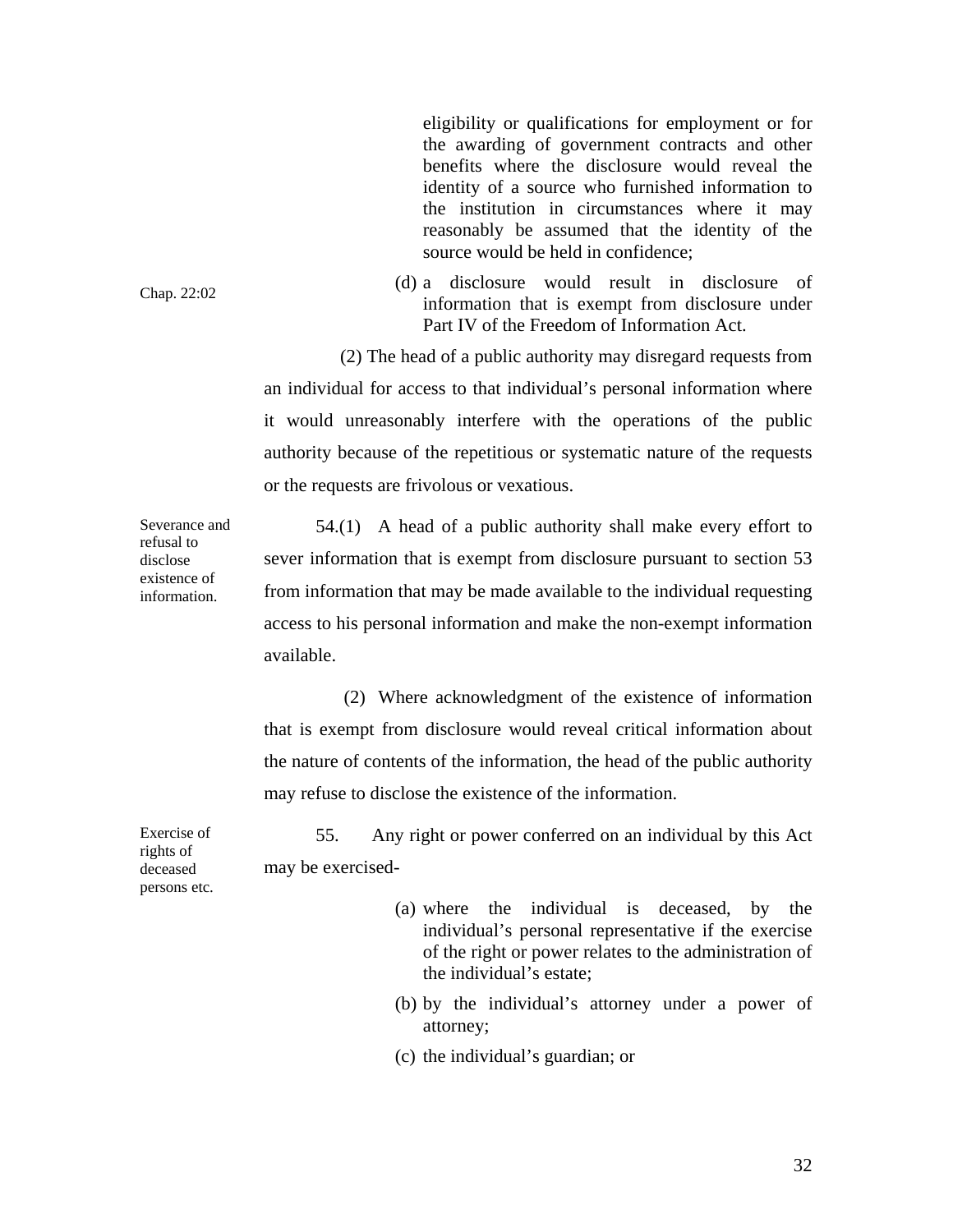(d) where the individual is less than eighteen years of age, by a person who has lawful custody of the individual.

Responsibilities 56.(1) Where a request is made for access to personal information pursuant to section 52, the head of the public authority shall, within thirty days after the request is received where access is-

- (a) granted in whole or in part, give the information to the individual who made the request; or
- (b) refused in whole or in part, give the individual who made the request a written response stating-
	- (i) that the information does not exist; or
	- (ii) the specific provision of the Act on which a refusal could reasonably be expected to be based if the information existed;
- (c) refused in whole or in part, give the individual who made the request information regarding the right of appeal to the Commissioner.

(2) Where access is granted in whole or in part, the head of the public authority shall ensure that the information is available in a comprehensive form, including where reasonable, comprehensible to an individual with a sensory disability.

57.(1) Where an individual believes there is an error or omission in his personal information, the individual may request the head of the public authority that has the information in its custody or under its control, to correct the information.

(2) If no correction is made in response to a request under subsection (1), the head of the public authority shall annotate the information with the correction that was requested but not made and notify the individual who made the request that no correction was made.

(3) On correcting or annotating personal information under this section, the head of a public authority shall notify any other public authority or any third party to whom that information has been disclosed

Right to request correction of personal information.

of public authorities.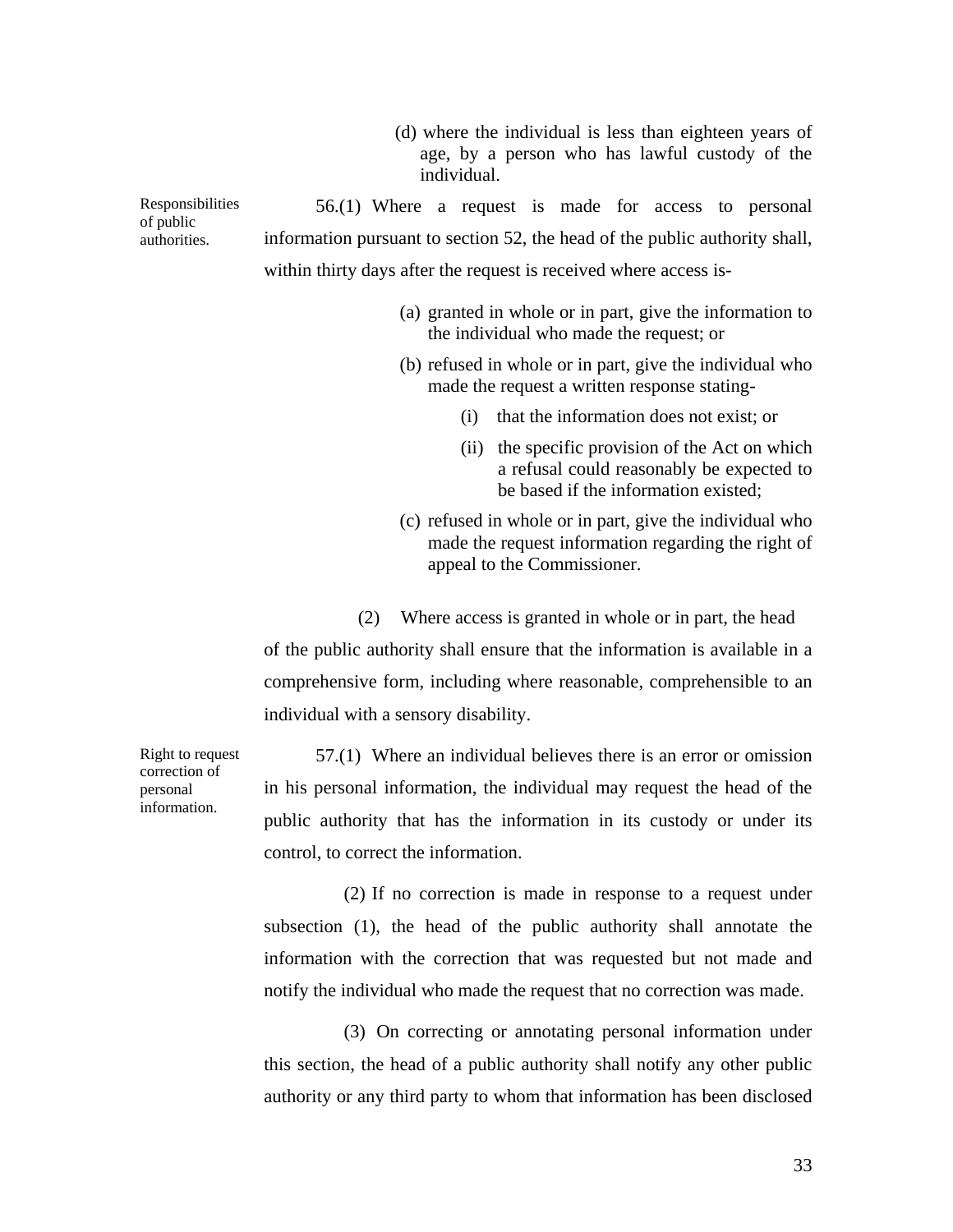during the one-year period before the correction was requested, of such correction or annotation.

(4) Upon being notified under subsection (3) of a correction or annotation of personal information, a public authority shall make the correction or annotation on any record of that information in its custody or control.

Appeal to Data Commissioner. 58. An individual who has filed a request for his personal information pursuant to section 52 or who has requested correction of personal information pursuant to section 57 may appeal any decision of the head of the public authority to the Data Commissioner.

Time for application. 59. An appeal to the Commissioner under section 58 shall be made within six weeks of the date when the notice was given of the decision appealed from, by filing with the Commissioner written notice of appeal.

Immediate dismissal. 60. The Commissioner may dismiss an appeal if the notice of appeal does not present a reasonable basis for concluding that the personal information to which the notice relates exists.

Informing of notice of appeal. 61. Upon receiving the notice of appeal, the Commissioner shall inform the head of the public authority concerned and any other affected person of the notice of appeal.

Mediation. 62. The Commissioner may authorize a mediator to investigate the circumstances of the appeal and to try to effect a settlement of the matter under appeal.

Enquiry by the Commissioner. 63.(1) The Commissioner may conduct an enquiry to review the decision of the head of a public authority if the Commissioner has-

> (a) not authorized a mediator to conduct an investigation under section 62; or

> > 34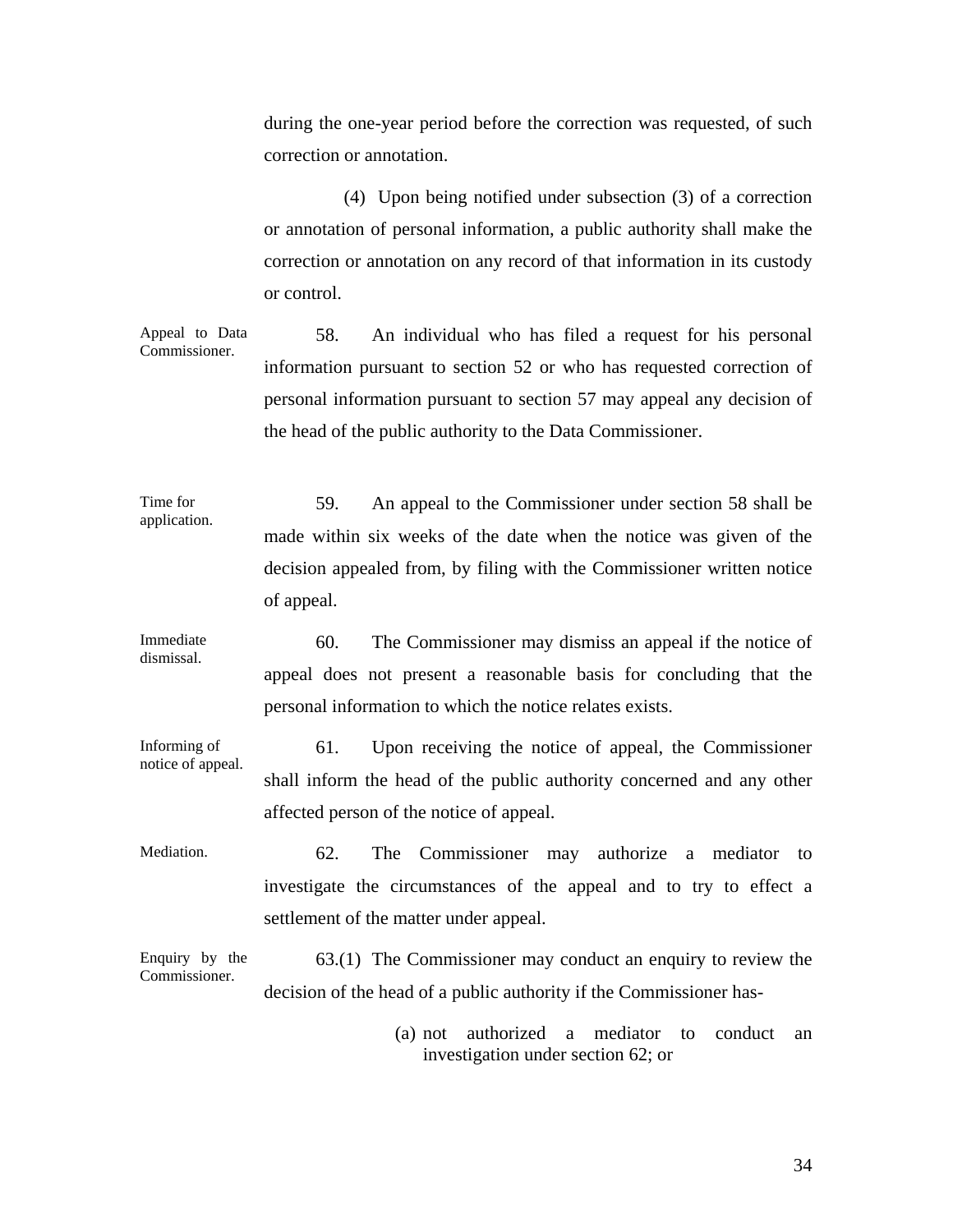(b) authorized a mediator to conduct an investigation under section 62, but no settlement has been reached.

(2) Where the Commissioner conducts an enquiry under this section he may on the conclusion of such enquiry either-

- (a) affirm the decision of the head of the public Authority; or
- (b) order the head of the public authority to release the personal information or make the corrections requested.

Enquiry in private. 64. The enquiry by the Commissioner or a mediator and any meetings held by a mediator with parties to the appeal may be conducted in private.

Representations. 65. The individual who requested access to personal information, the head of the public authority concerned and any affected party shall be given the opportunity to make representations to the Commissioner, but none is entitled to-

- (a) be present during;
- (b) have access to; or
- (c) comment on,

representations made to the Commissioner by any other person.

Right to counsel or an agent. 66. An individual who requests access to personal information, the head of the public authority concerned and any affected party may be represented by counsel or an agent.

Burden of proof. 67. Where a public authority refuses to give access to personal information, the burden of proof that the information lies within one of the specified exemptions of the Act is on a balance of probabilities and lies upon the public authority.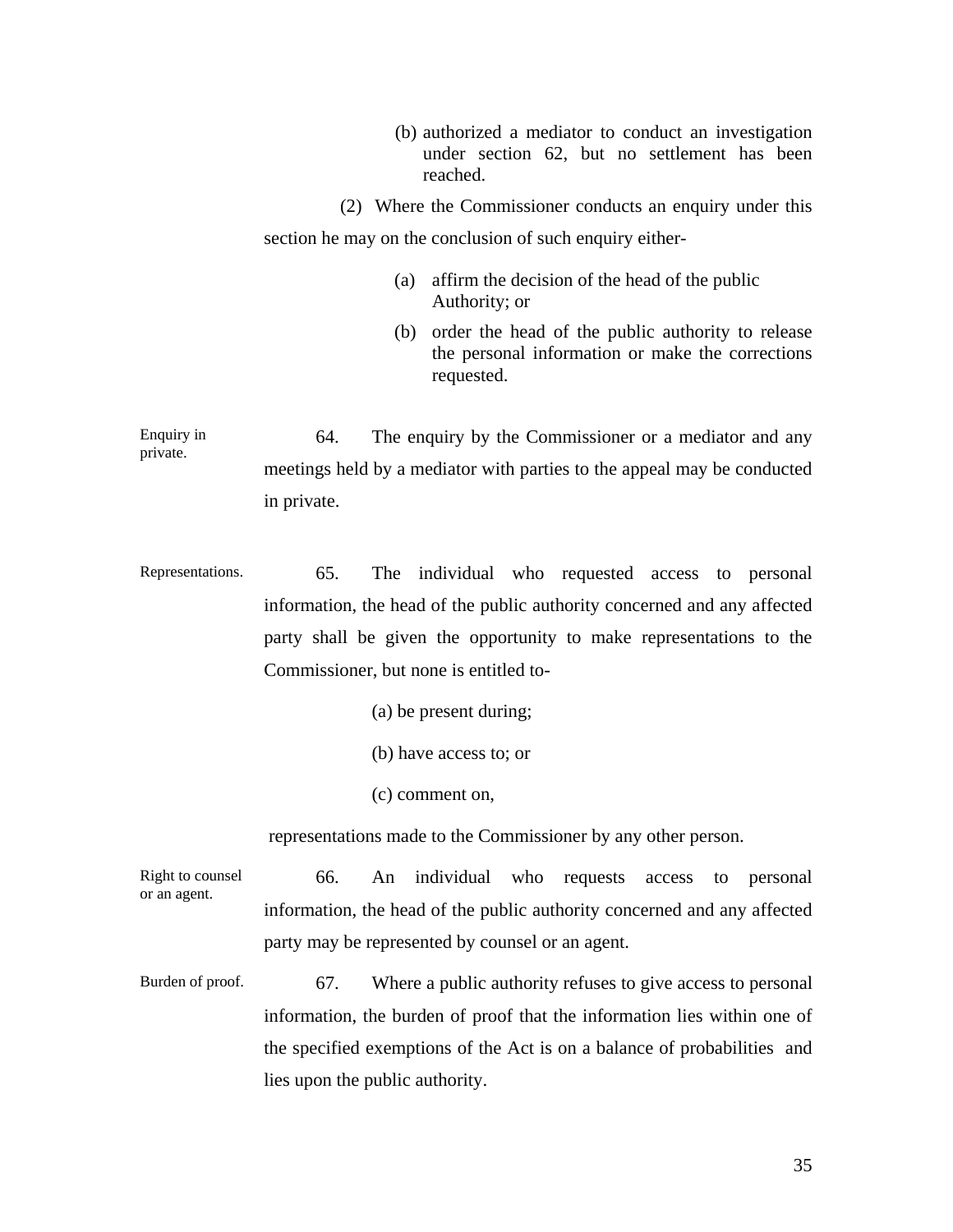### **PART IV**

### **PROTECTION OF PERSONAL DATA BY THE PRIVATE SECTOR**

| Application of<br>General Privacy | 68.<br>A person who-                                                                                                                                                      |
|-----------------------------------|---------------------------------------------------------------------------------------------------------------------------------------------------------------------------|
| Principles.                       | (a) collects, retains, manages, uses, processes or<br>stores personal information in Trinidad and<br>Tobago;                                                              |
|                                   | (b) collects personal information from individuals<br>in Trinidad and Tobago; or                                                                                          |
|                                   | (c) uses an intermediary or telecommunications<br>service provider located in Trinidad and<br>Tobago to provide a service in furtherance of<br>paragraph $(a)$ or $(b)$ , |
|                                   | shall follow the General Privacy Principles set out in section 6 in dealing                                                                                               |
|                                   | with personal information.                                                                                                                                                |
| Codes of<br>practice.             | 69.<br>The Commissioner shall consult with industry to promote                                                                                                            |
|                                   | application of the General Privacy Principles through the<br>the                                                                                                          |
|                                   | development of codes of practice through such means as-                                                                                                                   |
|                                   | (a) providing guidance on the development of codes of<br>practice;                                                                                                        |
|                                   | (b) providing guidance on compliant resolution<br>mechanisms;                                                                                                             |
|                                   | (c) fostering education<br>on the General<br>Privacy<br>Principles;                                                                                                       |
|                                   | (d) working with government and private sector bodies<br>to promote awareness of codes of conduct among<br>consumers; and                                                 |
|                                   | (e) taking any action that appears to the Commissioner<br>to be appropriate.                                                                                              |
|                                   |                                                                                                                                                                           |

70.(1) Notwithstanding section 68 where, in the opinion of the Commissioner, the public interest warrants the immediate and mandatory development of codes of conduct dealing with the application of the General Privacy Principles to a particular industry, economic sector, or

Commissioner may require development of code of conduct.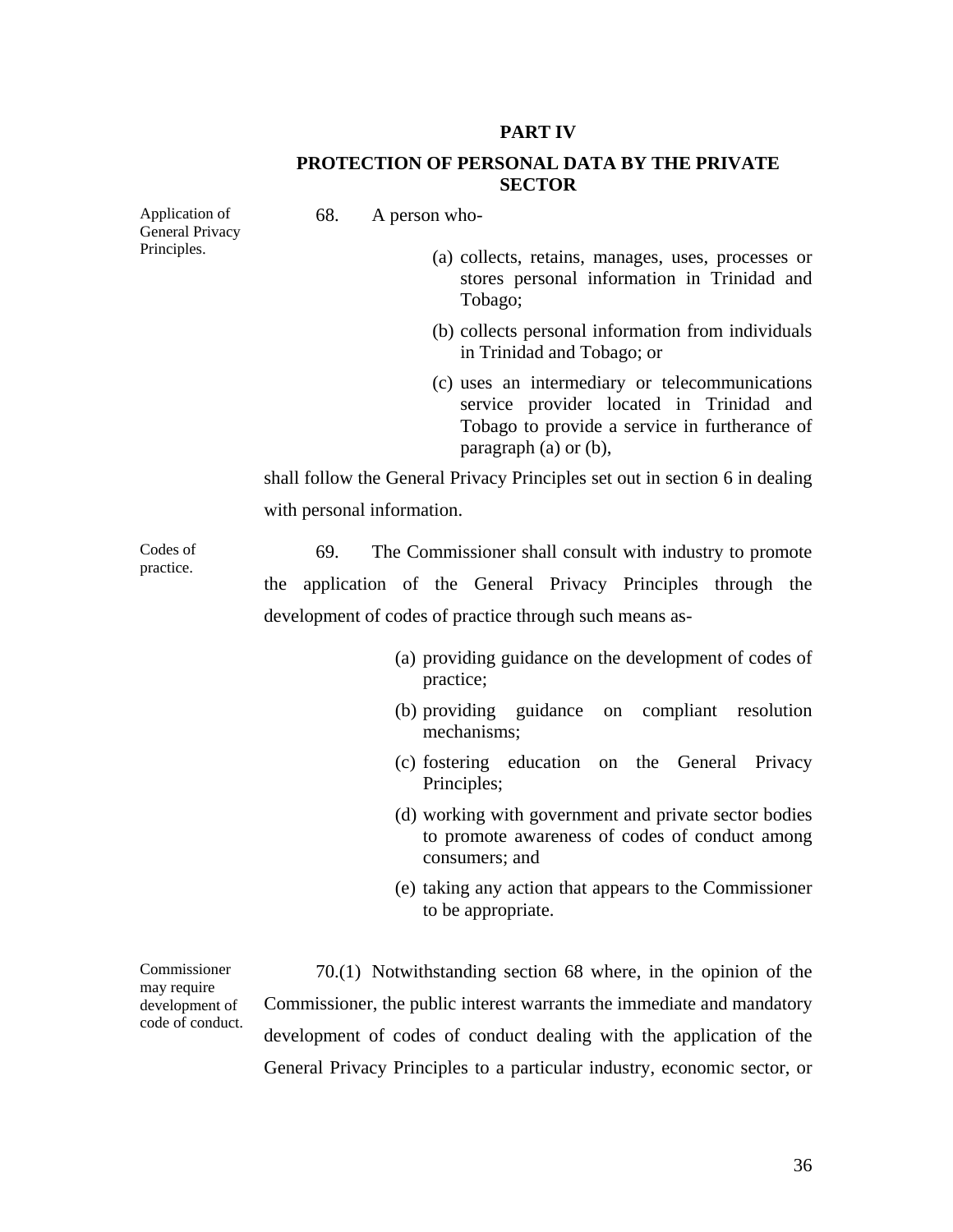activity, the Commissioner may, by Order, require the development of a code of conduct and set a time limit for its development.

(2) Subject to subsection (1) where there is an appropriate government regulator of an industry, economic sector or activity, the Commissioner may request the regulator to oversee the development of the code of conduct for that industry, economic sector or activity.

71.(1) Where a mandatory code of conduct is developed pursuant to section 70, it shall require at a minimum that personal information under the custody or control of an organization shall not be disclosed by that organization to any third party without the consent of the individual to whom it relates, except in general, where such information is disclosed for the purposes-

- (a) for which the information was collected or for use consistent with that purpose;
- (b) of a Court Order; or
- (c) of complying with any written law.

 (2) Where personal information under the custody and control of an organization is to be disclosed to a party residing in another jurisdiction, the organization shall inform the individual to whom it relates of the identity of -

- (a) the person requesting the information; and
- (b) the relevant public authority with responsibility for Data Protection in the other jurisdiction,

and obtain his consent before disclosing the information.

(3) Where a person under subsection (2) does not consent to the release of his personal information the organization shall not so disclose.

(4) Where a person under subsection (2) consents to the disclosure of his information and the organization is -

disclosure of personal information.

Cross border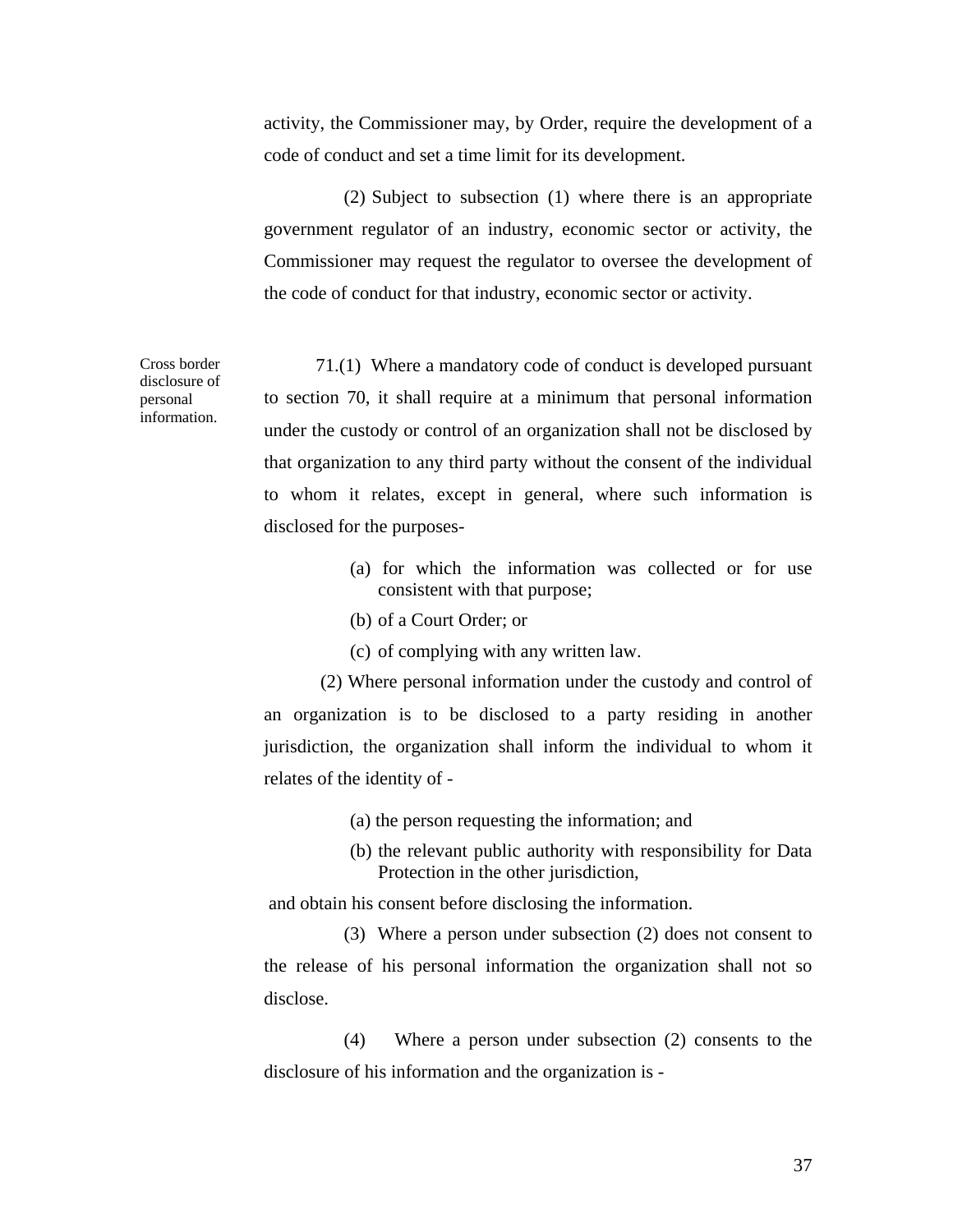- (a) satisfied that the jurisdiction to which the information is being sent has comparable safeguards as provided by this Act, the organization shall disclose the personal information;
- (b) not satisfied that the jurisdiction to which the information is being sent has comparable safeguards the organization shall refer the matter to the Commissioner for a determination as to whether the other jurisdiction has comparable safeguards as provided by this Act and inform the individual to whom the personal information relates of the referral.

 (5) Upon a referral under subsection (4) the Commissioner shall make a determination whether the other jurisdiction has or does not have comparable safeguards as provided by this Act, and inform the organization accordingly.

(6) Where the organization is informed that the jurisdiction to which the information is being sent-

- (a) has comparable safeguards, the organization shall inform the person concerned and disclose the personal information;
- (b) does not have comparable safeguards, the organization shall inform the person concerned and obtain his consent for the disclosure-
	- (i) without limitation on the personal information; or
	- (ii) with limitation on the personal information sharing to the extent necessary to ensure the protection of personal privacy and information.

Approval of code of conduct. 72.(1) Where a mandatory code of conduct is developed the sector shall apply to the Commissioner for the approval of such code prior to its use.

> (2) Where a voluntary code of conduct is developed the sector may apply to the Commissioner for the approval of such code prior to its use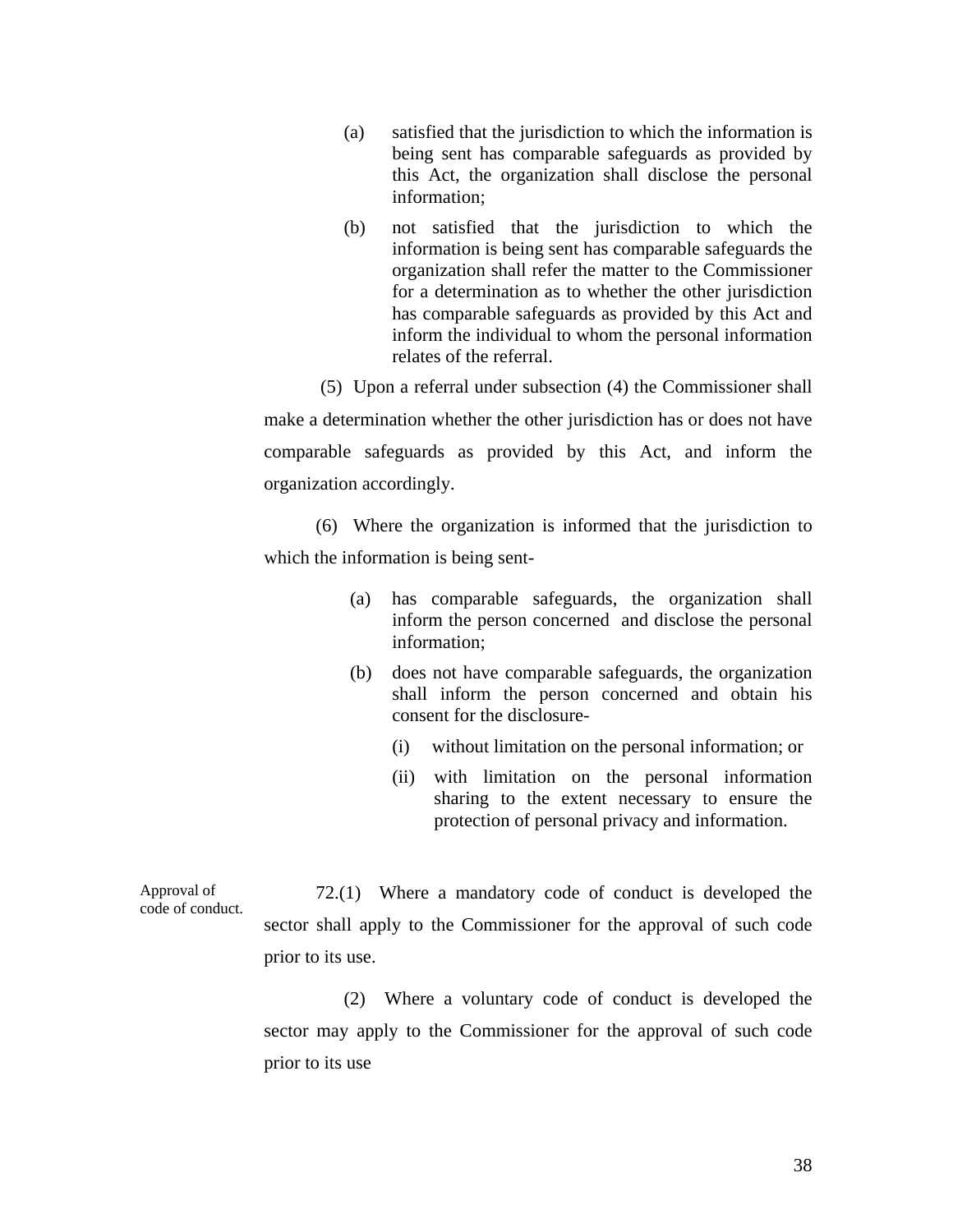(3) The Commissioner may approve a code of conduct dealing with compliance with the General Privacy Principles set out in section 6 developed by an industry sector, an industry organization or a professional body.

(4) Where the Commissioner is satisfied that a code of conduct submitted for approval in accordance with subsection (1) or (2) meets the requirements set out in subsection (5), he shall approve the code of conduct.

(5) In approving a code of conduct, the Commissioner shall consider-

- (a) compliance with the General Privacy Principles set out in section 6;
- (b) use and adequacy of dispute resolution mechanisms within the industry as well as within individual firms;
- (c) the potential for development or encouragement of anti-competitive conduct;
- (d) the adequacy of the process used to develop the code of conduct, including involvement of stakeholders, such as relevant consumers, suppliers and other interested groups;
- (e) the role of industry sector regulators if any; and
- (f) any other matters that the Commissioner considers relevant.

73.(1) Where the Commissioner has approved a code of conduct, the Minister may by Order make compliance with the code mandatory with respect to those to whom the code of conduct applies under this Act.

> (2) An Order made by the Minister under subsection (1), shall be subject to negative resolution of Parliament.

> > (3) Where a code of conduct has been made mandatory

Mandatory codes of conduct.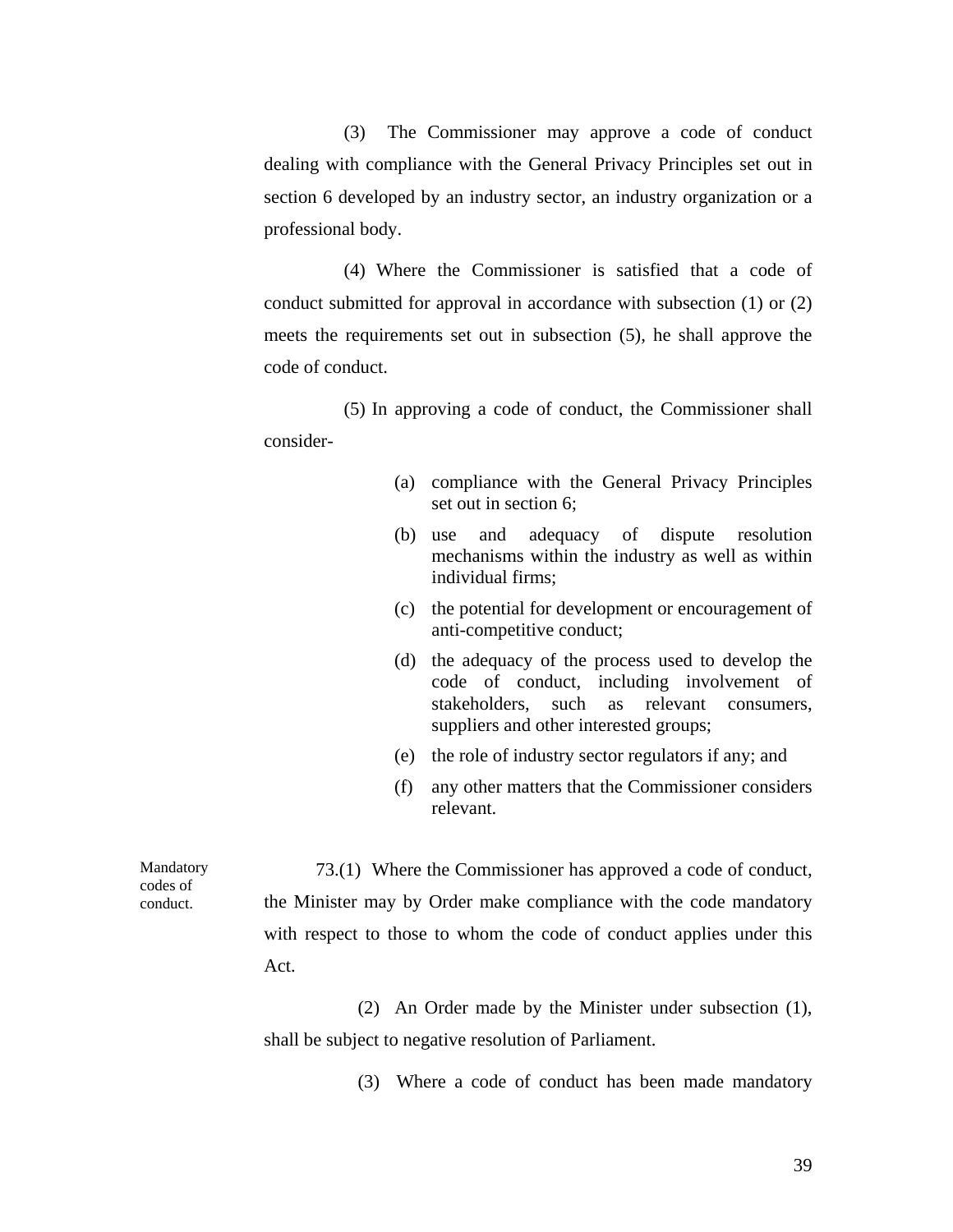under subsection (1), the persons or enterprises to whom or to which it applies shall comply with the provisions of the code of conduct.

(4) Without limiting the generality of subsection (1), where a government regulator has jurisdiction over an industry, economic sector or activity so that the code of conduct dealing with the application of the General Privacy Principles can be made mandatory pursuant to other legislation, the regulator may make a code of conduct approved by the Commissioner mandatory.

(5) Where an industry regulator has mandated compliance in dealing with the protection of personal privacy that has been approved by the Commissioner and the legislation under which the code of conduct has been made mandatory has adequate provisions for complaint resolution and sanctions for non-compliance with the provisions of the code of conduct, the Commissioner may forebear from exercising his powers with respect to compliance.

74.(1) A corporation shall not process sensitive personal information in its possession unless it obtains the consent of the person to whom that sensitive personal information relates.

(2) Notwithstanding subsection (1), sensitive personal information may be processed-

- (a) by a health care professional for the purposes of health and hospital care where it is necessary for –
	- (i) preventative medicine and the protection of public health;
	- (ii) medical diagnosis;
	- (iii) health care and treatment;
	- (iv) the management of health and hospital care services.
- (b) where it has been made public by the person to whom such information relates;

Limitation on processing of sensitive information in the possession of a corporation.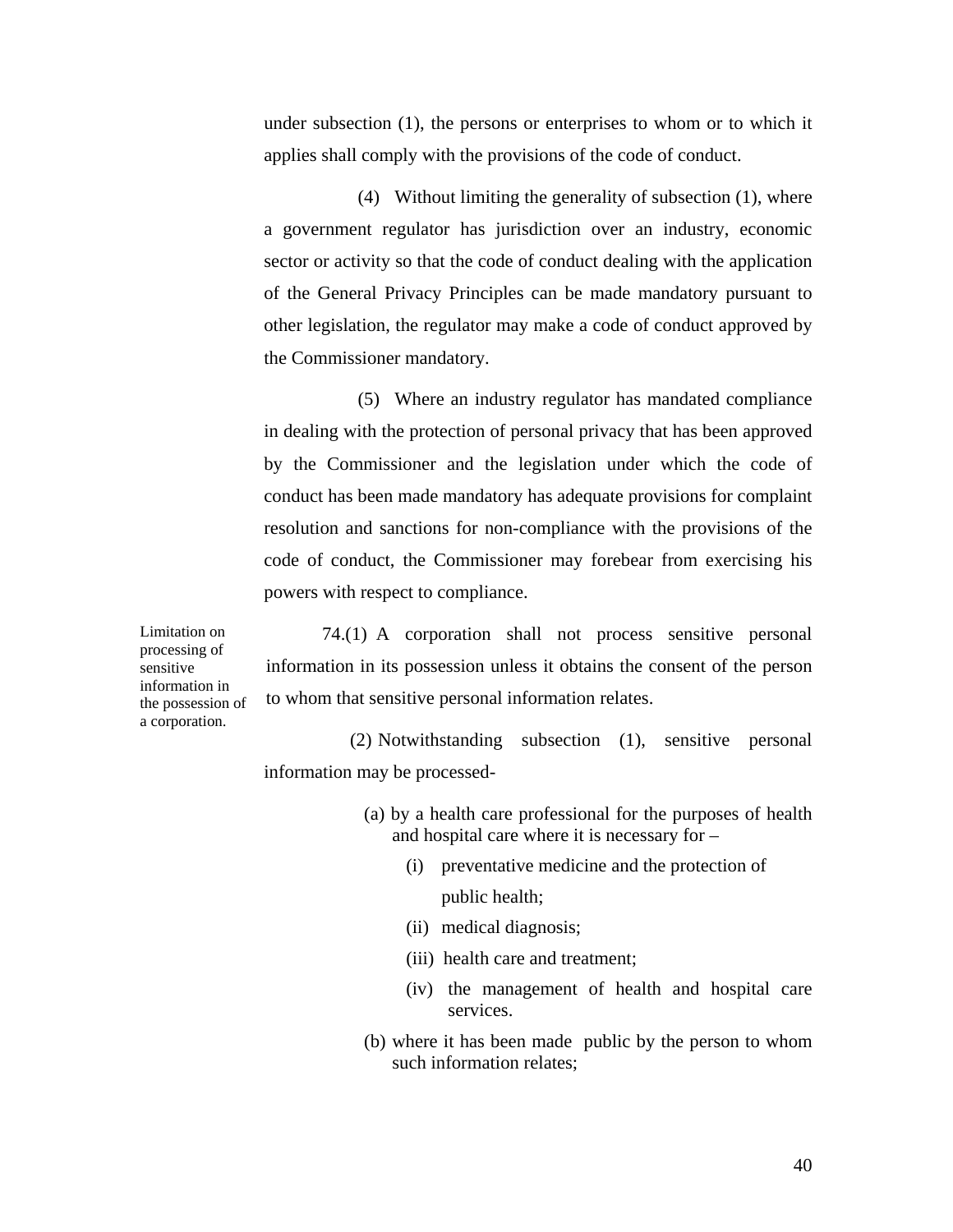|             |     | (c) for research and statistical purposes in accordance with<br>section $43$ ; |
|-------------|-----|--------------------------------------------------------------------------------|
|             |     | (d) where the disclosure is required by written law.                           |
|             | (3) | For the purpose of this section "health care professional"                     |
|             |     | means a person registered under the $-$                                        |
| Chap. 29:50 |     |                                                                                |
| Chap. 29:54 |     | (a) Medical Board Act;                                                         |
| Chap. 29:51 |     | (b) Dental Profession Act;                                                     |
| Chap. 29:52 |     | (c) Opticians Registration Act;                                                |
| Chap. 90:04 |     | (d) Pharmacy Board Act; and                                                    |
|             |     | (e) Professions Related to Medicine Act.                                       |
|             |     |                                                                                |

(4) A person who contravenes this section commits an offence.

Refusal of request for access to personal information.

75.(1) The head of an organization subject to a mandatory code of conduct, may upon the authorization of the Commissioner disregard a request from an individual for access to that individual's personal information where it would unreasonably interfere with the operations of the organization because of the repetitious or systematic nature of the requests or the requests are frivolous or vexatious.

(2) Where an organization disregards a request under subsection (1) it shall notify the individual making request.

Commissioner. 76. Where an organization is subject to a mandatory code of conduct and an individual has a reasonable belief that the organization has within its custody or control personal information regarding that individual, the individual may-

- (a) where the individual has requested access to or the correction of personal information, held by an organisation and the organisation has refused such request, ask the Commissioner to conduct a review of the resulting decision, act or failure to act of the organization; or
- (b) make a complaint to the Commissioner regarding an alleged failure of the organization to comply with the provisions of the mandatory code of conduct.

Request for review or complaint to the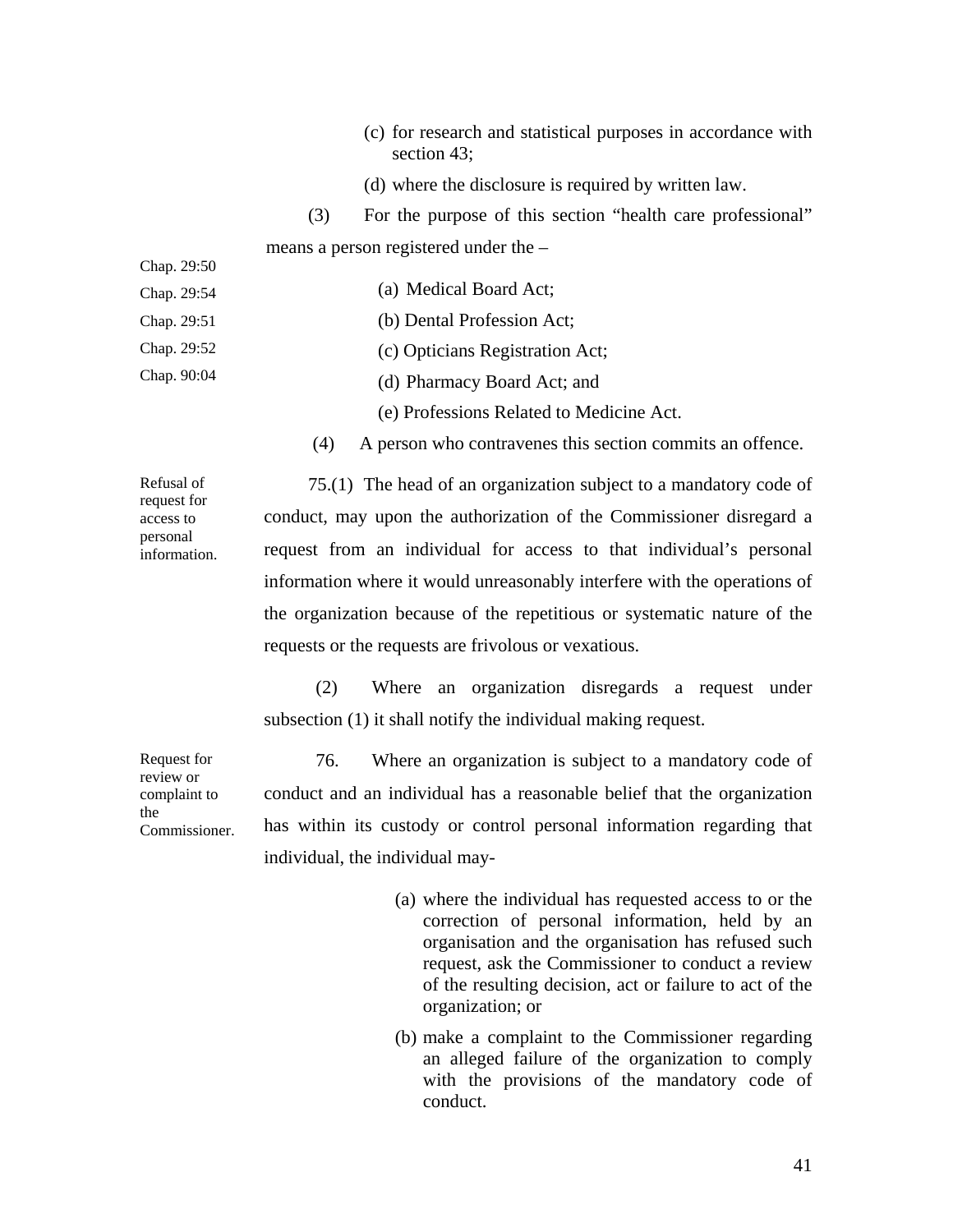| Time for<br>application for<br>review or<br>complaint. | 77.<br>A request for a review by or a complaint to the                                                                                                                                                                        |  |  |  |  |  |
|--------------------------------------------------------|-------------------------------------------------------------------------------------------------------------------------------------------------------------------------------------------------------------------------------|--|--|--|--|--|
|                                                        | Commissioner shall be made within six weeks of the date of the decision                                                                                                                                                       |  |  |  |  |  |
|                                                        | or six weeks from which the failure to comply with the mandatory codes                                                                                                                                                        |  |  |  |  |  |
|                                                        | of conduct first became known or should have become known.                                                                                                                                                                    |  |  |  |  |  |
| Immediate<br>dismissal of                              | 78.<br>The Commissioner may not entertain-                                                                                                                                                                                    |  |  |  |  |  |
| request for<br>review or<br>complaint.                 | a request for a review of the decision where the<br>(a)<br>written request does not present a reasonable basis<br>for concluding that the personal information, to<br>which the request relates, exists; or                   |  |  |  |  |  |
|                                                        | a complaint under section 75 where the written<br>(b)<br>complaint does not contain enough particulars to<br>make a determination of non-compliance with the<br>mandatory code of conduct on the part of the<br>organization. |  |  |  |  |  |
| Notification of                                        | 79.<br>Upon receiving the written request or complaint under                                                                                                                                                                  |  |  |  |  |  |
| request or<br>complaint.                               | section 75, the Commissioner shall inform the head of the organization                                                                                                                                                        |  |  |  |  |  |
|                                                        | concerned and any other affected person of the request or complaint.                                                                                                                                                          |  |  |  |  |  |
| Enquiry of                                             | $80(1)$ Subject to section $81(2)$ , the Commissioner may conduct                                                                                                                                                             |  |  |  |  |  |
| request or<br>complaint.                               | an enquiry into a request or complaint under section 76.                                                                                                                                                                      |  |  |  |  |  |
|                                                        | (2) Where the Commissioner conducts an enquiry under this                                                                                                                                                                     |  |  |  |  |  |
|                                                        | section he may, on the conclusion of such enquiry either-                                                                                                                                                                     |  |  |  |  |  |
|                                                        | affirm the decision of the organization; or<br>(a)                                                                                                                                                                            |  |  |  |  |  |
|                                                        | (b) order the head of an organization to release<br>the personal information requested.                                                                                                                                       |  |  |  |  |  |
| Mediation of                                           | 81.(1) The Commissioner may authorize a mediator<br>to                                                                                                                                                                        |  |  |  |  |  |
| request.                                               | investigate the circumstances of the request and to try to effect a                                                                                                                                                           |  |  |  |  |  |
|                                                        | settlement of the matter.                                                                                                                                                                                                     |  |  |  |  |  |
|                                                        | (2) Where the Commissioner has-                                                                                                                                                                                               |  |  |  |  |  |
|                                                        | (a) not authorized a mediator to conduct an investigation<br>under subsection $(1)$ ; or                                                                                                                                      |  |  |  |  |  |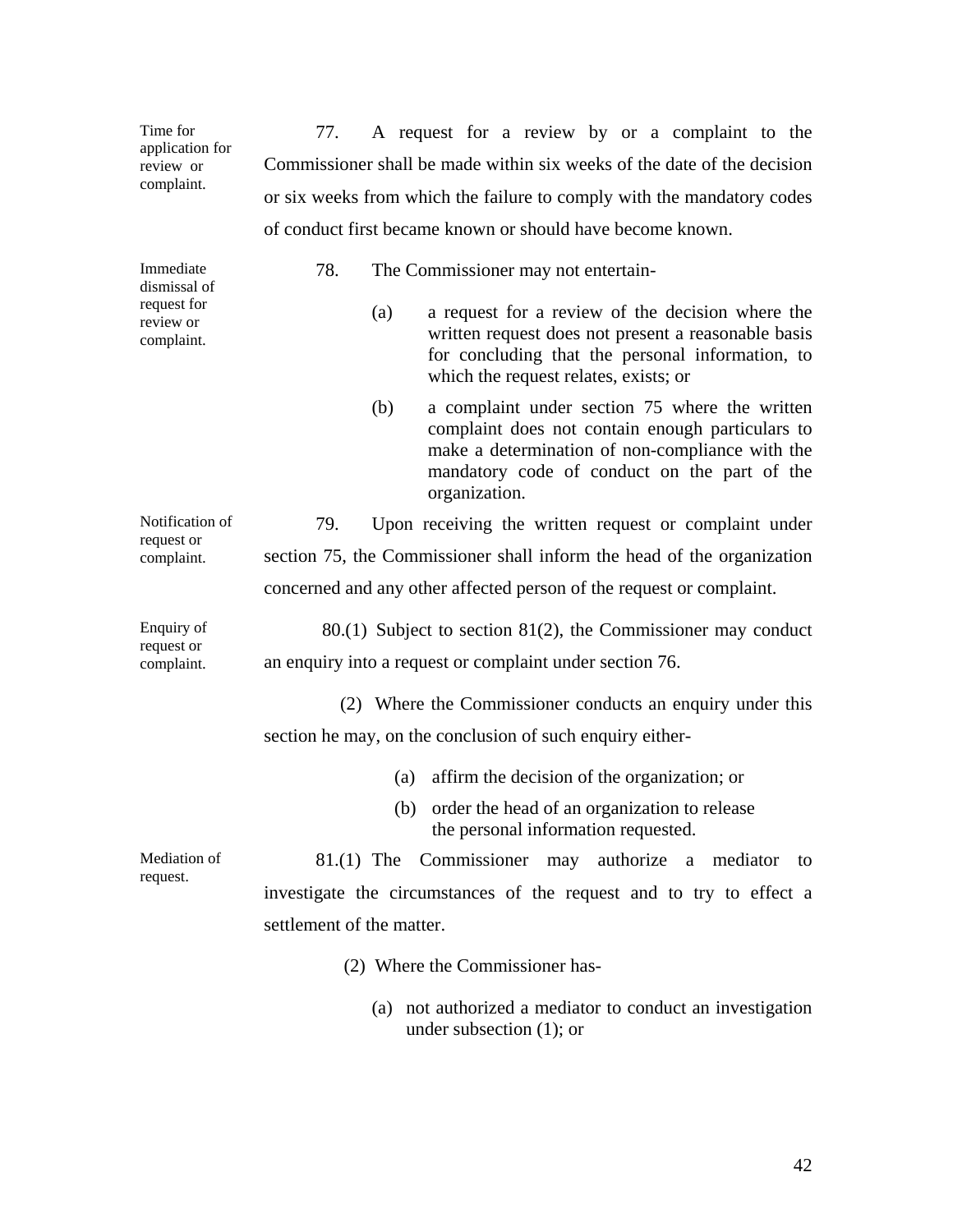(b) authorized a mediator to conduct an investigation under subsection (1) but no settlement has been reached,

he may conduct an enquiry into a request under section 80.

Enquiry of request to be conducted in private. 82. An enquiry by the Commissioner or a mediator and any meetings held by a mediator with parties to the request may be conducted in private.

Representations. 83. An individual who requested access to personal information, the head of the organization concerned and any affected party shall be given the opportunity to make representations to the Commissioner, but none is entitled to-

- (a) be present during;
- (b) have access to; or
- (c) comment on,

representations made to the Commissioner by any other person.

Duties of directors.

84. Every director and officer of a corporation shall take reasonable care to ensure that the corporation complies with-

- (a) this Act and the regulations made thereunder; and
- (b) any Orders imposed by the Commissioner or his delegate.

#### **PART V**

#### **CONTRAVENTION AND ENFORCEMENT**

Obstruction. 85 A person who wilfully obstructs the Data Commissioner or any other person acting for or under the direction of the Commissioner in the course of carrying out an audit or an investigation, commits an offence.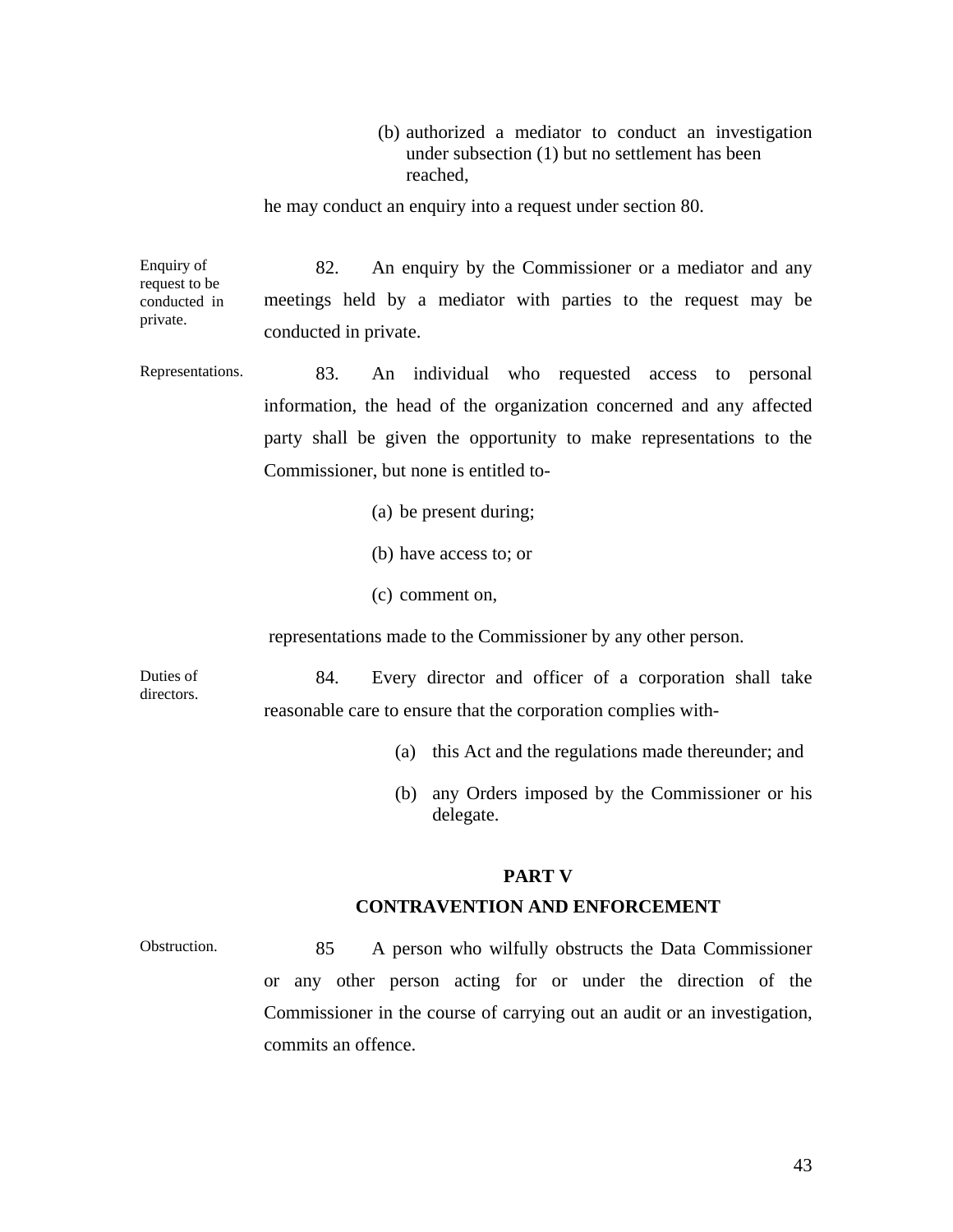| False and<br>misleading<br>statements.               | 86.(1) A person who makes a request for access to or correction<br>of personal information under false pretences, commits an offence.                                                                                                                                                                                                                                                                 |  |  |  |
|------------------------------------------------------|-------------------------------------------------------------------------------------------------------------------------------------------------------------------------------------------------------------------------------------------------------------------------------------------------------------------------------------------------------------------------------------------------------|--|--|--|
|                                                      | (2) A person who wilfully makes a false statement to<br>mislead or attempts to mislead the Commissioner in the performance of<br>his functions under this Act, commits an offence.                                                                                                                                                                                                                    |  |  |  |
| Failure to<br>comply with an<br>order.               | 87.<br>A person who fails to comply with an order of the<br>Commissioner, commits an offence.                                                                                                                                                                                                                                                                                                         |  |  |  |
| Violation of<br>whistle-blowing<br>provisions.       | 88.<br>A person who contravenes the provisions of section 98,<br>commits an offence.                                                                                                                                                                                                                                                                                                                  |  |  |  |
| Offence for not<br>complying with<br>mandatory code. | 89.<br>Where a person to whom a mandatory code of conduct<br>applies under section 73 fails to comply with such mandatory code of<br>conduct, he commits an offence.                                                                                                                                                                                                                                  |  |  |  |
| Contravention of<br>Act.                             | $90(1)$ A person who wilfully discloses personal information in<br>contravention of this Act, commits an offence.                                                                                                                                                                                                                                                                                     |  |  |  |
|                                                      | (2) A person who wilfully maintains a personal<br>information bank that contravenes this Act, commits an offence.                                                                                                                                                                                                                                                                                     |  |  |  |
| Breach of<br>obligations of<br>confidentiality.      | 91.<br>A person who breaches the confidentiality obligations<br>established by section 25, commits an offence.                                                                                                                                                                                                                                                                                        |  |  |  |
| Offences by<br>directors and<br>officers.            | Where a corporation commits an offence under this Act,<br>92.<br>any officer, director or agent of the corporation who directed, authorized,<br>assented to, acquiesced in or participated in the commission of the<br>offence is a party to and commits an offence and is liable to the<br>punishment provided for the offence, whether or not the corporation has<br>been prosecuted and convicted. |  |  |  |
| Penalties.                                           | $93(1)$ A person who commits an offence under this Act is liable<br>upon-                                                                                                                                                                                                                                                                                                                             |  |  |  |
|                                                      | (a) summary conviction to a fine of not more than fifty<br>thousand dollars or to imprisonment for a term of<br>three years;                                                                                                                                                                                                                                                                          |  |  |  |

44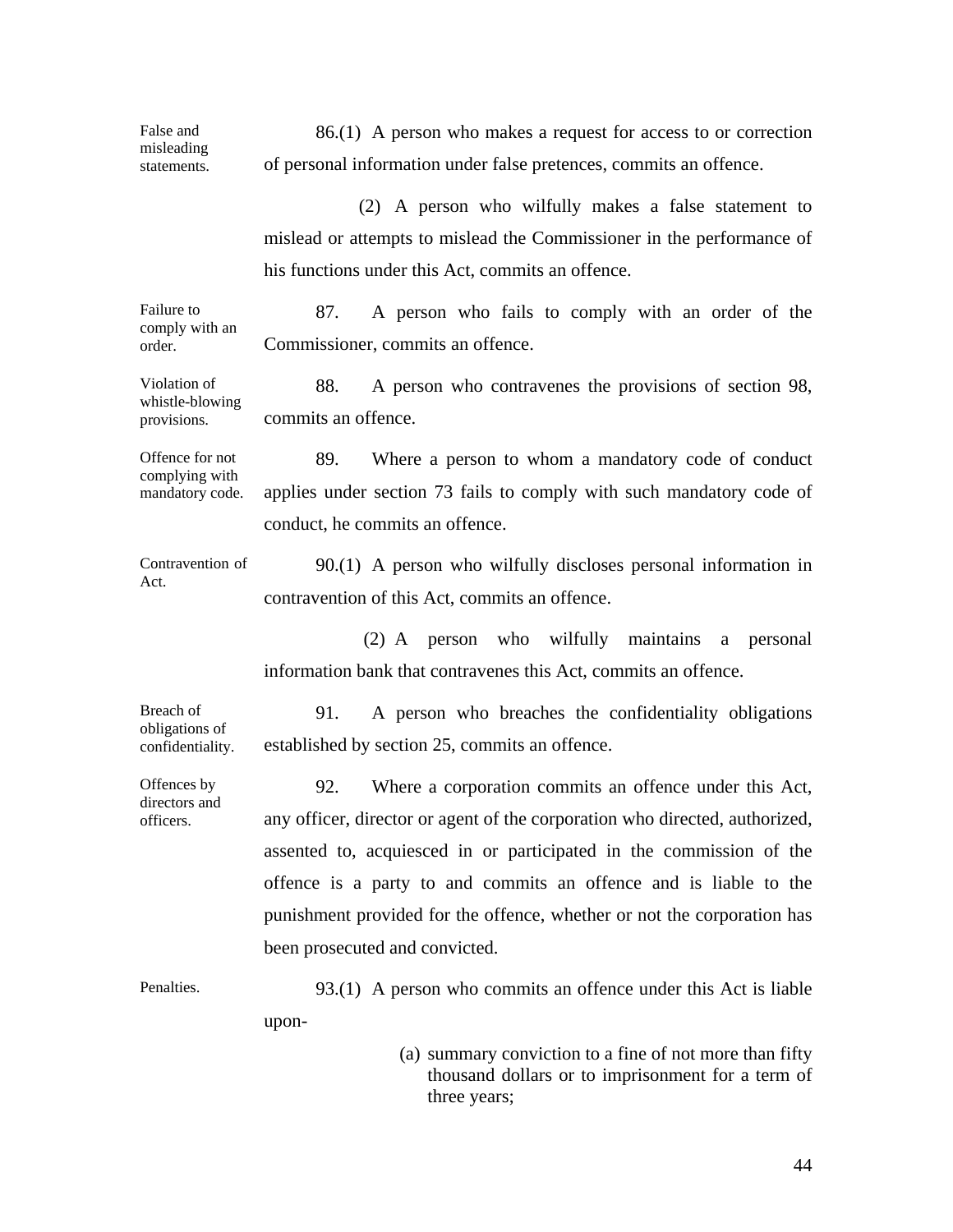- (b) conviction on indictment to a fine of not more than one hundred thousand dollars or to imprisonment for a term of not more than five years.
- (2) Where the offence under this Act is committed by a

body corporate, the body corporate shall be liable upon-

- (a) on summary conviction to a fine of two hundred and fifty thousand dollars; and
- (b) conviction of indictment to a fine of five hundred thousand dollars.

Penalties for corporations. 94.(1) Where a corporation contravenes any of the provisions of this Act, the Court may impose a fine up to ten per cent of the annual turnover of the enterprise.

> (2) In imposing a fine under subsection (1) the Court shall take into account-

- (a) the estimate of the economic cost of the contravention to the consumers, users of the services in question or any other person affected by the contravention;
- (b) the estimate of the economic benefit of the contravention to the enterprise;
- (c) the time for which the contravention is in effect if continuing;
- (d) the number and seriousness of any other contraventions, if any, committed by the corporation; and
- (e) any other matter the Court may consider appropriate in the circumstances.

# **PART VI**

#### **MISCELLANEOUS**

Costs of audit. 95. The Minister may order a public authority or a corporation to pay the costs reasonably incurred in the performance of an audit pursuant to sections 20 and 21.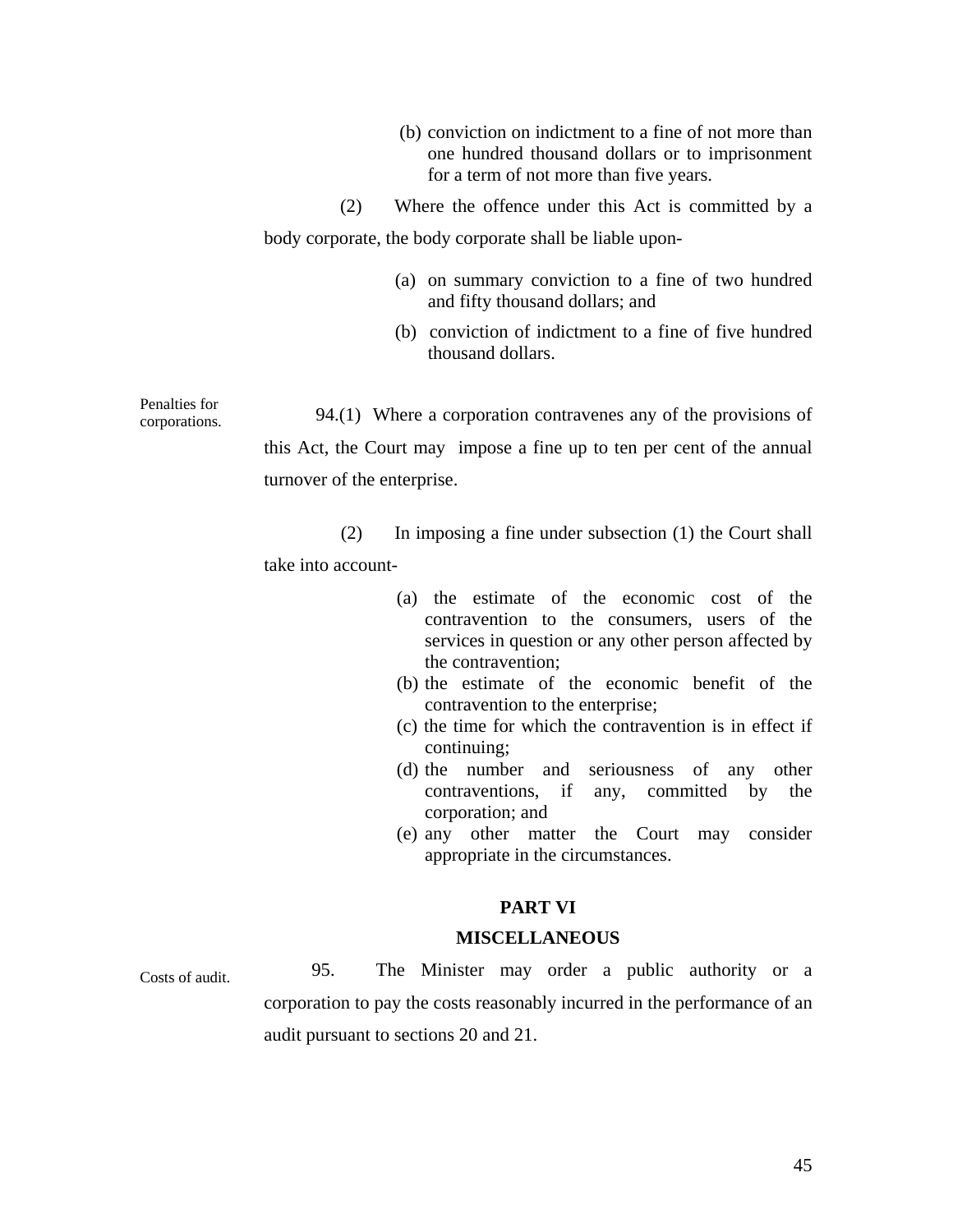| Jurisdiction of                |                                                                                                                                                                     |     |                   | 96.(1) The Court shall have jurisdiction to hear and determine -                                                                                                             |  |  |
|--------------------------------|---------------------------------------------------------------------------------------------------------------------------------------------------------------------|-----|-------------------|------------------------------------------------------------------------------------------------------------------------------------------------------------------------------|--|--|
| the Court.                     | (a) applications by the Data Commissioner for any<br>Order which the Court considers appropriate to<br>facilitate the enforcement of any provisions of this<br>Act; |     |                   |                                                                                                                                                                              |  |  |
|                                |                                                                                                                                                                     |     |                   | (b) upon application by the Data Commissioner cases<br>involving any contravention of the provisions of<br>this Act and make such appropriate Orders in<br>relation thereto. |  |  |
| Whistle-blowing<br>protection. | 97.                                                                                                                                                                 |     |                   | An employer whether or not a public authority, shall not                                                                                                                     |  |  |
|                                |                                                                                                                                                                     |     |                   | dismiss, suspend, demote, discipline, harass or otherwise disadvantage                                                                                                       |  |  |
|                                |                                                                                                                                                                     |     |                   | an employee or deny that employee a benefit, because -                                                                                                                       |  |  |
|                                |                                                                                                                                                                     | (a) |                   | the employee acting in good faith, and on the basis<br>of reasonable belief has-                                                                                             |  |  |
|                                |                                                                                                                                                                     |     | (i)               | Commissioner<br>notified<br>the<br>that<br>the<br>employer or any other person<br>has<br>contravened or is about to contravene this<br>Act;                                  |  |  |
|                                |                                                                                                                                                                     |     | (ii)              | done or stated the intention of doing<br>anything that is required to be done in<br>avoid<br>having<br>order to<br>any<br>person<br>contravene this Act;                     |  |  |
|                                |                                                                                                                                                                     |     | (iii)             | refused to do or stated the intention of<br>refusing to do anything<br>that is in<br>contravention of this Act; or                                                           |  |  |
|                                |                                                                                                                                                                     | (b) |                   | the employer believes that the employee will do<br>anything described in paragraph (a).                                                                                      |  |  |
| Regulations.                   |                                                                                                                                                                     |     |                   | 98.(1) The Minister may make Regulations for the purpose of-                                                                                                                 |  |  |
|                                |                                                                                                                                                                     | (a) |                   | prescribing anything required to be prescribed<br>under this Act; and                                                                                                        |  |  |
|                                |                                                                                                                                                                     | (b) |                   | giving effect to the provisions of this Act.                                                                                                                                 |  |  |
|                                | (2)<br>negative resolution of Parliament.                                                                                                                           |     |                   | Regulations made under this section shall be subject to                                                                                                                      |  |  |
| Chap. 22:20<br>amended.        | 99.                                                                                                                                                                 |     |                   | The Freedom of Information Act is amended in-                                                                                                                                |  |  |
|                                |                                                                                                                                                                     |     | (a) section $4 -$ |                                                                                                                                                                              |  |  |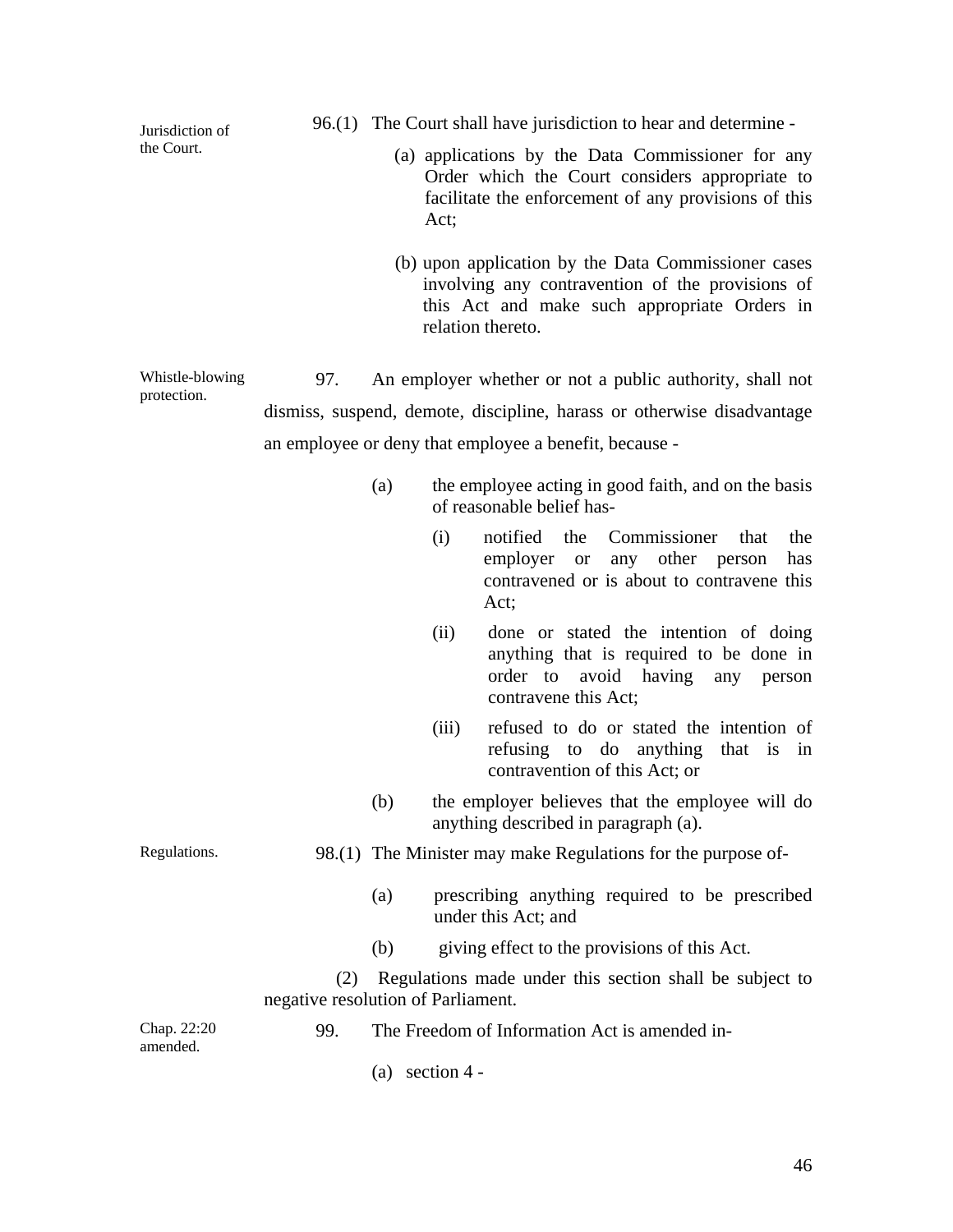(i) by inserting after the definition of "applicant" the following definitions:

 "Data Commissioner" means the person appointed pursuant to section 8 of the Data Protection Act:

 "decision of a public authority" means the refusal of a public authority to grant access to an official document or the failure of a public authority to comply with sections  $15$  or  $16(1)$ herein;":

(ii) by deleting the definition of "personal information" and substituting the following definition:

 "personal information" has the meaning assigned to it in the Data Protection Act;";

- (iii) in the definition of "public authority"
	- (A) in paragraph (j), by deleting the word "or";
	- (B) by inserting after the word "control;" the word "or";
	- (C) by inserting after paragraph (k) the following new paragraph: "(l) the Data Commissioner as appointed under section 8 of the Data Protection Act.";
- (b) in section 30 by deleting subsections (1), (2) and (3) and substituting the following subsections:

 "(1) A document is an exempt document if its disclosure under this Act would involve the disclosure of personal information in a manner inconsistent with the Data Protection Act.

(2) The provisions of subsection (1) shall not apply to a request by an individual for his own personal information, which requests shall be treated as a request under the Data Protection Act.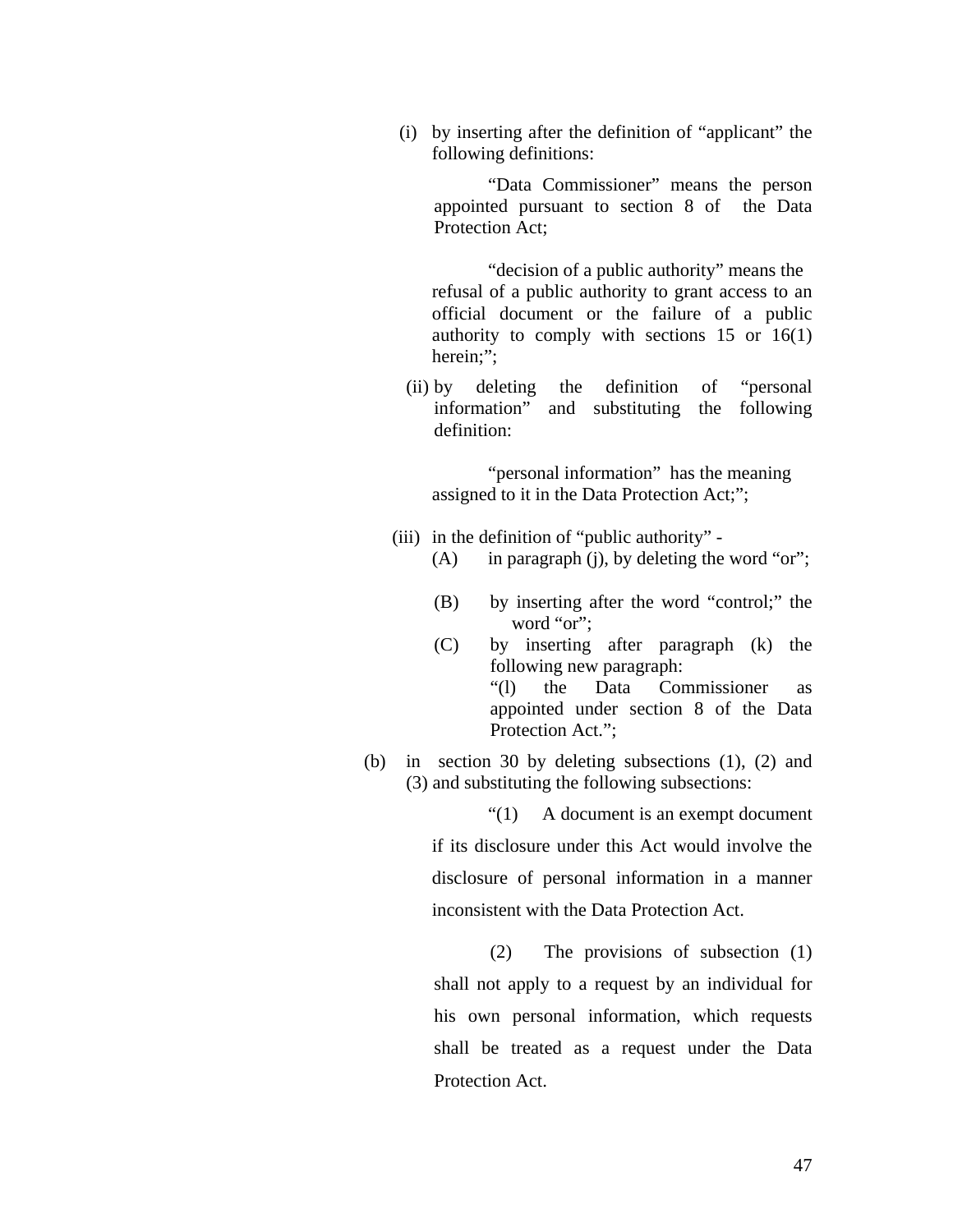(3) Where a request by a person other than a person referred to in subsection (2) is made to a public authority for access to a document containing personal information, the public authority shall proceed in accordance with the Data Protection Act in deciding whether to grant access to such request.";

(c) in section 36 by deleting subsection (1) and substituting the following subsection:

> "(1) Where a document (whether or not it is one to which access has been given under this Act) contains personal information of an individual and that individual believes that the information is inaccurate, he shall proceed, and the public authority shall address the matter, in accordance with section 58 of the Data Protection Act.";

- (d) in section 38A
	- (i) in subsection (1) by deleting the word "Ombudsman" wherever it occurs and substituting the word "Data Commissioner";
	- (ii) in subsection (2) by deleting the word "Ombudsman" and substituting the word "Data Commissioner"; and
	- (iii) by deleting subsection (3); and
- (e) in section 39 by deleting subsection (3).